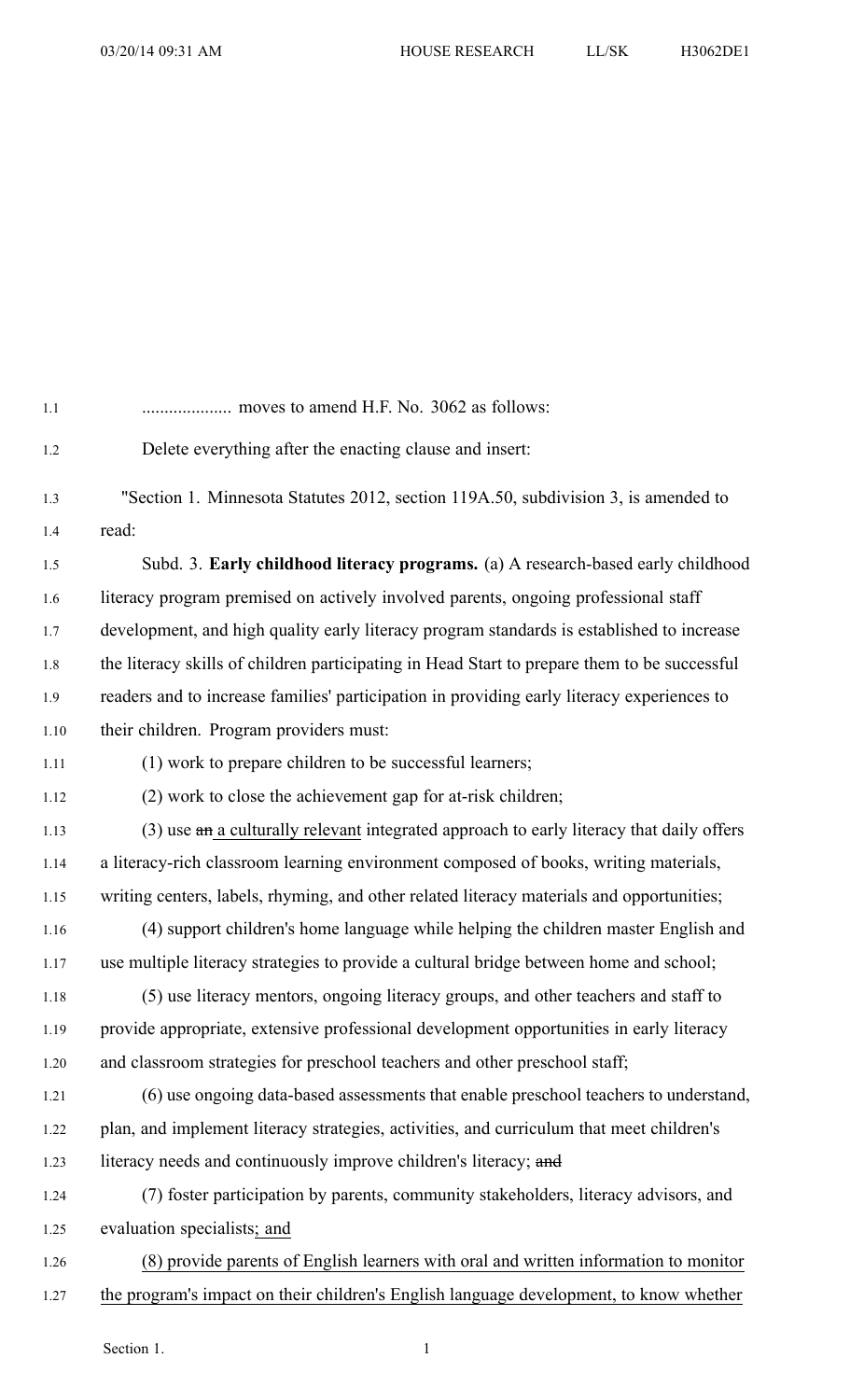| 2.1  | their children are progressing in developing their English proficiency and, where                     |
|------|-------------------------------------------------------------------------------------------------------|
| 2.2  | practicable, their native language proficiency, and to actively engage with their children in         |
| 2.3  | developing their English and native language proficiency.                                             |
| 2.4  | Program providers are encouraged to collaborate with qualified, community-based                       |
| 2.5  | early childhood providers in implementing this program and to seek nonstate funds to                  |
| 2.6  | supplement the program.                                                                               |
| 2.7  | (b) Program providers under paragraph (a) interested in extending literacy programs                   |
| 2.8  | to children in kindergarten through grade 3 may elect to form a partnership with an                   |
| 2.9  | eligible organization under section 124D.38, subdivision 2, or 124D.42, subdivision 6,                |
| 2.10 | clause (3), schools enrolling children in kindergarten through grade 3, and other interested          |
| 2.11 | and qualified community-based entities to provide ongoing literacy programs that offer                |
| 2.12 | seamless literacy instruction focused on closing the literacy achievement gap. To close the           |
| 2.13 | literacy achievement gap by the end of third grade, partnership members must agree to use             |
| 2.14 | best efforts and practices and to work collaboratively to implement a seamless literacy               |
| 2.15 | model from age three to grade 3, consistent with paragraph (a). Literacy programs under               |
| 2.16 | this paragraph must collect and use literacy data to:                                                 |
| 2.17 | $(1)$ evaluate children's literacy skills; and                                                        |
| 2.18 | (2) monitor the progress and provide reading instruction appropriate to the specific                  |
| 2.19 | needs of English learners; and                                                                        |
| 2.20 | (3) formulate specific intervention strategies to provide reading instruction to                      |
| 2.21 | children premised on the outcomes of formative and summative assessments and                          |
| 2.22 | research-based indicators of literacy development.                                                    |
| 2.23 | The literacy programs under this paragraph also must train teachers and other                         |
| 2.24 | providers working with children to use the assessment outcomes under clause (2) to                    |
| 2.25 | develop and use effective, long-term literacy coaching models that are specific to the                |
| 2.26 | program providers.                                                                                    |
|      |                                                                                                       |
| 2.27 | Sec. 2. Minnesota Statutes 2012, section 120B.022, is amended to read:                                |
| 2.28 | 120B.022 ELECTIVE STANDARDS.                                                                          |
| 2.29 | Subdivision 1. Elective standards. $(a)$ A district must establish its own standards in               |
| 2.30 | the following subject areas:                                                                          |
| 2.31 | (1) career and technical education; and                                                               |
| 2.32 | (2) world languages.                                                                                  |
| 2.33 | A school district must offer courses in all elective subject areas.                                   |
| 2.34 | Subd. 1a. Foreign language and culture; proficiency certificates. $\left(\mathbf{b}\right)$ (a) World |
| 2.35 | languages teachers and other school staff should develop and implement world languages                |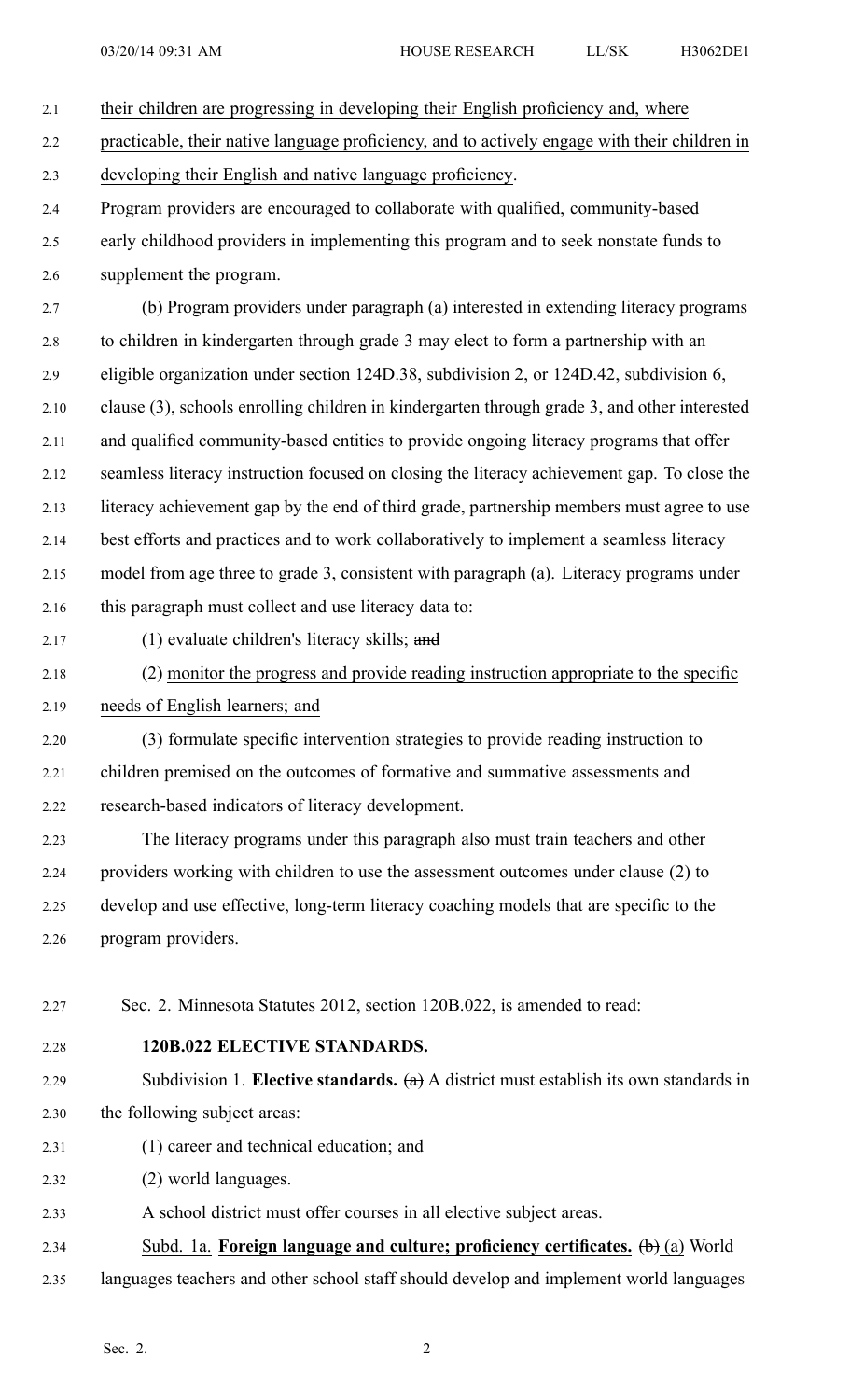3.1 programs that acknowledge and reinforce the language proficiency and cultural awareness 3.2 that non-English language speakers already possess, and encourage students' proficiency 3.3 in multiple world languages. Programs under this paragraph section must encompass 3.4 indigenous American Indian languages and cultures, among other world languages and 3.5 cultures. The department shall consult with postsecondary institutions in developing

 $3.7$  (e) (b) Any Minnesota public, charter, or nonpublic school may award Minnesota 3.8 World Language Proficiency Certificates or Minnesota World Language Proficiency High 3.9 Achievement Certificates, consistent with this subdivision.

3.6 related professional development opportunities for purposes of this section.

3.10 (c) The Minnesota World Language Proficiency Certificate recognizes students who 3.11 demonstrate listening, speaking, reading, and writing language skills at the American 3.12 Council on the Teaching of Foreign Languages' Intermediate-Low level on <sup>a</sup> valid and 3.13 reliable assessment tool. For languages listed as Category 3 by the United States Foreign 3.14 Service Institute or Category 4 by the United States Defense Language Institute, the 3.15 standard is Intermediate-Low for listening and speaking and Novice-High for reading 3.16 and writing.

3.17 (d) The Minnesota World Language Proficiency High Achievement Certificate 3.18 recognizes students who demonstrate listening, speaking, reading, and writing language 3.19 skills at the American Council on the Teaching of Foreign Languages' Pre-Advanced level 3.20 for K-12 learners on <sup>a</sup> valid and reliable assessment tool. For languages listed as Category 3.21 3 by the United States Foreign Service Institute or Category 4 by the United States 3.22 Defense Language Institute, the standard is Pre-Advanced for listening and speaking and 3.23 Intermediate-Mid for reading and writing.

3.24 Subd. 1b. **State bilingual and multilingual seals.** (a) Consistent with efforts to 3.25 strive for the world's best workforce under sections 120B.11 and 124D.10, subdivision 8, 3.26 paragraph (u), and close the academic achievement and opportunity gap under sections 3.27 124D.861 and 124D.862, voluntary state bilingual and multilingual seals are established 3.28 to recognize high school graduates who demonstrate level 5 functional native proficiency 3.29 in speaking and reading on either the Foreign Services Institute language proficiency tests 3.30 or on equivalent valid and reliable assessments in one or more languages in addition to 3.31 English. American Sign Language is <sup>a</sup> language other than English for purposes of this 3.32 subdivision and <sup>a</sup> world language for purposes of subdivision 1a. 3.33 (b) In addition to paragraph (a), to be eligible to receive <sup>a</sup> seal:

- 3.34 (1) students must satisfactorily complete all required English language arts credits;
- 3.35 and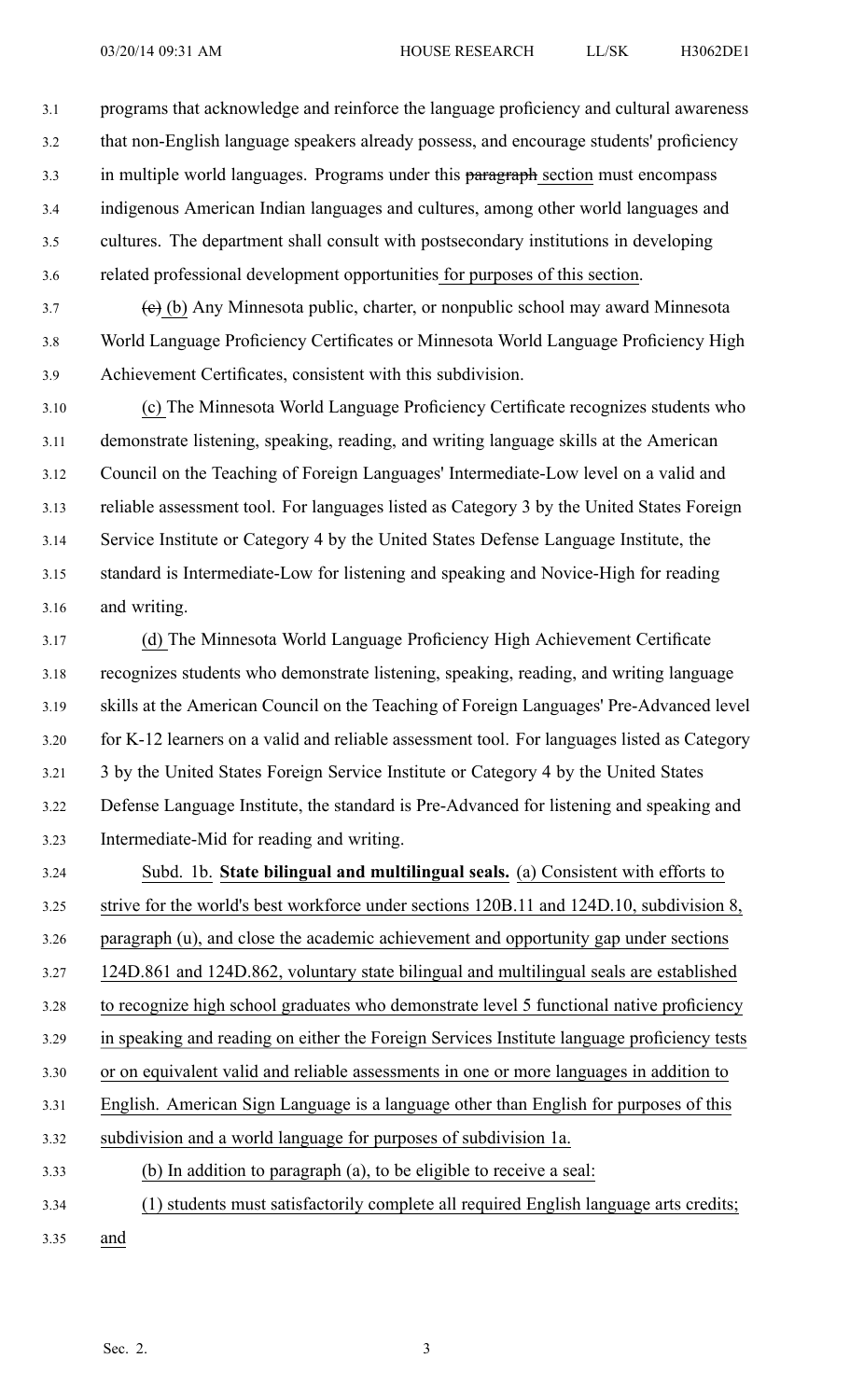| 4.1  | (2) students whose primary language is other than English must demonstrate mastery            |
|------|-----------------------------------------------------------------------------------------------|
| 4.2  | of Minnesota's English language proficiency standards.                                        |
| 4.3  | (c) Consistent with this subdivision, a high school graduate who demonstrates                 |
| 4.4  | functional native proficiency in one language in addition to English is eligible to receive   |
| 4.5  | the state bilingual seal. A high school graduate who demonstrates functional native           |
| 4.6  | proficiency in more than one language in addition to English is eligible to receive the       |
| 4.7  | state multilingual seal.                                                                      |
| 4.8  | (d) School districts and charter schools, in consultation with regional centers               |
| 4.9  | of excellence under section 120B.115, must give students periodic opportunities to            |
| 4.10 | demonstrate their level of proficiency in speaking and reading in a language in addition      |
| 4.11 | to English. Where valid and reliable assessments are unavailable, a school district or        |
| 4.12 | charter school may rely on a licensed foreign language immersion teacher or a nonlicensed     |
| 4.13 | community expert under section 122A.25 to assess a student's level of foreign, heritage, or   |
| 4.14 | indigenous language proficiency under this section. School districts and charter schools      |
| 4.15 | must maintain appropriate records to identify high school graduates eligible to receive the   |
| 4.16 | state bilingual or multilingual seal. The school district or charter school must affix the    |
| 4.17 | appropriate seal to the transcript of each high school graduate who meets the requirements    |
| 4.18 | of this subdivision and may affix the seal to the student's diploma. A school district or     |
| 4.19 | charter school must not charge the high school graduate a fee for this seal.                  |
| 4.20 | (e) A school district or charter school may award elective course credits in world            |
| 4.21 | languages to a student who demonstrates the requisite proficiency in a language other         |
| 4.22 | than English under this section.                                                              |
| 4.23 | (f) A school district or charter school may award community service credit to a               |
| 4.24 | student who demonstrates level 5 functional native proficiency in speaking and reading        |
| 4.25 | in a language other than English and who participates in community service activities         |
| 4.26 | that are integrated into the curriculum, involve the participation of teachers, and support   |
| 4.27 | biliteracy in the school or local community.                                                  |
| 4.28 | (g) The commissioner must develop a Web page for the electronic delivery of these             |
| 4.29 | seals. The commissioner must list on the Web page those assessments that are equivalent       |
| 4.30 | to the Foreign Services Institute language proficiency tests and make language proficiency    |
| 4.31 | tests and equivalent assessments under this section available to school districts and charter |
| 4.32 | schools at no more than actual cost.                                                          |
| 4.33 | (h) The colleges and universities of the Minnesota State Colleges and Universities            |
| 4.34 | system must award foreign language credits to a student who receives a state bilingual        |
| 4.35 | seal or a state multilingual seal under this subdivision and may award foreign language       |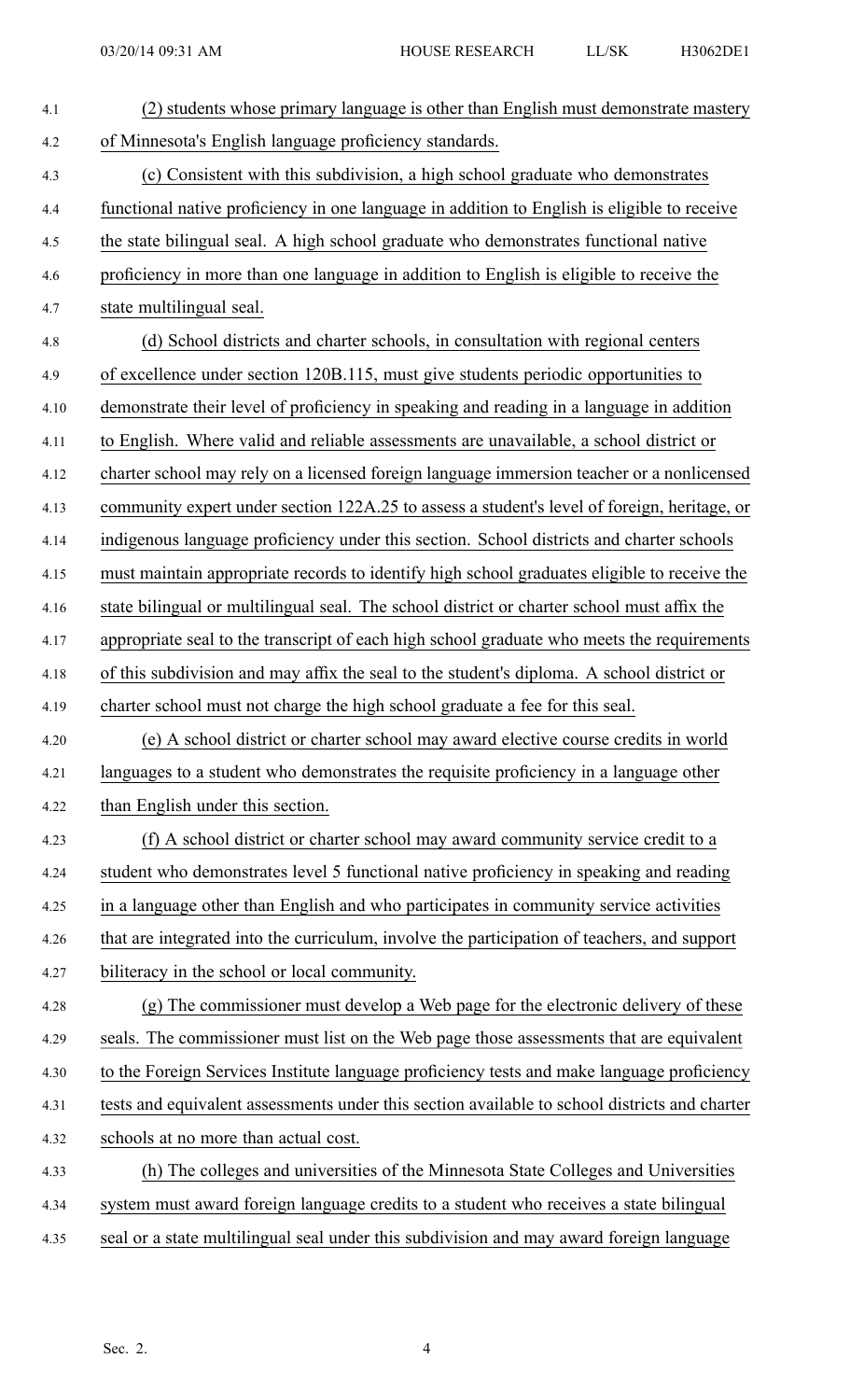5.1 credits to <sup>a</sup> student who receives <sup>a</sup> Minnesota world language proficiency certificate or <sup>a</sup> 5.2 Minnesota world language proficiency high achievement certificate under subdivision 1a. 5.3 Subd. 2. **Local assessments.** A district must use <sup>a</sup> locally selected assessment to 5.4 determine if <sup>a</sup> student has achieved an elective standard. 5.5 **EFFECTIVE DATE.** This section is effective the day following final enactment 5.6 and applies to the 2014-2015 school year and later, excep<sup>t</sup> subdivision 1b, paragraph 5.7 (h) is effective for students enrolling in <sup>a</sup> MNSCU system college or university in the 5.8 2015-2016 school year or later. 5.9 Sec. 3. Minnesota Statutes 2013 Supplement, section 120B.11, is amended to read: 5.10 **120B.11 SCHOOL DISTRICT PROCESS FOR REVIEWING CURRICULUM,** 5.11 **INSTRUCTION, AND STUDENT ACHIEVEMENT; STRIVING FOR THE** 5.12 **WORLD'S BEST WORKFORCE.** 5.13 Subdivision 1. **Definitions.** For the purposes of this section and section 120B.10, 5.14 the following terms have the meanings given them. 5.15 (a) "Instruction" means methods of providing learning experiences that enable <sup>a</sup> 5.16 student to meet state and district academic standards and graduation requirements. 5.17 (b) "Curriculum" means district or school adopted programs and written plans for 5.18 providing students with learning experiences that lead to expected knowledge and skills 5.19 and career and college readiness. 5.20 (c) "World's best workforce" means striving to: meet school readiness goals; have 5.21 all third grade students achieve grade-level literacy; close the academic achievement gap 5.22 among all racial and ethnic groups of students and between students living in poverty and 5.23 students not living in poverty; have all students attain career and college readiness before 5.24 graduating from high school; and have all students graduate from high school. 5.25 Subd. 1a. **Performance measures.** Measures to determine school district and 5.26 school site progress in striving to create the world's best workforce must include at least: 5.27 (1) student performance on the National Association Assessment of Education 5.28 Progress; 5.29 (2) the size of the academic achievement gap, rigorous course taking under section 5.30 120B.35, subdivision 3, paragraph(c), clause (2), and enrichment experiences by student 5.31 subgroup; 5.32 (3) student performance on the Minnesota Comprehensive Assessments; 5.33 (4) high school graduation rates; and 5.34 (5) career and college readiness under section 120B.30, subdivision 1.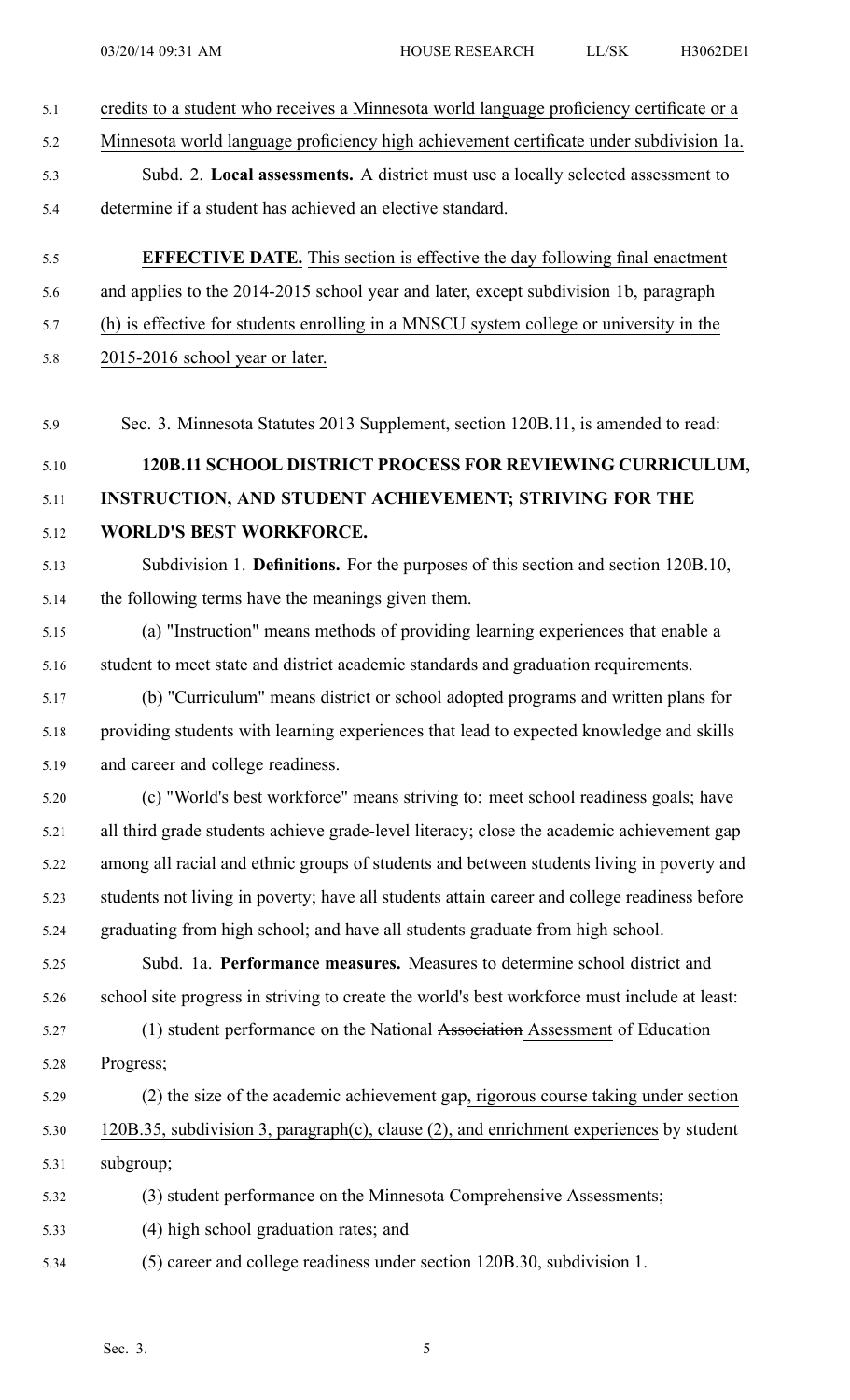| 6.1  | Subd. 2. Adopting plans and budgets. A school board, at a public meeting, shall               |
|------|-----------------------------------------------------------------------------------------------|
| 6.2  | adopt a comprehensive, long-term strategic plan to support and improve teaching and           |
| 6.3  | learning that is aligned with creating the world's best workforce and includes:               |
| 6.4  | (1) clearly defined district and school site goals and benchmarks for instruction and         |
| 6.5  | student achievement for all student subgroups identified in section 120B.35, subdivision 3,   |
| 6.6  | paragraph $(b)$ , clause $(2)$ ;                                                              |
| 6.7  | (2) a process for assessing and evaluating each student's progress toward meeting state       |
| 6.8  | and local academic standards and identifying the strengths and weaknesses of instruction      |
| 6.9  | in pursuit of student and school success and curriculum affecting students' progress and      |
| 6.10 | growth toward career and college readiness and leading to the world's best workforce;         |
| 6.11 | (3) a system to periodically review and evaluate the effectiveness of all instruction         |
| 6.12 | and curriculum, taking into account strategies and best practices, student outcomes, school   |
| 6.13 | principal evaluations under section 123B.147, subdivision 3, and teacher evaluations          |
| 6.14 | under section 122A.40, subdivision 8, or 122A.41, subdivision 5;                              |
| 6.15 | (4) strategies for improving instruction, curriculum, and student achievement,                |
| 6.16 | including the English and, where practicable, the native language development and the         |
| 6.17 | academic achievement of English learners;                                                     |
| 6.18 | (5) education effectiveness practices that integrate high-quality instruction, rigorous       |
| 6.19 | curriculum, technology, and a collaborative professional culture that develops and            |
| 6.20 | supports teacher quality, performance, and effectiveness; and                                 |
| 6.21 | (6) an annual budget for continuing to implement the district plan.                           |
| 6.22 | Subd. 3. District advisory committee. Each school board shall establish an                    |
| 6.23 | advisory committee to ensure active community participation in all phases of planning and     |
| 6.24 | improving the instruction and curriculum affecting state and district academic standards,     |
| 6.25 | consistent with subdivision 2. A district advisory committee, to the extent possible,         |
| 6.26 | shall reflect the diversity of the district and its school sites, and shall include teachers, |
| 6.27 | parents, support staff, students, and other community residents, and provide translation      |
| 6.28 | to the extent appropriate and practicable. The district advisory committee shall pursue       |
| 6.29 | community support to accelerate the academic and native literacy and achievement of           |
| 6.30 | English learners with varied needs, from young children to adults, consistent with section    |
| 6.31 | 124D.59, subdivisions 2 and 2a. The district may establish site teams as subcommittees        |
| 6.32 | of the district advisory committee under subdivision 4. The district advisory committee       |
| 6.33 | shall recommend to the school board rigorous academic standards, student achievement          |
| 6.34 | goals and measures consistent with subdivision 1a and sections 120B.022, subdivision          |
| 6.35 | 1, paragraphs (b) and (c) subdivisions 1a and 1b, and 120B.35, district assessments, and      |
| 6.36 | program evaluations. School sites may expand upon district evaluations of instruction,        |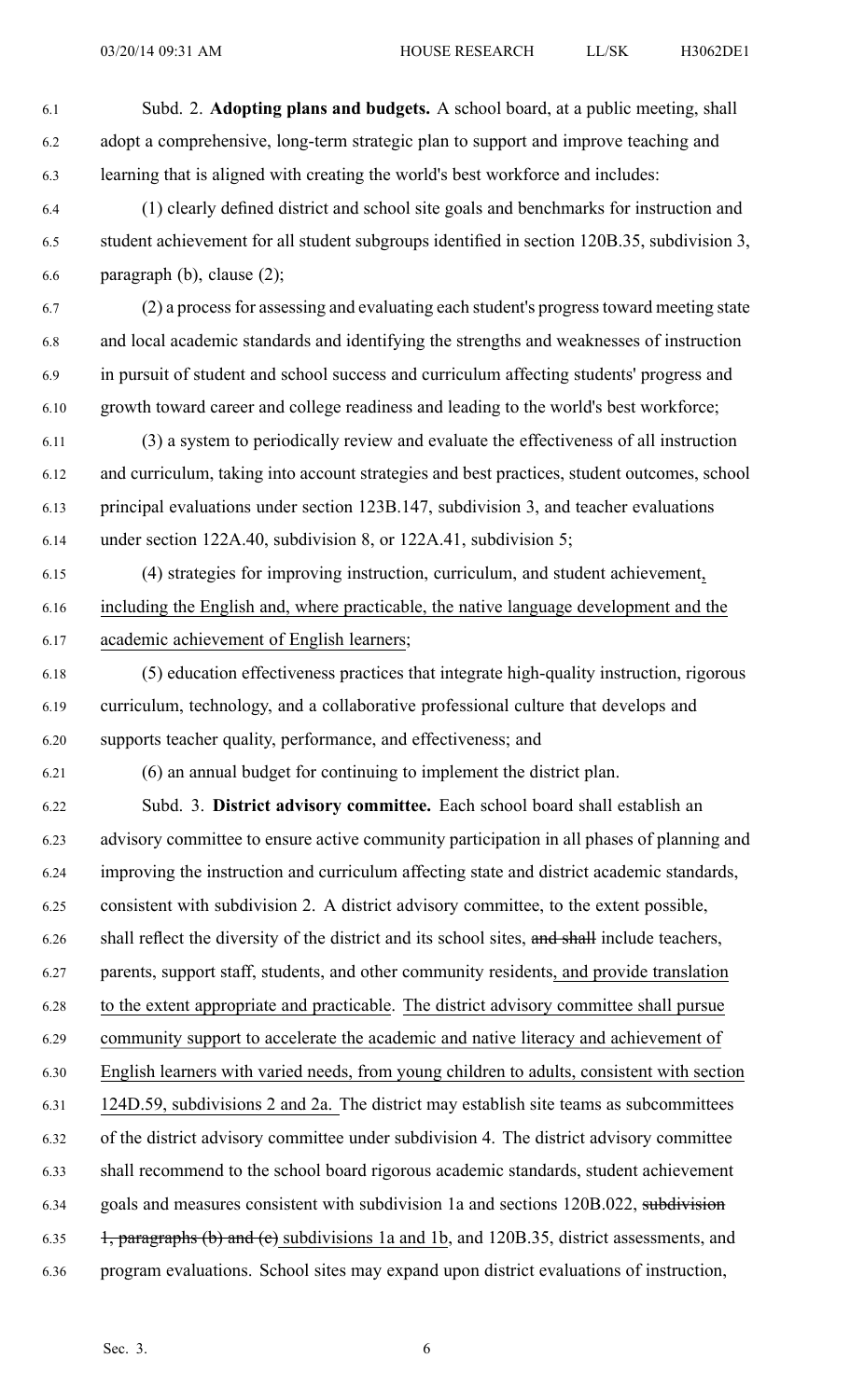7.1 curriculum, assessments, or programs. Whenever possible, parents and other community 7.2 residents shall comprise at least two-thirds of advisory committee members.

- 7.3 Subd. 4. **Site team.** A school may establish <sup>a</sup> site team to develop and implement 7.4 strategies and education effectiveness practices to improve instruction, curriculum, 7.5 cultural competencies, including cultural awareness and cross-cultural communication, 7.6 and student achievement at the school site, consistent with subdivision 2. The team advises 7.7 the board and the advisory committee about developing the annual budget and revising an 7.8 instruction and curriculum improvement plan that aligns curriculum, assessment of student 7.9 progress, and growth in meeting state and district academic standards and instruction.
- 7.10 Subd. 5. **Report.** Consistent with requirements for school performance reports 7.11 under section 120B.36, subdivision 1, the school board shall publish <sup>a</sup> repor<sup>t</sup> in the local 7.12 newspaper with the largest circulation in the district, by mail, or by electronic means on 7.13 the district Web site. The school board shall hold an annual public meeting to review, 7.14 and revise where appropriate, student achievement goals, local assessment outcomes, 7.15 plans, strategies, and practices for improving curriculum and instruction and cultural 7.16 competency, and to review district success in realizing the previously adopted student 7.17 achievement goals and related benchmarks and the improvement plans leading to the 7.18 world's best workforce. The school board must transmit an electronic summary of its 7.19 repor<sup>t</sup> to the commissioner in the form and manner the commissioner determines.
- 7.20 Subd. 7. **Periodic report.** Each school district shall periodically survey affected 7.21 constituencies, in their native languages where appropriate and practicable, about their 7.22 connection to and level of satisfaction with school. The district shall include the results of 7.23 this evaluation in the summary repor<sup>t</sup> required under subdivision 5.
- 7.24 Subd. 9. **Annual evaluation.** (a) The commissioner must identify effective 7.25 strategies, practices, and use of resources by districts and school sites in striving for the 7.26 world's best workforce. The commissioner must assist districts and sites throughout the 7.27 state in implementing these effective strategies, practices, and use of resources.
- 7.28 (b) The commissioner must identify those districts in any consecutive three-year 7.29 period not making sufficient progress toward improving teaching and learning for all 7.30 students, including English learners with varied needs, consistent with section 124D.59, 7.31 subdivisions 2 and 2a, and striving for the world's best workforce. The commissioner, in 7.32 collaboration with the identified district, may require the district to use up to two percen<sup>t</sup> 7.33 of its basic general education revenue per fiscal year during the proximate three school 7.34 years to implement commissioner-specified strategies and practices, consistent with 7.35 paragraph (a), to improve and accelerate its progress in realizing its goals under this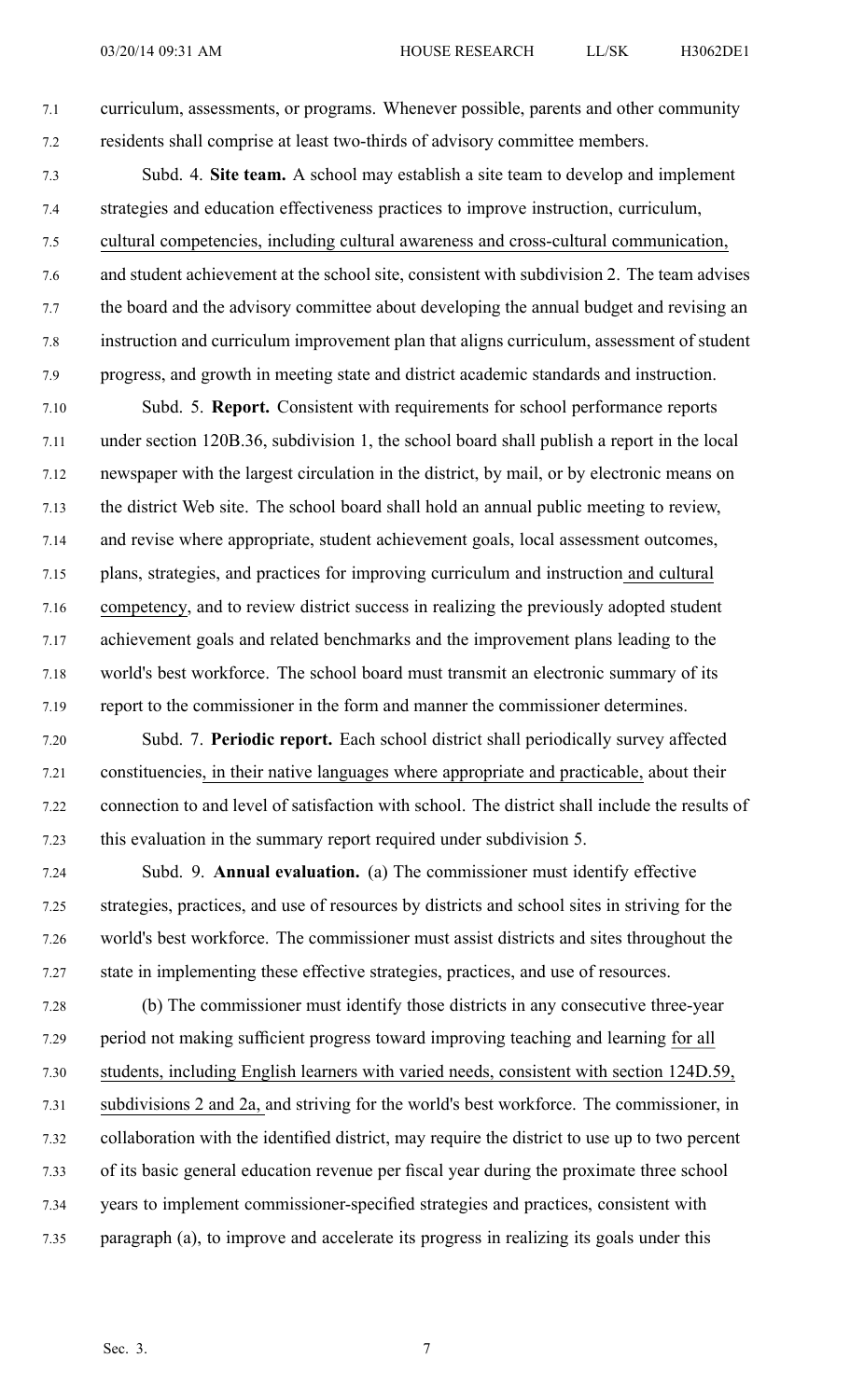- 8.1 section. In implementing this section, the commissioner must consider districts' budget 8.2 constraints and legal obligations.
- 8.3 Sec. 4. Minnesota Statutes 2013 Supplement, section 120B.115, is amended to read: 8.4 **120B.115 REGIONAL CENTERS OF EXCELLENCE.**
- 8.5 (a) Regional centers of excellence are established to assist and suppor<sup>t</sup> school 8.6 boards, school districts, school sites, and charter schools in implementing research-based 8.7 interventions and practices to increase the students' achievement within <sup>a</sup> region. 8.8 The centers must develop partnerships with local and regional service cooperatives, 8.9 postsecondary institutions, integrated school districts, the department, children's mental 8.10 health providers, or other local or regional entities interested in providing <sup>a</sup> cohesive 8.11 and consistent regional delivery system that serves all schools equitably. Centers must 8.12 assist school districts, school sites, and charter schools in developing similar partnerships. 8.13 Center suppor<sup>t</sup> may include assisting school districts, school sites, and charter schools 8.14 with common principles of effective practice, including: 8.15 (1) defining measurable education goals under section sections 120B.11, subdivision 8.16 2, and 120B.22, subdivisions 1a and 1b; 8.17 (2) implementing evidence-based practices; 8.18 (3) engaging in data-driven decision-making; 8.19 (4) providing multilayered levels of support; 8.20 (5) supporting culturally responsive teaching and learning aligning the development 8.21 of academic English proficiency, state and local academic standards, and career and 8.22 college readiness benchmarks; and 8.23 (6) engaging parents, families, youth, and local community members in programs 8.24 and activities at the school district, school site, or charter school that foster collaboration 8.25 and shared accountability for the achievement of all students; and 8.26 (7) translating district forms and other information such as <sup>a</sup> multilingual glossary of 8.27 commonly used education terms and phrases. 8.28 Centers must work with school site leadership teams to build eapacity the expertise and 8.29 experience to implement programs that close the achievement gap, provide effective and 8.30 differentiated programs and instruction for different types of English learners, including 8.31 English learners with limited or interrupted formal schooling and long-term English 8.32 learners under section 124D.59, subdivisions 2 and 2a,increase students' progress and
- 8.33 growth toward career and college readiness, and increase student graduation rates.
- 8.34 (b) The department must assist the regional centers of excellence to meet staff,
- 8.35 facilities, and technical needs, provide the centers with programmatic support, and work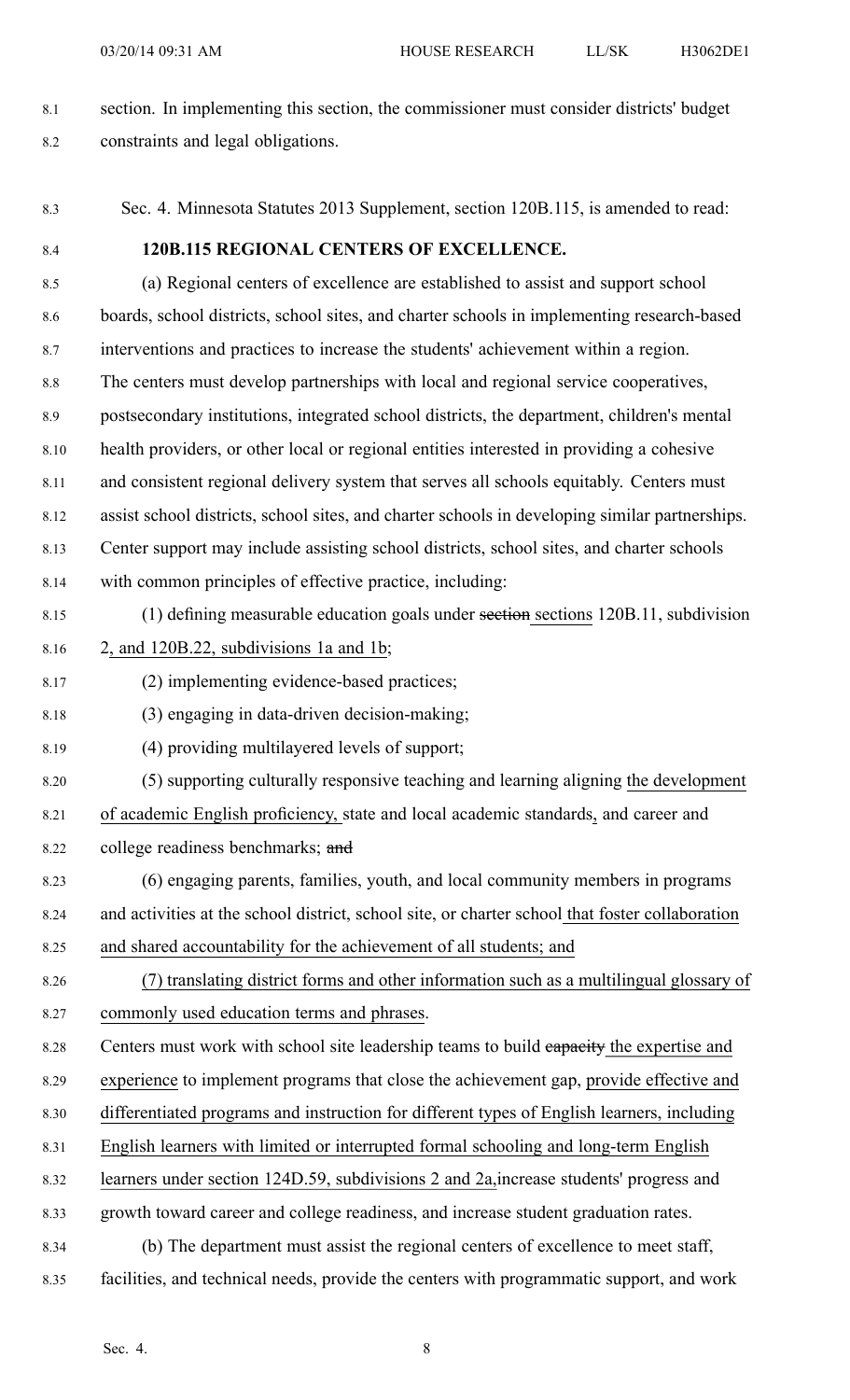9.1 with the centers to establish <sup>a</sup> coherent statewide system of regional support, including

9.2 consulting, training, and technical support, to help school boards, school districts, school

9.3 sites, and charter schools effectively and efficiently implement the world's best workforce

9.4 goals under section 120B.11 and other state and federal education initiatives.

9.5 Sec. 5. Minnesota Statutes 2012, section 120B.12, is amended to read:

9.6 **120B.12 READING PROFICIENTLY NO LATER THAN THE END OF** 9.7 **GRADE 3.**

9.8 Subdivision 1. **Literacy goal.** The legislature seeks to have every child reading at or 9.9 above grade level no later than the end of grade 3, including English learners, and that 9.10 teachers provide comprehensive, scientifically based reading instruction consistent with 9.11 section 122A.06, subdivision 4.

9.12 Subd. 2. **Identification; report.** For the 2011-2012 school year and later, each 9.13 school district shall identify before the end of kindergarten, grade 1, and grade 2 students 9.14 who are not reading at grade level before the end of the current school year. Reading 9.15 assessments in English, and in the predominant languages of district students where 9.16 practicable, must identify and evaluate students' areas of academic need related to literacy.

9.17 The district also must monitor the progress and provide reading instruction appropriate

9.18 to the specific needs of English learners. The district must use <sup>a</sup> locally adopted,

9.19 developmentally appropriate, and culturally responsive assessment and annually repor<sup>t</sup> 9.20 summary assessment results to the commissioner by July 1.

9.21 Subd. 2a. **Parent notification and involvement.** Schools, at least annually, 9.22 must give the paren<sup>t</sup> of each student who is not reading at or above grade level timely 9.23 information about:

9.24 (1) student's reading proficiency as measured by <sup>a</sup> locally adopted assessment;

9.25 (2) reading-related services currently being provided to the student; and

9.26 (3) strategies for parents to use at home in helping their student succeed in becoming 9.27 grade-level proficient in reading in English and in their native language.

9.28 Subd. 3. **Intervention.** For each student identified under subdivision 2, the district 9.29 shall provide reading intervention to accelerate student growth in order to and reach the 9.30 goal of reading at or above grade level by the end of the current grade and school year. 9.31 District intervention methods shall encourage parental involvement family engagement

9.32 and, where possible, collaboration with appropriate school and community programs.

9.33 Intervention methods may include, but are not limited to, requiring attendance in summer

9.34 school, intensified reading instruction that may require that the student be removed from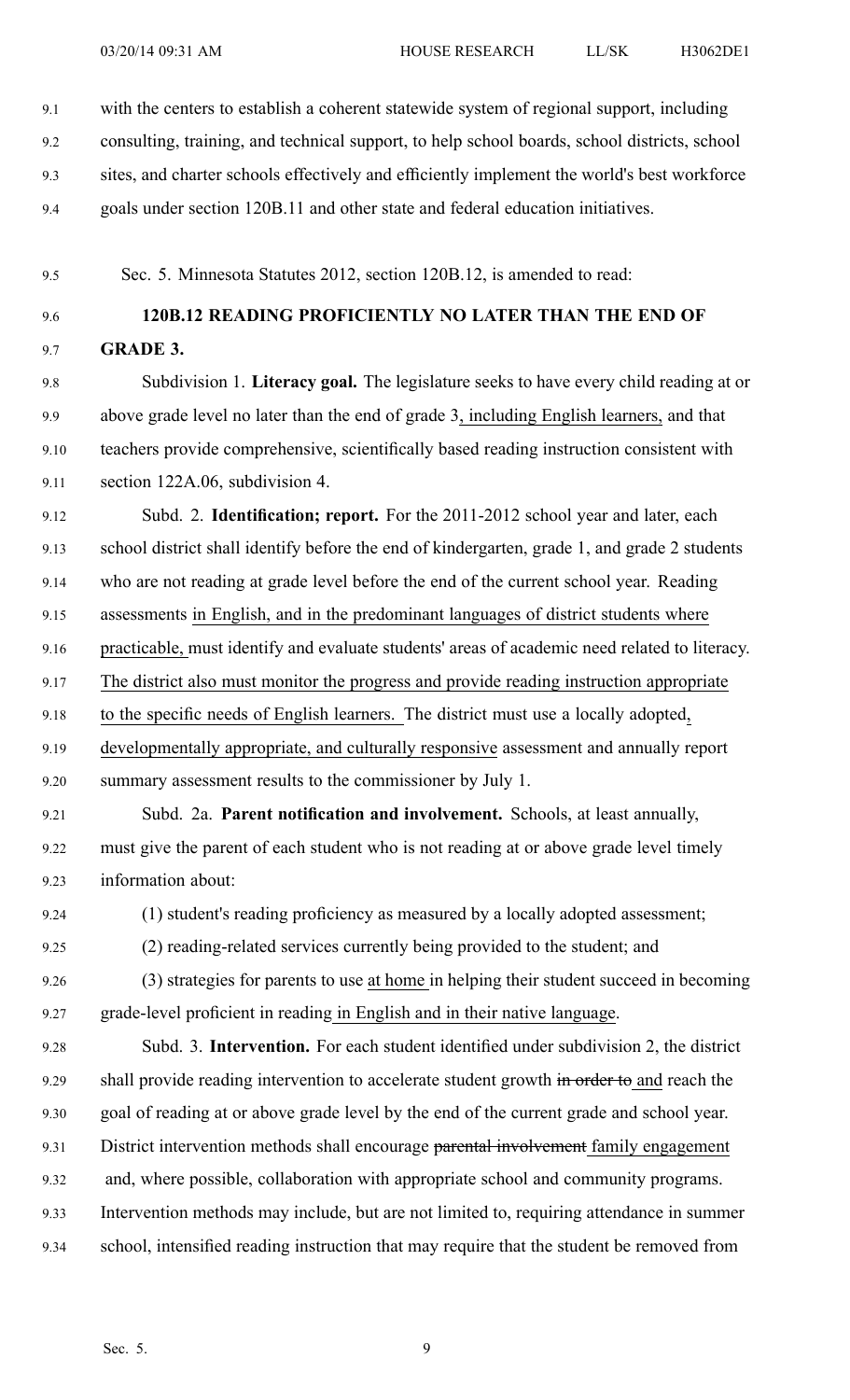- 10.1 the regular classroom for part of the school day  $\sigma_{12}$  extended-day programs, or programs 10.2 that strengthen students' cultural connections. 10.3 Subd. 4. **Staff development.** Each district shall use the data under subdivision 2 to 10.4 identify the staff development needs so that: 10.5 (1) elementary teachers are able to implement comprehensive, scientifically based 10.6 reading and oral language instruction in the five reading areas of phonemic awareness, 10.7 phonics, fluency, vocabulary, and comprehension as defined in section 122A.06, 10.8 subdivision 4, and other literacy-related areas including writing until the student achieves 10.9 grade-level reading proficiency; 10.10 (2) elementary teachers have sufficient training to provide comprehensive, 10.11 seientifically based scientifically-based reading and oral language instruction that meets 10.12 students' developmental, linguistic, and literacy needs using the intervention methods or 10.13 programs selected by the district for the identified students; 10.14 (3) licensed teachers employed by the district have regular opportunities to improve 10.15 reading and writing instruction; and 10.16 (4) licensed teachers recognize students' diverse needs in cross-cultural settings 10.17 and are able to serve the oral language and linguistic needs of students who are English 10.18 learners by maximizing strengths in their native languages in order to cultivate students' 10.19 English language development, including oral academic language development, and 10.20 build academic literacy; and 10.21 (5) licensed teachers are well trained in culturally responsive pedagogy that enables 10.22 students to master content, develop skills to access content, and build relationships. 10.23 Subd. 4a. **Local literacy plan.** Consistent with this section, <sup>a</sup> school district must 10.24 adopt <sup>a</sup> local literacy plan to have every child reading at or above grade level no later than 10.25 the end of grade 3, including English learners. The plan must include <sup>a</sup> process to assess 10.26 students' level of reading proficiency, notify and involve parents, intervene with students 10.27 who are not reading at or above grade level, and identify and meet staff development 10.28 needs. The district must pos<sup>t</sup> its literacy plan on the official school district Web site. 10.29 Subd. 5. **Commissioner.** The commissioner shall recommend to districts multiple 10.30 assessment tools to assist districts and teachers with identifying students under subdivision 10.31 2. The commissioner shall also make available examples of nationally recognized and 10.32 research-based instructional methods or programs to districts to provide comprehensive, 10.33 scientifically based reading instruction and intervention under this section.
	-

10.34 Sec. 6. Minnesota Statutes 2013 Supplement, section 120B.125, is amended to read: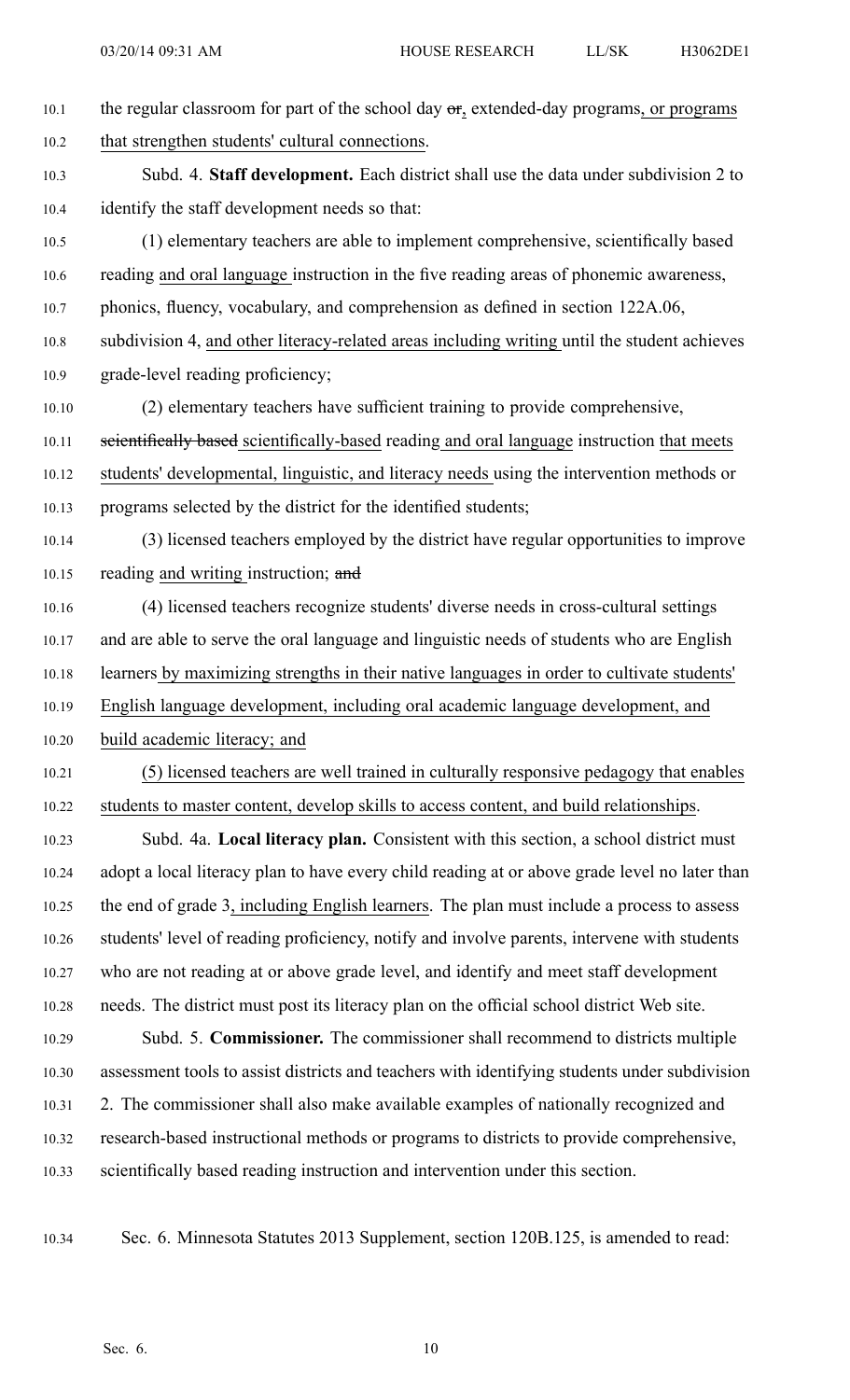11.1 **120B.125 PLANNING FOR STUDENTS' SUCCESSFUL TRANSITION** 11.2 **TO POSTSECONDARY EDUCATION AND EMPLOYMENT; INVOLUNTARY** 11.3 **CAREER TRACKING PROHIBITED.** 11.4 (a) Consistent with sections 120B.128, 120B.13, 120B.131, 120B.132, 120B.14, 11.5 120B.15, 120B.30, subdivision 1, paragraph (c), 125A.08, and other related sections, 11.6 school districts, beginning in the 2013-2014 school year, must assist all students by no 11.7 later than grade 9 to explore their college and career interests and aspirations and develop 11.8 <sup>a</sup> plan for <sup>a</sup> smooth and successful transition to postsecondary education or employment. 11.9 All students' plans must be designed to: 11.10 (1) provide <sup>a</sup> comprehensive academic plan for completing <sup>a</sup> college and 11.11 career-ready curriculum premised on meeting state and local academic standards 11.12 and developing 21st century skills such as team work, collaboration, creativity, 11.13 communication, critical thinking, and good work habits; 11.14 (2) emphasize academic rigor and high expectations; 11.15 (3) help students identify personal learning styles that may affect their postsecondary 11.16 education and employment choices; 11.17 (4) help students gain access to postsecondary education and career options; 11.18 (5) integrate strong academic content into career-focused courses and integrate 11.19 relevant career-focused courses into strong academic content; 11.20 (6) help students and families identify and gain access to appropriate counseling 11.21 and other supports and assistance that enable students to complete required coursework, 11.22 prepare for postsecondary education and careers, and obtain information about 11.23 postsecondary education costs and eligibility for financial aid and scholarship; 11.24 (7) help students and families identify collaborative partnerships of kindergarten 11.25 prekindergarten through grade 12 schools, postsecondary institutions, economic 11.26 development agencies, and employers that suppor<sup>t</sup> students' transition to postsecondary 11.27 education and employment and provide students with experiential learning opportunities; 11.28 and 11.29 (8) be reviewed and revised at least annually by the student, the student's paren<sup>t</sup> or 11.30 guardian, and the school or district to ensure that the student's course-taking schedule 11.31 keeps the student making adequate progress to meet state and local high school graduation 11.32 requirements and with <sup>a</sup> reasonable chance to succeed with employment or postsecondary 11.33 education without the need to first complete remedial course work. 11.34 (b) A school district may develop grade-level curricula or provide instruction that 11.35 introduces students to various careers, but must not require any curriculum, instruction,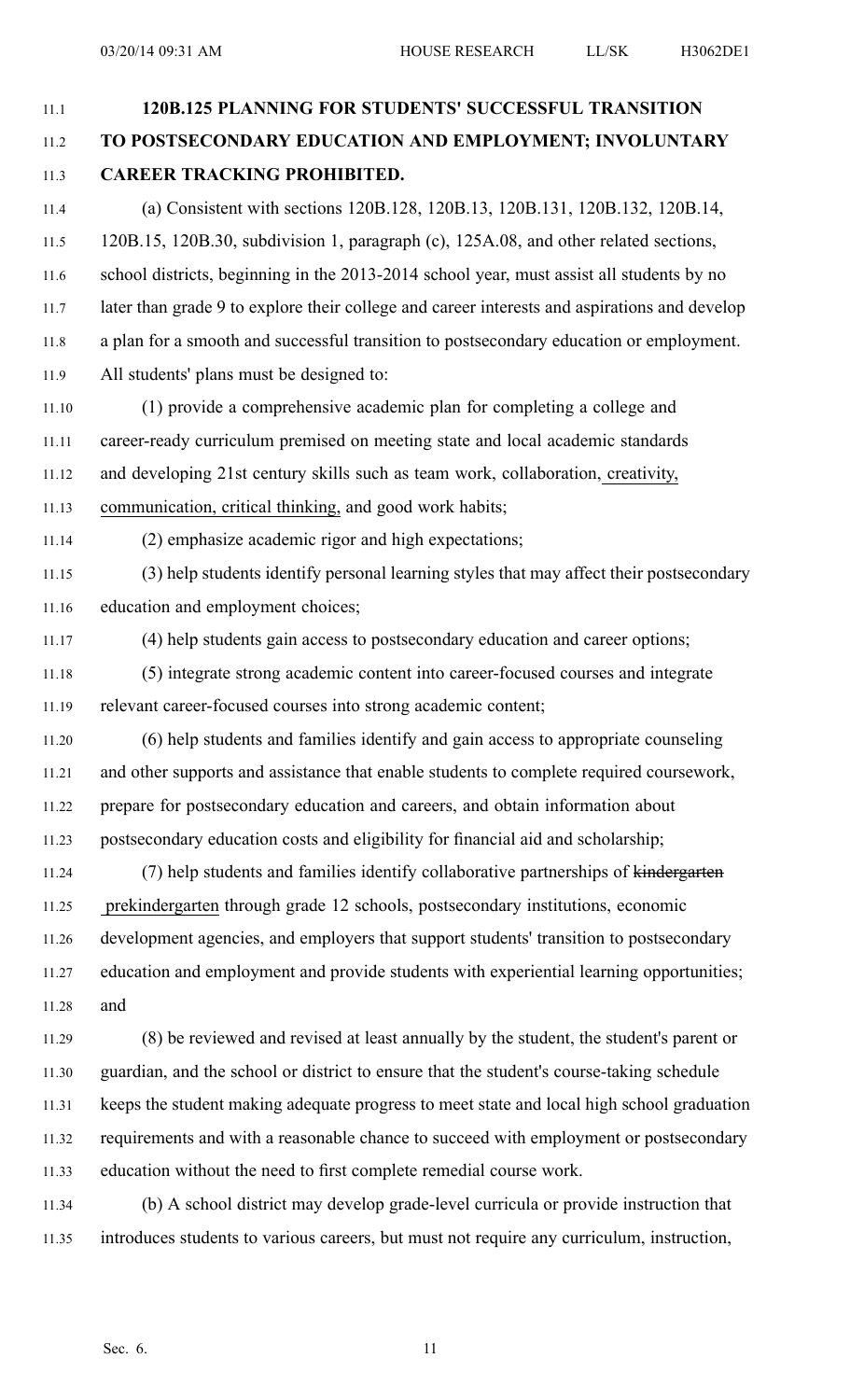12.1 or employment-related activity that obligates an elementary or secondary student to 12.2 involuntarily select <sup>a</sup> career, career interest, employment goals, or related job training. 12.3 (c) Educators must possess the knowledge and skills to effectively teach all English 12.4 learners in their classrooms. School districts must provide appropriate curriculum, 12.5 targeted materials, professional development opportunities for educators, and sufficient 12.6 resources to enable English learners to become career- and college-ready.

12.7 Sec. 7. Minnesota Statutes 2013 Supplement, section 120B.30, subdivision 1, is 12.8 amended to read:

12.9 Subdivision 1. **Statewide testing.** (a) The commissioner, with advice from experts 12.10 with appropriate technical qualifications and experience and stakeholders, consistent 12.11 with subdivision 1a, shall include in the comprehensive assessment system, for each 12.12 grade level to be tested, state-constructed tests developed as computer-adaptive reading 12.13 and mathematics assessments for students that are aligned with the state's required 12.14 academic standards under section 120B.021, include multiple choice questions, and are 12.15 administered annually to all students in grades 3 through 7. Reading and mathematics 12.16 assessments for all students in grade 8 must be aligned with the state's required reading and 12.17 mathematics standards, be administered annually, and include multiple choice questions. 12.18 State-developed high school tests aligned with the state's required academic standards 12.19 under section 120B.021 and administered to all high school students in <sup>a</sup> subject other than 12.20 writing must include multiple choice questions. The commissioner shall establish one or 12.21 more months during which schools shall administer the tests to students each school year. 12.22 (1) Students enrolled in grade 8 through the 2009-2010 school year are eligible

12.23 to be assessed under (i) the graduation-required assessment for diploma in reading, 12.24 mathematics, or writing under Minnesota Statutes 2012, section 120B.30, subdivision 1, 12.25 paragraphs (c), clauses (1) and (2), and (d), (ii) the WorkKeys job skills assessment, (iii) 12.26 the Compass college placement test, (iv) the ACT assessment for college admission, or (v) 12.27 <sup>a</sup> nationally recognized armed services vocational aptitude test.

- 12.28 (2) Students enrolled in grade 8 in the 2010-2011 or 2011-2012 school year are 12.29 eligible to be assessed under (i) the graduation-required assessment for diploma in reading, 12.30 mathematics, or writing under Minnesota Statutes 2012, section 120B.30, subdivision 12.31 1, paragraph (c), clauses (1) and (2), (ii) the WorkKeys job skills assessment, (iii) the 12.32 Compass college placement test, (iv) the ACT assessment for college admission, or (v) <sup>a</sup> 12.33 nationally recognized armed services vocational aptitude test.
- 12.34 (3) For students under clause (1) or (2), <sup>a</sup> school district may substitute <sup>a</sup> score from 12.35 an alternative, equivalent assessment to satisfy the requirements of this paragraph.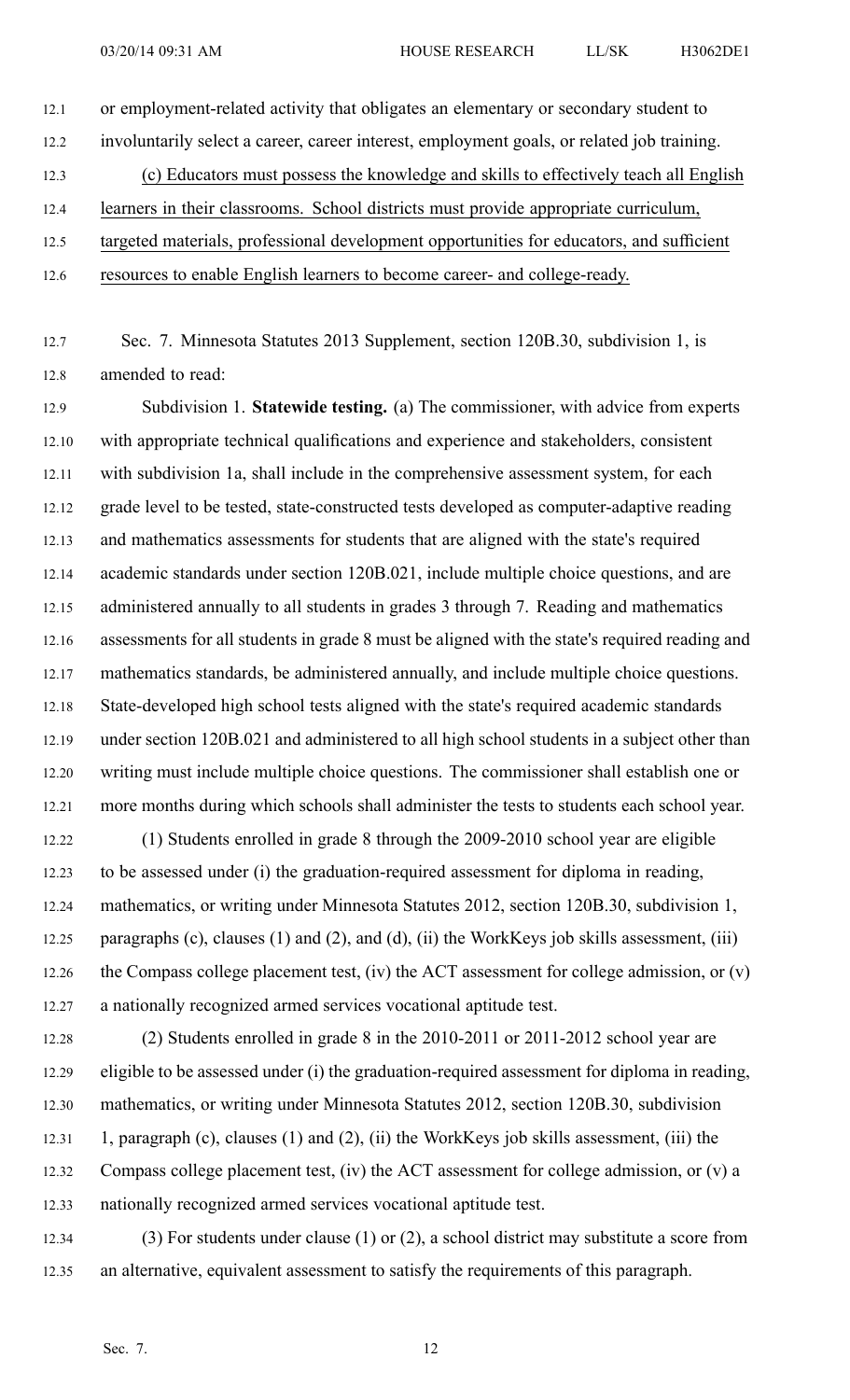13.1 (b) The state assessment system must be aligned to the most recent revision of

13.2 academic standards as described in section 120B.023 in the following manner:

13.3 (1) mathematics;

13.4 (i) grades 3 through 8 beginning in the 2010-2011 school year; and

13.5 (ii) high school level beginning in the 2013-2014 school year;

- 13.6 (2) science; grades 5 and 8 and at the high school level beginning in the 2011-2012 13.7 school year; and
- 13.8 (3) language arts and reading; grades 3 through 8 and high school level beginning in 13.9 the 2012-2013 school year.

13.10 (c) For students enrolled in grade 8 in the 2012-2013 school year and later, students' 13.11 state graduation requirements, based on <sup>a</sup> longitudinal, systematic approach to student 13.12 education and career planning, assessment, instructional support, and evaluation, include 13.13 the following:

- 13.14 (1) demonstrate understanding of required academic standards on <sup>a</sup> nationally 13.15 normed college entrance exam;
- 13.16 (2) achievement and career and college readiness tests in mathematics, reading, and 13.17 writing, consistent with paragraph (e) and to the extent available, to monitor students' 13.18 continuous development of and growth in requisite knowledge and skills; analyze 13.19 students' progress and performance levels, identifying students' academic strengths and 13.20 diagnosing areas where students require curriculum or instructional adjustments, targeted 13.21 interventions, or remediation; and, based on analysis of students' progress and performance 13.22 data, determine students' learning and instructional needs and the instructional tools and 13.23 best practices that suppor<sup>t</sup> academic rigor for the student; and
- 13.24 (3) consistent with this paragraph and section 120B.125, age-appropriate exploration 13.25 and planning activities and career assessments to encourage students to identify personally 13.26 relevant career interests and aptitudes and help students and their families develop <sup>a</sup> 13.27 regularly reexamined transition plan for postsecondary education or employment without 13.28 need for postsecondary remediation.

13.29 Based on appropriate state guidelines, students with an individualized education program

13.30 may satisfy state graduation requirements by achieving an individual score on the

13.31 state-identified alternative assessments.

13.32 Expectations of schools, districts, and the state for career or college readiness under

13.33 this subdivision must be comparable in rigor, clarity of purpose, and rates of student

- 13.34 completion. A student under clause (2) must receive targeted, relevant, academically
- 13.35 rigorous, and resourced instruction, which may include <sup>a</sup> targeted instruction and
- 13.36 intervention plan focused on improving the student's knowledge and skills in core subjects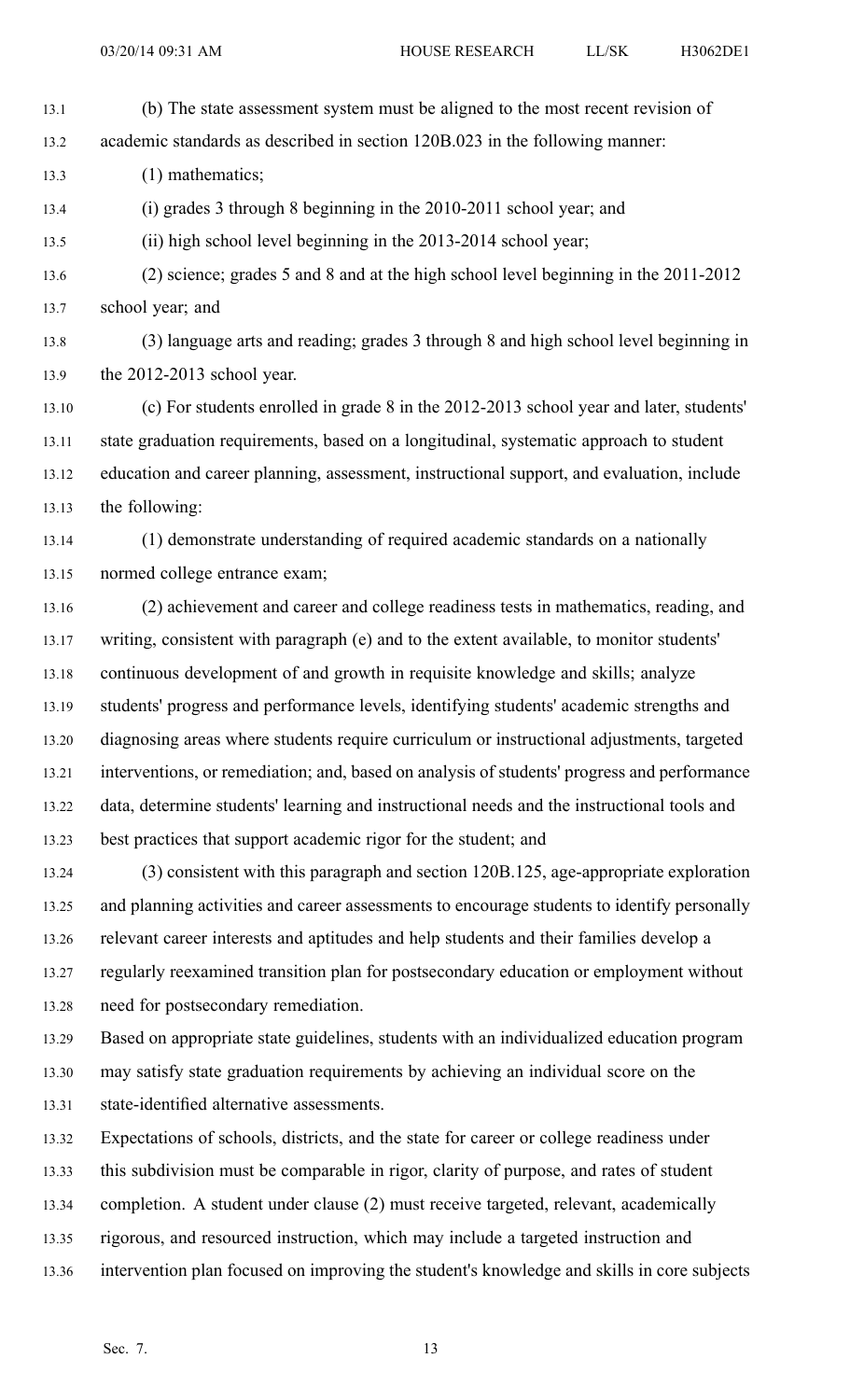14.1 so that the student has <sup>a</sup> reasonable chance to succeed in <sup>a</sup> career or college without need 14.2 for postsecondary remediation. Consistent with sections 120B.13, 124D.09, 124D.091, 14.3 124D.49, and related sections, an enrolling school or district must actively encourage <sup>a</sup> 14.4 student in grade 11 or 12 who is identified as academically ready for <sup>a</sup> career or college 14.5 to participate in courses and programs awarding college credit to high school students. 14.6 Students are not required to achieve <sup>a</sup> specified score or level of proficiency on an 14.7 assessment under this subdivision to graduate from high school.

14.8 (d) To improve the secondary and postsecondary outcomes of all students, the 14.9 alignment between secondary and postsecondary education programs and Minnesota's 14.10 workforce needs, and the efficiency and cost-effectiveness of secondary and postsecondary 14.11 programs, the commissioner, after consulting with the chancellor of the Minnesota State 14.12 Colleges and Universities and using <sup>a</sup> reques<sup>t</sup> for proposal process, shall contract for 14.13 <sup>a</sup> series of assessments that are consistent with this subdivision, aligned with state 14.14 academic standards, and include career and college readiness benchmarks. Mathematics, 14.15 reading, and writing assessments for students in grades 8 and 10 must be predictive of <sup>a</sup> 14.16 nationally normed assessment for career and college readiness. This nationally recognized 14.17 assessment must be <sup>a</sup> college entrance exam and given to students in grade 11. This 14.18 series of assessments must include <sup>a</sup> college placement diagnostic exam and contain 14.19 career exploration elements. The commissioner and the chancellor of the Minnesota 14.20 State Colleges and Universities must collaborate in aligning instruction and assessments 14.21 for adult basic education students and English learners to provide the students with 14.22 diagnostic information about any targeted interventions, accommodations, modifications, 14.23 and supports they need so that assessments and other performance measures are accessible 14.24 to them and they may seek postsecondary education or employment without need for 14.25 postsecondary remediation.

14.26 (1) Districts and schools, on an annual basis, must use the career exploration 14.27 elements in these assessments to help students, beginning no later than grade 9, and their 14.28 families explore and plan for postsecondary education or careers based on the students' 14.29 interests, aptitudes, and aspirations. Districts and schools must use timely regional labor 14.30 market information and partnerships, among other resources, to help students and their 14.31 families successfully develop, pursue, review, and revise an individualized plan for 14.32 postsecondary education or <sup>a</sup> career. This process must help increase students' engagemen<sup>t</sup> 14.33 in and connection to school, improve students' knowledge and skills, and deepen students' 14.34 understanding of career pathways as <sup>a</sup> sequence of academic and career courses that lead 14.35 to an industry-recognized credential, an associate's degree, or <sup>a</sup> bachelor's degree and are 14.36 available to all students, whatever their interests and career goals.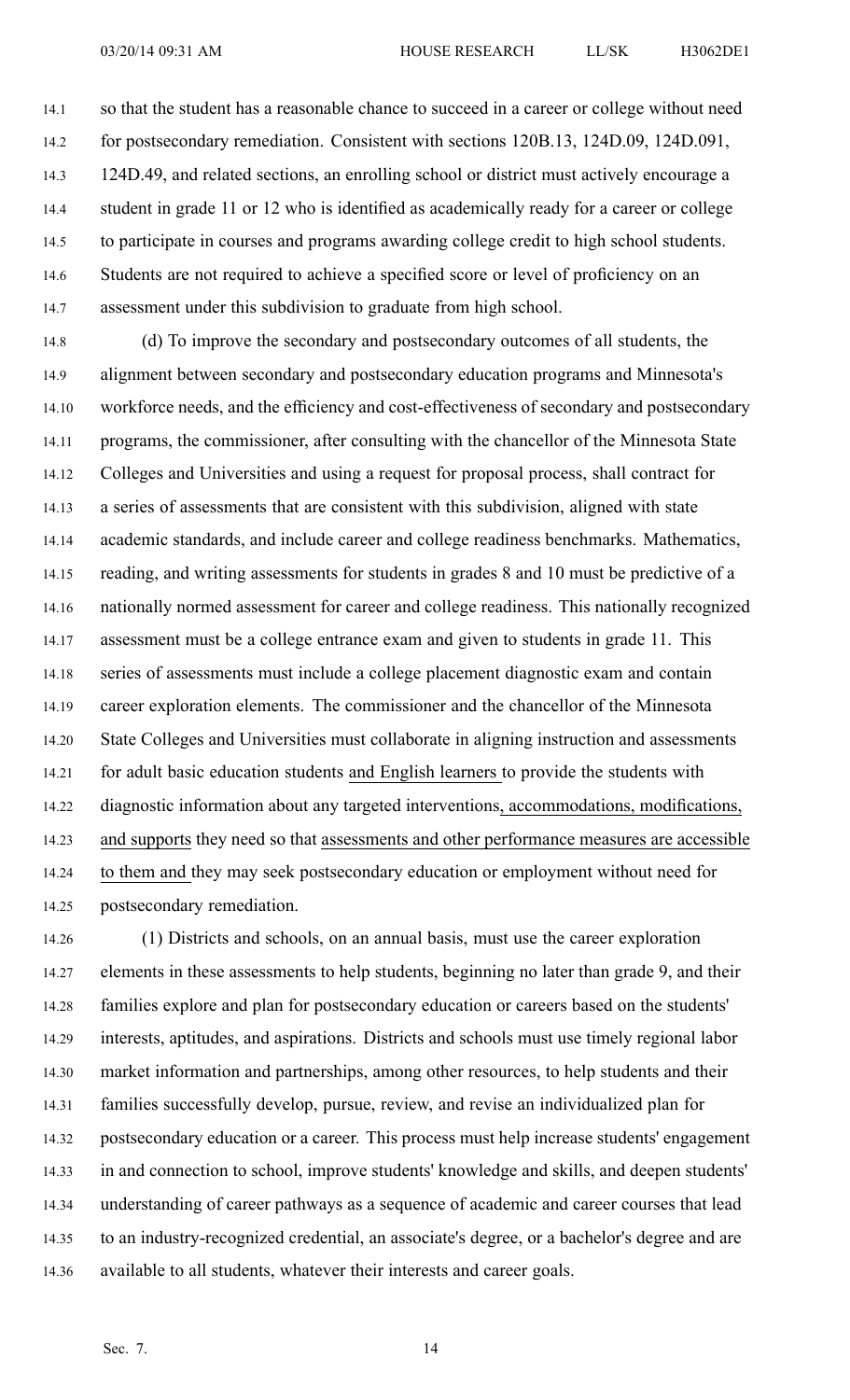15.1 (2) Students in grade 10 or 11 not ye<sup>t</sup> academically ready for <sup>a</sup> career or college based 15.2 on their growth in academic achievement between grades 8 and 10 must take the college 15.3 placement diagnostic exam before taking the college entrance exam under clause (3). 15.4 Students, their families, the school, and the district can then use the results of the college 15.5 placement diagnostic exam for targeted instruction, intervention, or remediation and 15.6 improve students' knowledge and skills in core subjects sufficient for <sup>a</sup> student to graduate 15.7 and have <sup>a</sup> reasonable chance to succeed in <sup>a</sup> career or college without remediation.

15.8 (3) All students excep<sup>t</sup> those eligible for alternative assessments must be given the 15.9 college entrance par<sup>t</sup> of these assessments in grade 11. A student under this clause who 15.10 demonstrates attainment of required state academic standards, which include career and 15.11 college readiness benchmarks, on these assessments is academically ready for <sup>a</sup> career or 15.12 college and is encouraged to participate in courses awarding college credit to high school 15.13 students. Such courses and programs may include sequential courses of study within 15.14 broad career areas and technical skill assessments that extend beyond course grades.

15.15 (4) As appropriate, students through grade 12 must continue to participate in targeted 15.16 instruction, intervention, or remediation and be encouraged to participate in courses 15.17 awarding college credit to high school students.

15.18 (5) A study to determine the alignment between these assessments and state 15.19 academic standards under this chapter must be conducted. Where alignment exists, the 15.20 commissioner must seek federal approval to, and immediately upon receiving approval, 15.21 replace the federally required assessments referenced under subdivision 1a and section 15.22 120B.35, subdivision 2, with assessments under this paragraph.

15.23 (e) In developing, supporting, and improving students' academic readiness for <sup>a</sup> 15.24 career or college, schools, districts, and the state must have <sup>a</sup> continuum of empirically 15.25 derived, clearly defined benchmarks focused on students' attainment of knowledge and 15.26 skills so that students, their parents, and teachers know how well students must perform to 15.27 have <sup>a</sup> reasonable chance to succeed in <sup>a</sup> career or college without need for postsecondary 15.28 remediation. The commissioner, in consultation with local school officials and educators, 15.29 and Minnesota's public postsecondary institutions must ensure that the foundational 15.30 knowledge and skills for students' successful performance in postsecondary employment 15.31 or education and an articulated series of possible targeted interventions are clearly 15.32 identified and satisfy Minnesota's postsecondary admissions requirements.

15.33 (f) For students in grade 8 in the 2012-2013 school year and later, <sup>a</sup> school, district, 15.34 or charter school must record on the high school transcript <sup>a</sup> student's progress toward 15.35 career and college readiness, and for other students as soon as practicable.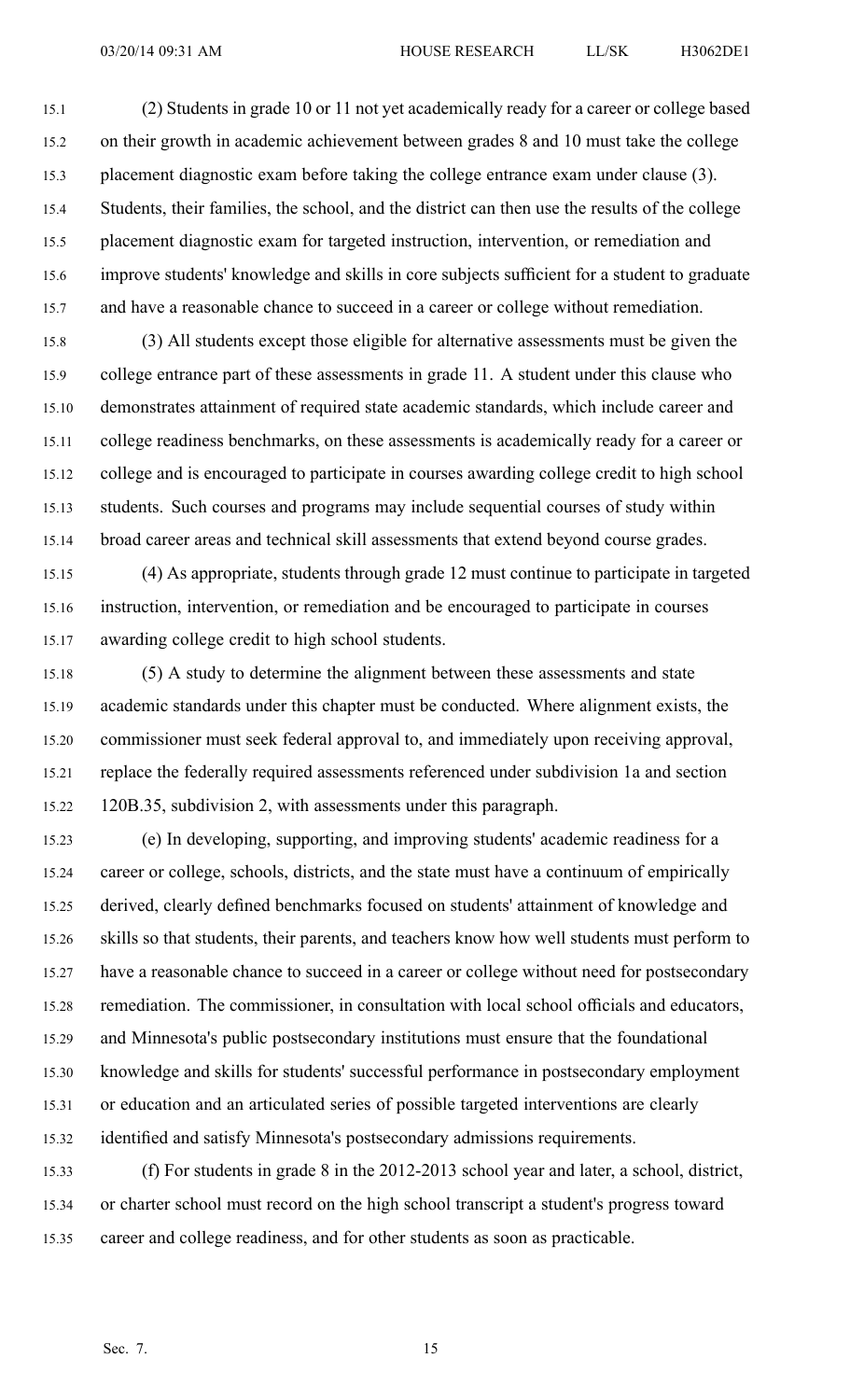16.1 (g) The school board granting students their diplomas may formally decide to 16.2 include <sup>a</sup> notation of high achievement on the high school diplomas of those graduating 16.3 seniors who, according to established school board criteria, demonstrate exemplary 16.4 academic achievement during high school.

16.5 (h) The 3rd through 7th grade computer-adaptive assessment results and grade 8 16.6 and high school test results shall be available to districts for diagnostic purposes affecting 16.7 student learning and district instruction and curriculum, and for establishing educational 16.8 accountability. The commissioner must establish empirically derived benchmarks on 16.9 adaptive assessments in grades 3 through 7 that reveal <sup>a</sup> trajectory toward career and 16.10 college readiness. The commissioner must disseminate to the public the computer-adaptive 16.11 assessments, grade 8, and high school test results upon receiving those results.

16.12 (i) The grades 3 through 7 computer-adaptive assessments and grade 8 and high 16.13 school tests must be aligned with state academic standards. The commissioner shall 16.14 determine the testing process and the order of administration. The statewide results shall 16.15 be aggregated at the site and district level, consistent with subdivision 1a.

16.16 (j) The commissioner shall include the following components in the statewide 16.17 public reporting system:

16.18 (1) uniform statewide computer-adaptive assessments of all students in grades 3 16.19 through 7 and testing at the grade 8 and high school levels that provides appropriate, 16.20 technically sound accommodations or alternate assessments;

16.21 (2) educational indicators that can be aggregated and compared across school 16.22 districts and across time on <sup>a</sup> statewide basis, including average daily attendance, high 16.23 school graduation rates, and high school drop-out rates by age and grade level;

16.24 (3) state results on the American College Test; and

16.25 (4) state results from participation in the National Assessment of Educational 16.26 Progress so that the state can benchmark its performance against the nation and other 16.27 states, and, where possible, against other countries, and contribute to the national effort 16.28 to monitor achievement.

16.29 (k) For purposes of statewide accountability, "cultural competence," "cultural 16.30 competency," or "culturally competent" means the ability and will to interact effectively 16.31 with people of different cultures, native languages, and socioeconomic backgrounds.

16.32 Sec. 8. Minnesota Statutes 2013 Supplement, section 120B.35, subdivision 3, is 16.33 amended to read:

16.34 Subd. 3. **State growth target; other state measures.** (a) The state's educational 16.35 assessment system measuring individual students' educational growth is based on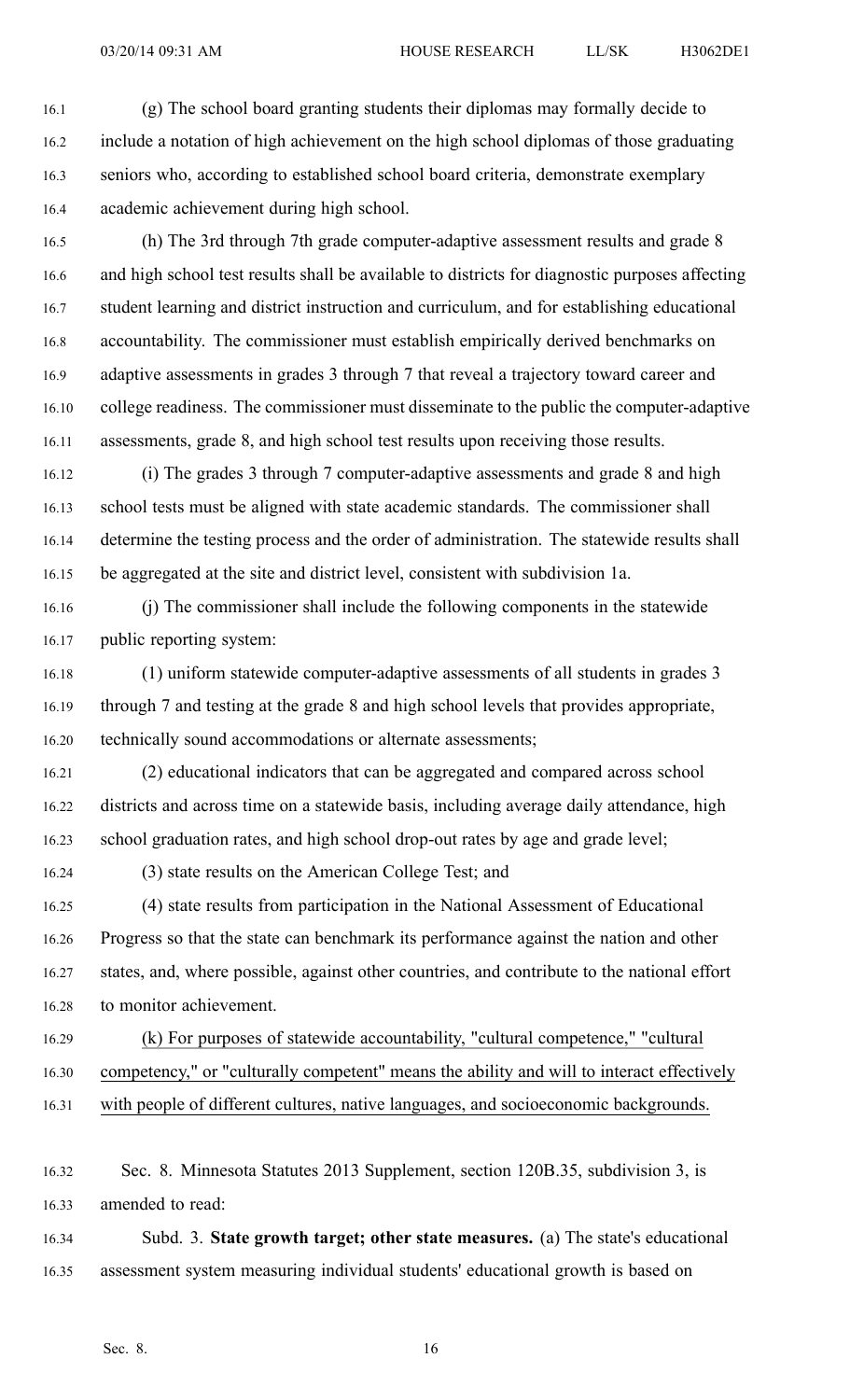17.1 indicators of achievement growth that show an individual student's prior achievement. 17.2 Indicators of achievement and prior achievement must be based on highly reliable 17.3 statewide or districtwide assessments.

17.4 (b) The commissioner, in consultation with <sup>a</sup> stakeholder group that includes 17.5 assessment and evaluation directors and, district staff, experts in culturally responsive 17.6 teaching, and researchers, must implement <sup>a</sup> model that uses <sup>a</sup> value-added growth 17.7 indicator and includes criteria for identifying schools and school districts that demonstrate 17.8 medium and high growth under section 120B.299, subdivisions 8 and 9, and may 17.9 recommend other value-added measures undersection 120B.299, subdivision 3. The model 17.10 may be used to advance educators' professional development and replicate programs that 17.11 succeed in meeting students' diverse learning needs. Data on individual teachers generated 17.12 under the model are personnel data under section 13.43. The model must allow users to:

17.13 (1) repor<sup>t</sup> student growth consistent with this paragraph; and

17.14 (2) for all student categories, repor<sup>t</sup> and compare aggregated and disaggregated state 17.15 growth data using the nine student categories identified under the federal 2001 No Child 17.16 Left Behind Act and two student gender categories of male and female, respectively, 17.17 following appropriate reporting practices to protect nonpublic student data.

17.18 The commissioner must repor<sup>t</sup> measures of student growth, consistent with this 17.19 paragraph, including the English language development, academic progress, and oral 17.20 academic development of English learners and their native language development if the 17.21 native language is used as <sup>a</sup> language of instruction.

17.22 (c) When reporting student performance under section 120B.36, subdivision 1, the 17.23 commissioner annually, beginning July 1, 2011, must repor<sup>t</sup> two core measures indicating 17.24 the extent to which current high school graduates are being prepared for postsecondary 17.25 academic and career opportunities:

17.26 (1) <sup>a</sup> preparation measure indicating the number and percentage of high school 17.27 graduates in the most recent school year who completed course work important to 17.28 preparing them for postsecondary academic and career opportunities, consistent with 17.29 the core academic subjects required for admission to Minnesota's public colleges and 17.30 universities as determined by the Office of Higher Education under chapter 136A; and

17.31 (2) <sup>a</sup> rigorous coursework measure indicating the number and percentage of high 17.32 school graduates in the most recent school year who successfully completed one or more 17.33 college-level advanced placement, international baccalaureate, postsecondary enrollment 17.34 options including concurrent enrollment, other rigorous courses of study under section 17.35 120B.021, subdivision 1a, or industry certification courses or programs.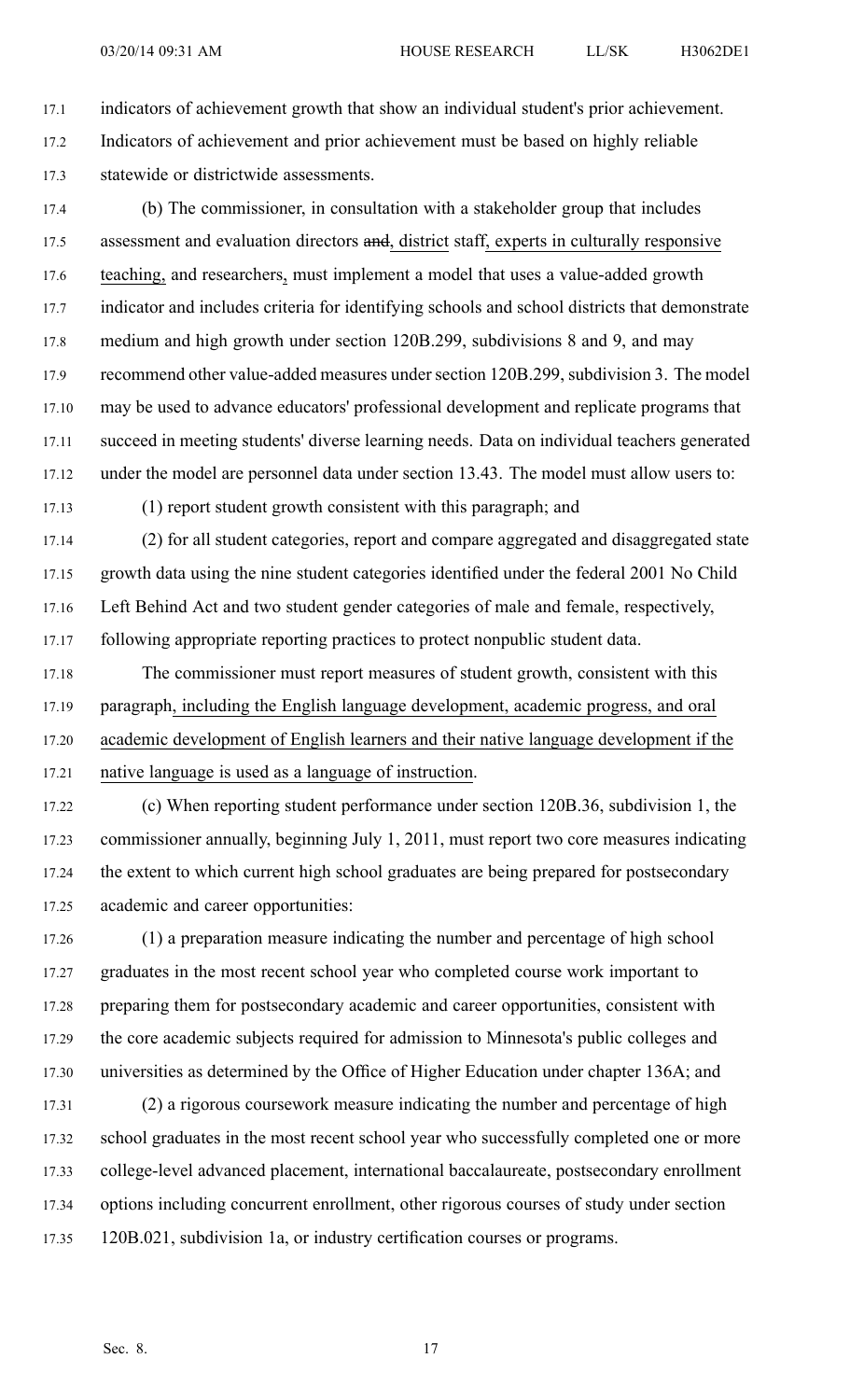18.1 When reporting the core measures under clauses (1) and (2), the commissioner must also 18.2 analyze and repor<sup>t</sup> separate categories of information using the nine student categories 18.3 identified under the federal 2001 No Child Left Behind Act and two student gender 18.4 categories of male and female, respectively, following appropriate reporting practices to 18.5 protect nonpublic student data.

18.6 (d) When reporting student performance under section 120B.36, subdivision 1, the 18.7 commissioner annually, beginning July 1, 2014, must repor<sup>t</sup> summary data on school 18.8 safety and students' engagement and connection at school. The summary data under this 18.9 paragraph are separate from and must not be used for any purpose related to measuring 18.10 or evaluating the performance of classroom teachers. The commissioner, in consultation 18.11 with qualified experts on student engagemen<sup>t</sup> and connection and classroom teachers, 18.12 must identify highly reliable variables that generate summary data under this paragraph. 18.13 The summary data may be used at school, district, and state levels only. Any data on 18.14 individuals received, collected, or created that are used to generate the summary data 18.15 under this paragraph are nonpublic data under section 13.02, subdivision 9.

18.16 (e) For purposes of statewide educational accountability, the commissioner must 18.17 identify and repor<sup>t</sup> measures that demonstrate the success of learning year program 18.18 providers under sections 123A.05 and 124D.68, among other such providers, in improving 18.19 students' graduation outcomes. The commissioner, beginning July 1, 2015, must annually 18.20 repor<sup>t</sup> summary data on:

18.21 (1) the four- and six-year graduation rates of students under this paragraph;

18.22 (2) the percen<sup>t</sup> of students under this paragraph whose progress and performance 18.23 levels are meeting career and college readiness benchmarks under section 120B.30, 18.24 subdivision 1; and

18.25 (3) the success that learning year program providers experience in:

18.26 (i) identifying at-risk and off-track student populations by grade;

18.27 (ii) providing successful prevention and intervention strategies for at-risk students;

18.28 (iii) providing successful recuperative and recovery or reenrollment strategies for 18.29 off-track students; and

18.30 (iv) improving the graduation outcomes of at-risk and off-track students.

18.31 The commissioner may include in the annual repor<sup>t</sup> summary data on other education 18.32 providers serving <sup>a</sup> majority of students eligible to participate in <sup>a</sup> learning year program.

- 18.33 (f) The commissioner, in consultation with recognized experts with knowledge and
- 18.34 experience in assessing the language proficiency and academic performance of English
- 18.35 learners, must identify and repor<sup>t</sup> appropriate and effective measures to improve current
- 18.36 categories of language difficulty and assessments, and monitor and repor<sup>t</sup> data on students'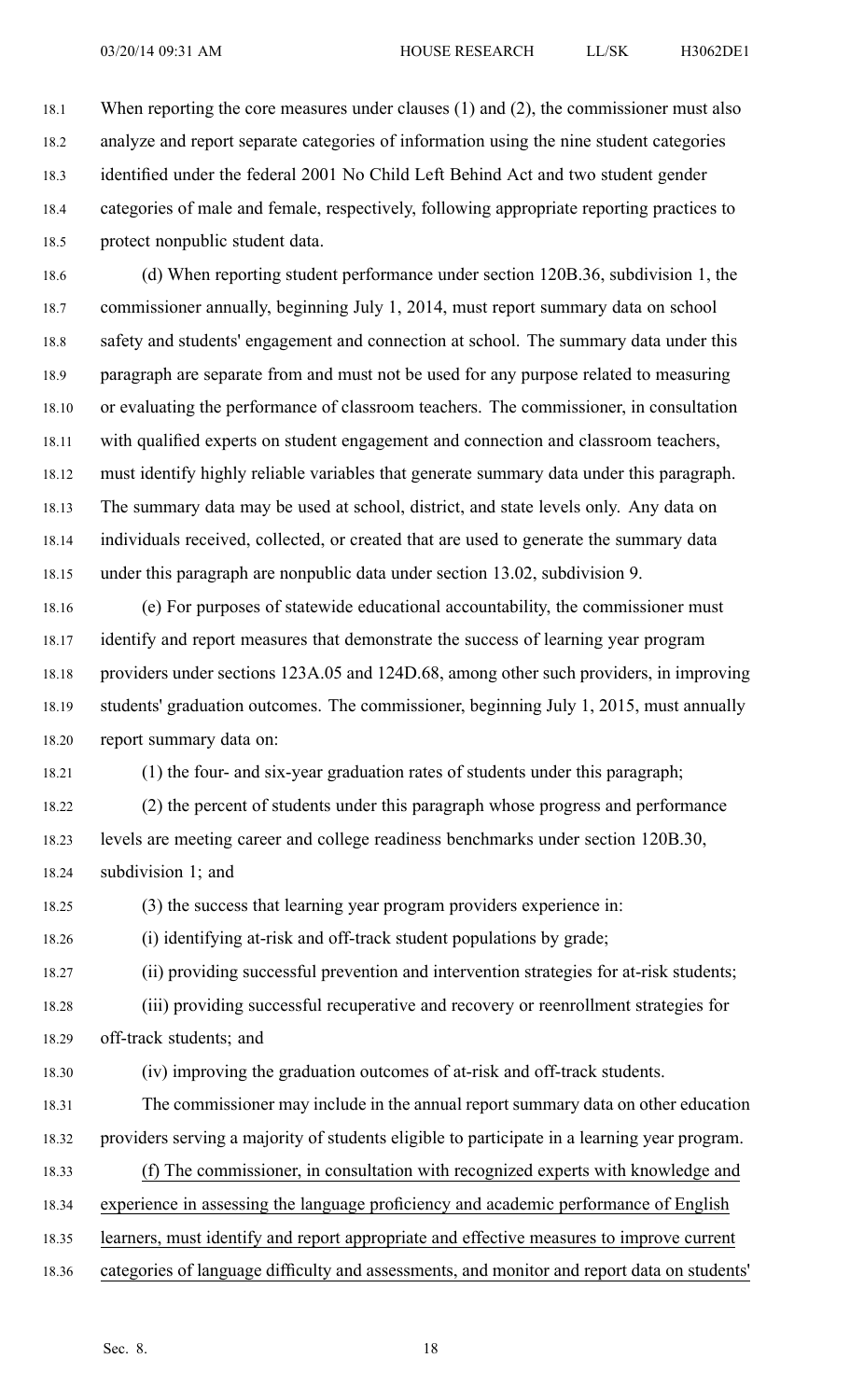- 19.1 English proficiency levels, program placement, and academic language development, 19.2 including oral academic language.
- 19.3 Sec. 9. Minnesota Statutes 2013 Supplement, section 120B.36, subdivision 1, is 19.4 amended to read:

19.5 Subdivision 1. **School performance reports.** (a) The commissioner shall repor<sup>t</sup> 19.6 student academic performance under section 120B.35, subdivision 2; the percentages of 19.7 students showing low, medium, and high growth under section 120B.35, subdivision 19.8 3, paragraph (b); school safety and student engagemen<sup>t</sup> and connection under section 19.9 120B.35, subdivision 3, paragraph (d); rigorous coursework under section 120B.35, 19.10 subdivision 3, paragraph (c); the percentage of students under section 120B.35, 19.11 subdivision 3, paragraph (b), clause (2), whose progress and performance levels are 19.12 meeting career and college readiness benchmarks under sections 120B.30, subdivision 1, 19.13 and 120B.35, subdivision 3, paragraph (e); longitudinal data on the progress of eligible 19.14 districts in reducing disparities in students' academic achievement and realizing racial and 19.15 economic integration under section 124D.861; the acquisition of English, and where 19.16 practicable, native language academic literacy, including oral academic language, and 19.17 the academic progress of English learners under section 124D.59, subdivisions 2 and 19.18 2a; two separate student-to-teacher ratios that clearly indicate the definition of teacher 19.19 consistent with sections 122A.06 and 122A.15 for purposes of determining these ratios; 19.20 staff characteristics excluding salaries; student enrollment demographics; district mobility; 19.21 and extracurricular activities. The repor<sup>t</sup> also must indicate <sup>a</sup> school's adequate yearly 19.22 progress status under applicable federal law, and must not set any designations applicable 19.23 to high- and low-performing schools due solely to adequate yearly progress status.

19.24 (b) The commissioner shall develop, annually update, and pos<sup>t</sup> on the department 19.25 Web site school performance reports.

19.26 (c) The commissioner must make available performance reports by the beginning 19.27 of each school year.

- 19.28 (d) A school or district may appeal its adequate yearly progress status in writing to 19.29 the commissioner within 30 days of receiving the notice of its status. The commissioner's 19.30 decision to uphold or deny an appeal is final.
- 19.31 (e) School performance data are nonpublic data under section 13.02, subdivision 9, 19.32 until the commissioner publicly releases the data. The commissioner shall annually pos<sup>t</sup> 19.33 school performance reports to the department's public Web site no later than September 1, 19.34 excep<sup>t</sup> that in years when the reports reflect new performance standards, the commissioner 19.35 shall pos<sup>t</sup> the school performance reports no later than October 1.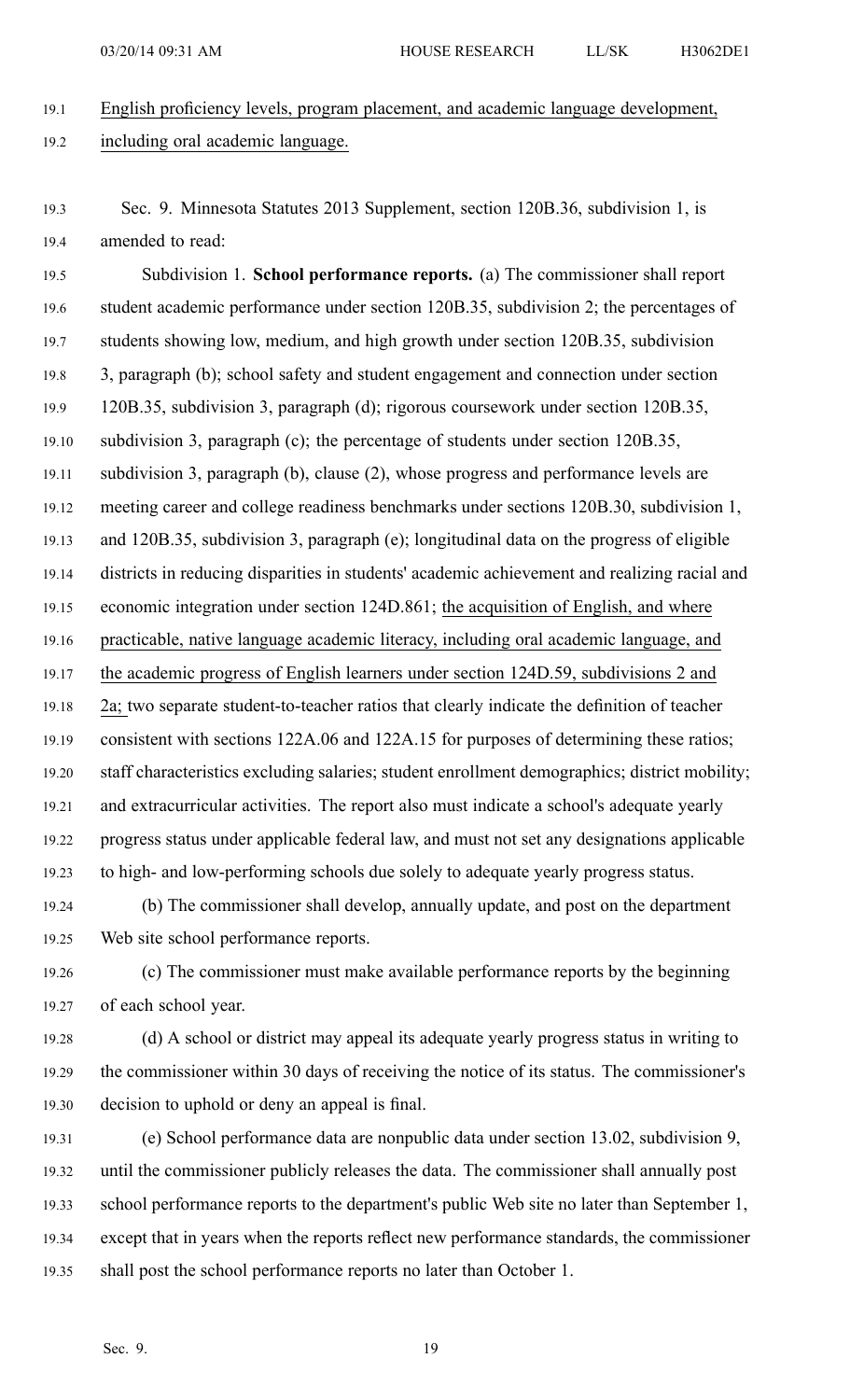20.1 Sec. 10. Minnesota Statutes 2012, section 122A.06, subdivision 4, is amended to read: 20.2 Subd. 4. **Comprehensive, scientifically based reading instruction.** (a) 20.3 "Comprehensive, scientifically based reading instruction" includes <sup>a</sup> program or collection 20.4 of instructional practices that is based on valid, replicable evidence showing that when 20.5 these programs or practices are used, students can be expected to achieve, at <sup>a</sup> minimum, 20.6 satisfactory reading progress. The program or collection of practices must include, at <sup>a</sup> 20.7 minimum, effective, balanced instruction in all five areas of reading: phonemic awareness, 20.8 phonics, fluency, vocabulary development, and reading comprehension.

20.9 Comprehensive, scientifically based reading instruction also includes and integrates 20.10 instructional strategies for continuously assessing, evaluating, and communicating 20.11 the student's reading progress and needs in order to design and implement ongoing 20.12 interventions so that students of all ages and proficiency levels can read and comprehend 20.13 text, write, and apply higher level thinking skills. For English learners developing literacy 20.14 skills, districts are encouraged to use strategies that teach reading and writing in the 20.15 students' native language and English at the same time.

- 20.16 (b) "Fluency" is the ability of students to read text with speed, accuracy, and proper 20.17 expression.
- 20.18 (c) "Phonemic awareness" is the ability of students to notice, think about, and 20.19 manipulate individual sounds in spoken syllables and words.
- 20.20 (d) "Phonics" is the understanding that there are systematic and predictable 20.21 relationships between written letters and spoken words. Phonics instruction is <sup>a</sup> way 20.22 of teaching reading that stresses learning how letters correspond to sounds and how to 20.23 apply this knowledge in reading and spelling.
- 20.24 (e) "Reading comprehension" is an active process that requires intentional thinking 20.25 during which meaning is constructed through interactions between text and reader. 20.26 Comprehension skills are taught explicitly by demonstrating, explaining, modeling, and 20.27 implementing specific cognitive strategies to help beginning readers derive meaning 20.28 through intentional, problem-solving thinking processes.
- 20.29 (f) "Vocabulary development" is the process of teaching vocabulary both directly 20.30 and indirectly, with repetition and multiple exposures to vocabulary items. Learning in 20.31 rich contexts, incidental learning, and use of computer technology enhance the acquiring 20.32 of vocabulary.
- 20.33 (g) Nothing in this subdivision limits the authority of <sup>a</sup> school district to select <sup>a</sup> 20.34 school's reading program or curriculum.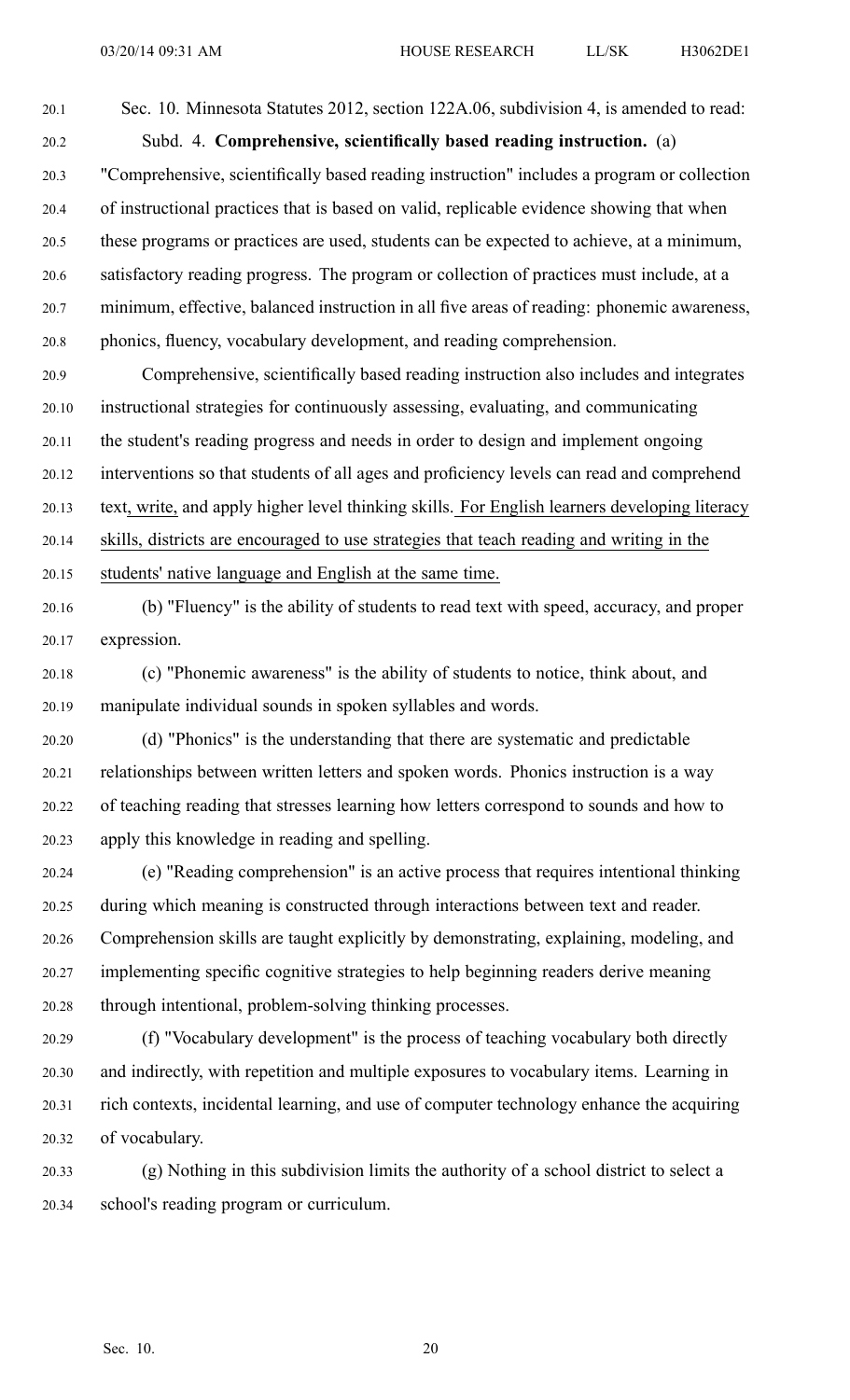- 21.1 Sec. 11. Minnesota Statutes 2013 Supplement, section 122A.09, subdivision 4, is 21.2 amended to read:
- 21.3 Subd. 4. **License and rules.** (a) The board must adopt rules to license public school 21.4 teachers and interns subject to chapter 14.
- 21.5 (b) The board must adopt rules requiring <sup>a</sup> person to pass <sup>a</sup> skills examination in 21.6 reading, writing, and mathematics as <sup>a</sup> requirement for initial teacher licensure, excep<sup>t</sup> 21.7 that the board may issue up to two additional temporary, one-year teaching licenses to an 21.8 otherwise qualified candidate who has not ye<sup>t</sup> passed the skills exam. Such rules must 21.9 require college and universities offering <sup>a</sup> board-approved teacher preparation program to 21.10 provide remedial assistance to persons who did not achieve <sup>a</sup> qualifying score on the skills 21.11 examination, including those for whom English is <sup>a</sup> second language.
- 21.12 (c) The board must adopt rules to approve teacher preparation programs. The board, 21.13 upon the reques<sup>t</sup> of <sup>a</sup> postsecondary student preparing for teacher licensure or <sup>a</sup> licensed 21.14 graduate of <sup>a</sup> teacher preparation program, shall assist in resolving <sup>a</sup> dispute between the 21.15 person and <sup>a</sup> postsecondary institution providing <sup>a</sup> teacher preparation program when the 21.16 dispute involves an institution's recommendation for licensure affecting the person or the 21.17 person's credentials. At the board's discretion, assistance may include the application 21.18 of chapter 14.
- 21.19 (d) The board must provide the leadership and adopt rules for the redesign of teacher 21.20 education programs to implement <sup>a</sup> research based, results-oriented curriculum that 21.21 focuses on the skills teachers need in order to be effective. The board shall implement new 21.22 systems of teacher preparation program evaluation to assure program effectiveness based 21.23 on proficiency of graduates in demonstrating attainment of program outcomes. Teacher 21.24 preparation programs including alternative teacher preparation programs under section 21.25 122A.245, among other programs, must include <sup>a</sup> content-specific, board-approved, 21.26 performance-based assessment that measures teacher candidates in three areas: planning 21.27 for instruction and assessment; engaging students and supporting learning; and assessing 21.28 student learning.
- 21.29 (e) The board must adopt rules requiring candidates for initial licenses to pass an 21.30 examination of general pedagogical knowledge and examinations of licensure-specific 21.31 teaching skills. The rules shall be effective by September 1, 2001. The rules under this 21.32 paragraph also must require candidates for initial licenses to teach prekindergarten or 21.33 elementary students to pass, as par<sup>t</sup> of the examination of licensure-specific teaching 21.34 skills, test items assessing the candidates' knowledge, skill, and ability in comprehensive, 21.35 scientifically based reading instruction under section 122A.06, subdivision 4, and their 21.36 knowledge and understanding of the foundations of reading development, the development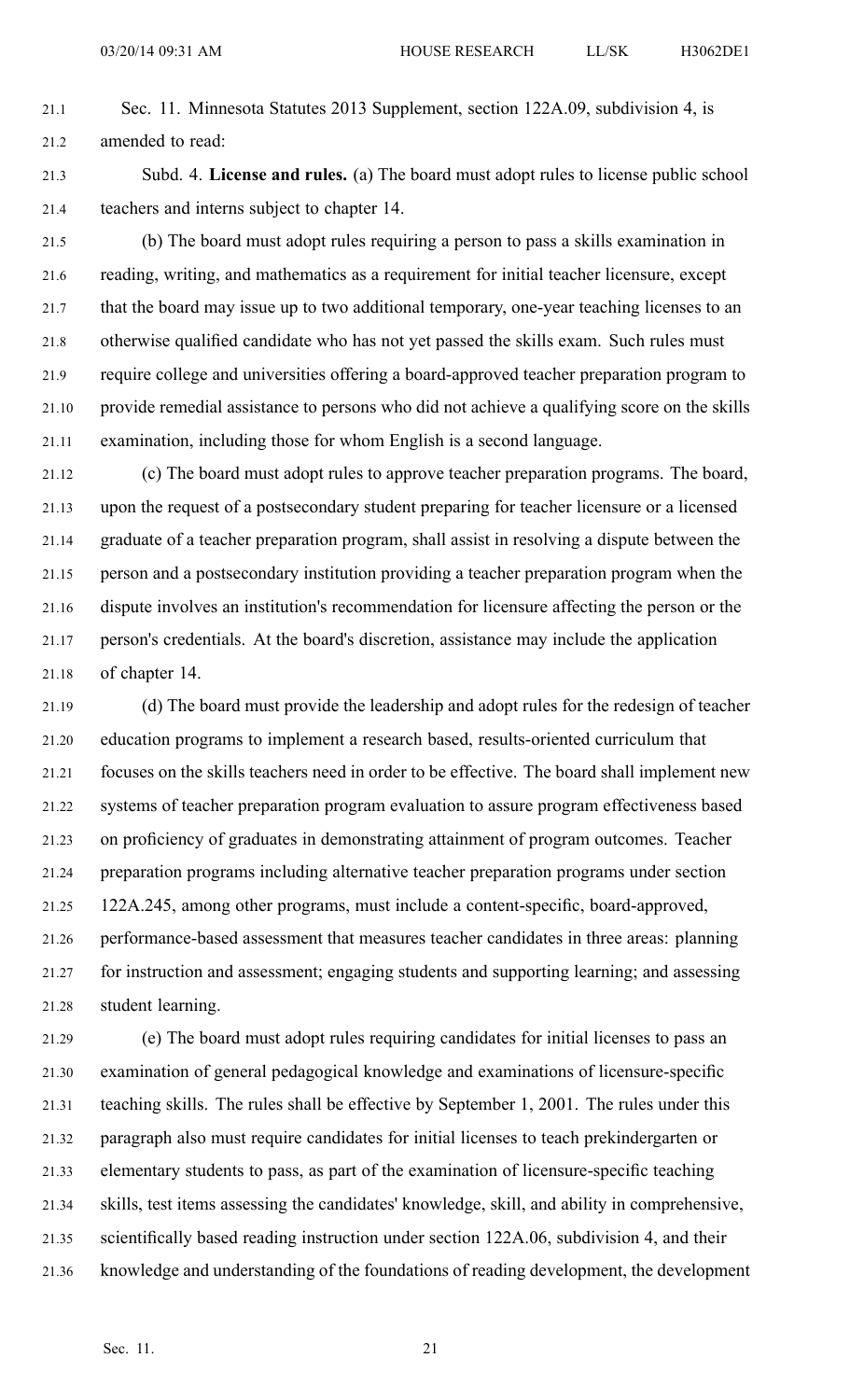22.1 of reading comprehension, and reading assessment and instruction, and their ability to 22.2 integrate that knowledge and understanding.

22.3 (f) The board must adopt rules requiring teacher educators to work directly with 22.4 elementary or secondary school teachers in elementary or secondary schools to obtain 22.5 periodic exposure to the elementary or secondary teaching environment.

22.6 (g) The board must gran<sup>t</sup> licenses to interns and to candidates for initial licenses 22.7 based on appropriate professional competencies that are aligned with the board's licensing 22.8 system and students' diverse learning needs. All teacher candidates must have preparation 22.9 in English language development and content instruction for English learners in order to be 22.10 able to effectively instruct the English learners in their classrooms. The board must include 22.11 these licenses in <sup>a</sup> statewide differentiated licensing system that creates new leadership 22.12 roles for successful experienced teachers premised on <sup>a</sup> collaborative professional culture 22.13 dedicated to meeting students' diverse learning needs in the 21st century, recognizes the 22.14 importance of cultural and linguistic competencies, including the ability to teach and 22.15 communicate in culturally competent and aware ways, and formalizes mentoring and 22.16 induction for newly licensed teachers that is provided through a teacher support framework.

- 22.17 (h) The board must design and implement an assessment system which requires <sup>a</sup> 22.18 candidate for an initial license and first continuing license to demonstrate the abilities 22.19 necessary to perform selected, representative teaching tasks at appropriate levels.
- 22.20 (i) The board must receive recommendations from local committees as established 22.21 by the board for the renewal of teaching licenses. The board must require licensed teachers 22.22 who are renewing <sup>a</sup> continuing license to include in the renewal requirements further 22.23 preparation in English language development and specially designed content instruction 22.24 in English for English learners.
- 22.25 (j) The board must gran<sup>t</sup> life licenses to those who qualify according to requirements 22.26 established by the board, and suspend or revoke licenses pursuan<sup>t</sup> to sections 122A.20 and 22.27 214.10. The board must not establish any expiration date for application for life licenses.
- 22.28 (k) The board must adopt rules that require all licensed teachers who are renewing 22.29 their continuing license to include in their renewal requirements further preparation in 22.30 the areas of using positive behavior interventions and in accommodating, modifying, and 22.31 adapting curricula, materials, and strategies to appropriately meet the needs of individual 22.32 students and ensure adequate progress toward the state's graduation rule.
- 22.33 (l) In adopting rules to license public school teachers who provide health-related 22.34 services for disabled children, the board shall adopt rules consistent with license or 22.35 registration requirements of the commissioner of health and the health-related boards who 22.36 license personnel who perform similar services outside of the school.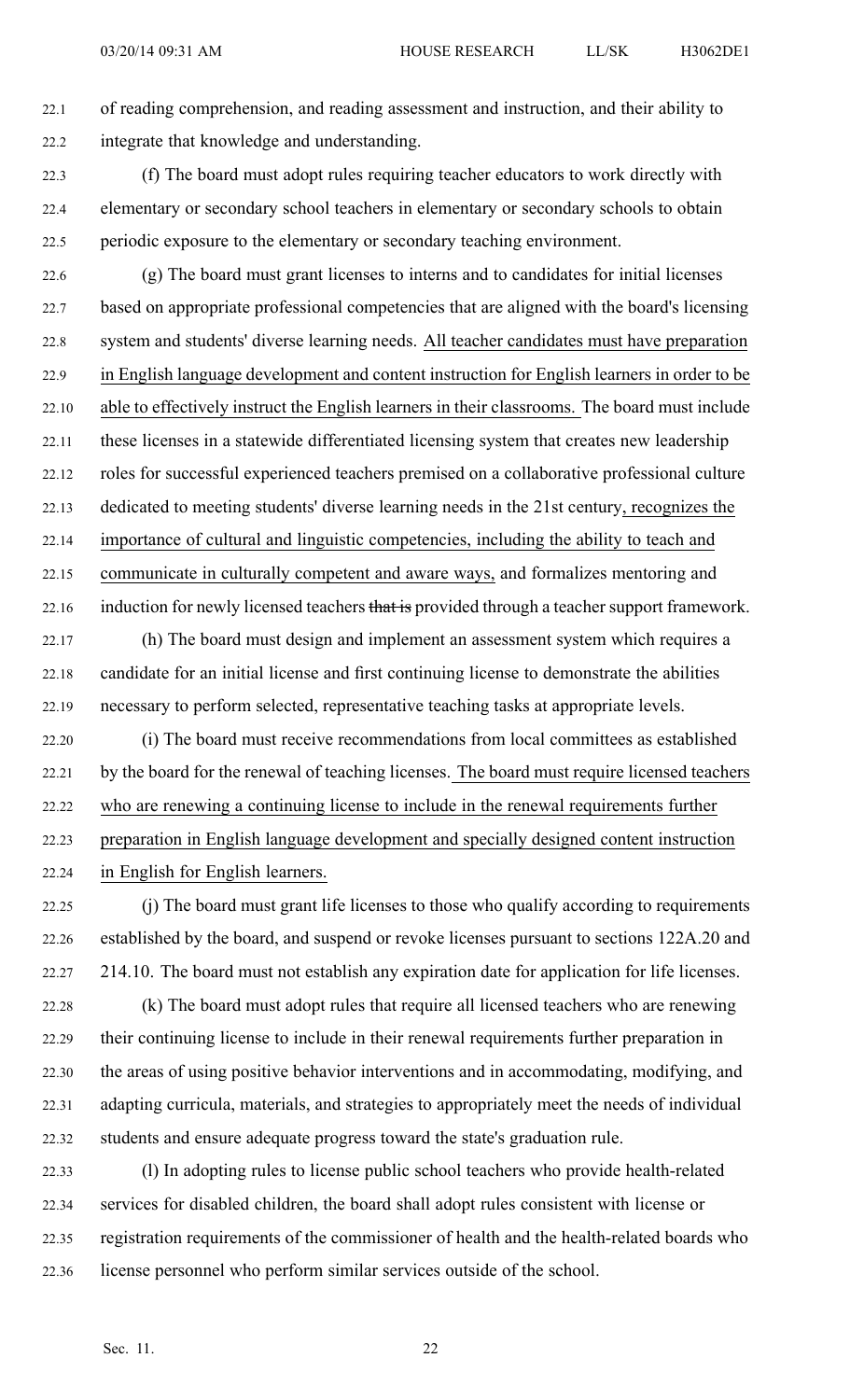23.1 (m) The board must adopt rules that require all licensed teachers who are renewing 23.2 their continuing license to include in their renewal requirements further reading 23.3 preparation, consistent with section 122A.06, subdivision 4. The rules do not take effect 23.4 until they are approved by law. Teachers who do not provide direct instruction including, at 23.5 least, counselors, school psychologists, school nurses, school social workers, audiovisual 23.6 directors and coordinators, and recreation personnel are exemp<sup>t</sup> from this section.

23.7 (n) The board must adopt rules that require all licensed teachers who are renewing 23.8 their continuing license to include in their renewal requirements further preparation, 23.9 first, in understanding the key warning signs of early-onset mental illness in children 23.10 and adolescents and then, during subsequent licensure renewal periods, preparation may 23.11 include providing <sup>a</sup> more in-depth understanding of students' mental illness trauma, 23.12 accommodations for students' mental illness, parents' role in addressing students' mental 23.13 illness, Fetal Alcohol Spectrum Disorders, autism, the requirements of section 125A.0942 23.14 governing restrictive procedures, and de-escalation methods, among other similar topics.

## 23.15 **EFFECTIVE DATE.** This section is effective August 1, 2015, and applies to 23.16 individuals entering <sup>a</sup> teacher preparation program after that date.

23.17 Sec. 12. Minnesota Statutes 2012, section 122A.14, subdivision 2, is amended to read: 23.18 Subd. 2. **Preparation programs.** The board shall review and approve or 23.19 disapprove preparation programs for school administrators and alternative preparation 23.20 programs for administrators under section 122A.27, and must consider other alternative 23.21 competency-based preparation programs leading to licensure. Among other requirements, 23.22 preparation programs must include instruction on meeting the varied needs of English 23.23 learners, from young children to adults, in English and, where practicable, in students' 23.24 native language.

### 23.25 **EFFECTIVE DATE.** This section is effective August 1, 2015, and applies to 23.26 individuals entering <sup>a</sup> school administrator preparation program after that date.

23.27 Sec. 13. Minnesota Statutes 2012, section 122A.14, subdivision 3, is amended to read: 23.28 Subd. 3. **Rules for continuing education requirements.** The board shall 23.29 adopt rules establishing continuing education requirements that promote continuous 23.30 improvement and acquisition of new and relevant skills by school administrators. 23.31 Continuing education programs, among other things, must provide school administrators 23.32 with information and training about building coherent and effective English learner 23.33 strategies that include relevant professional development, accountability for student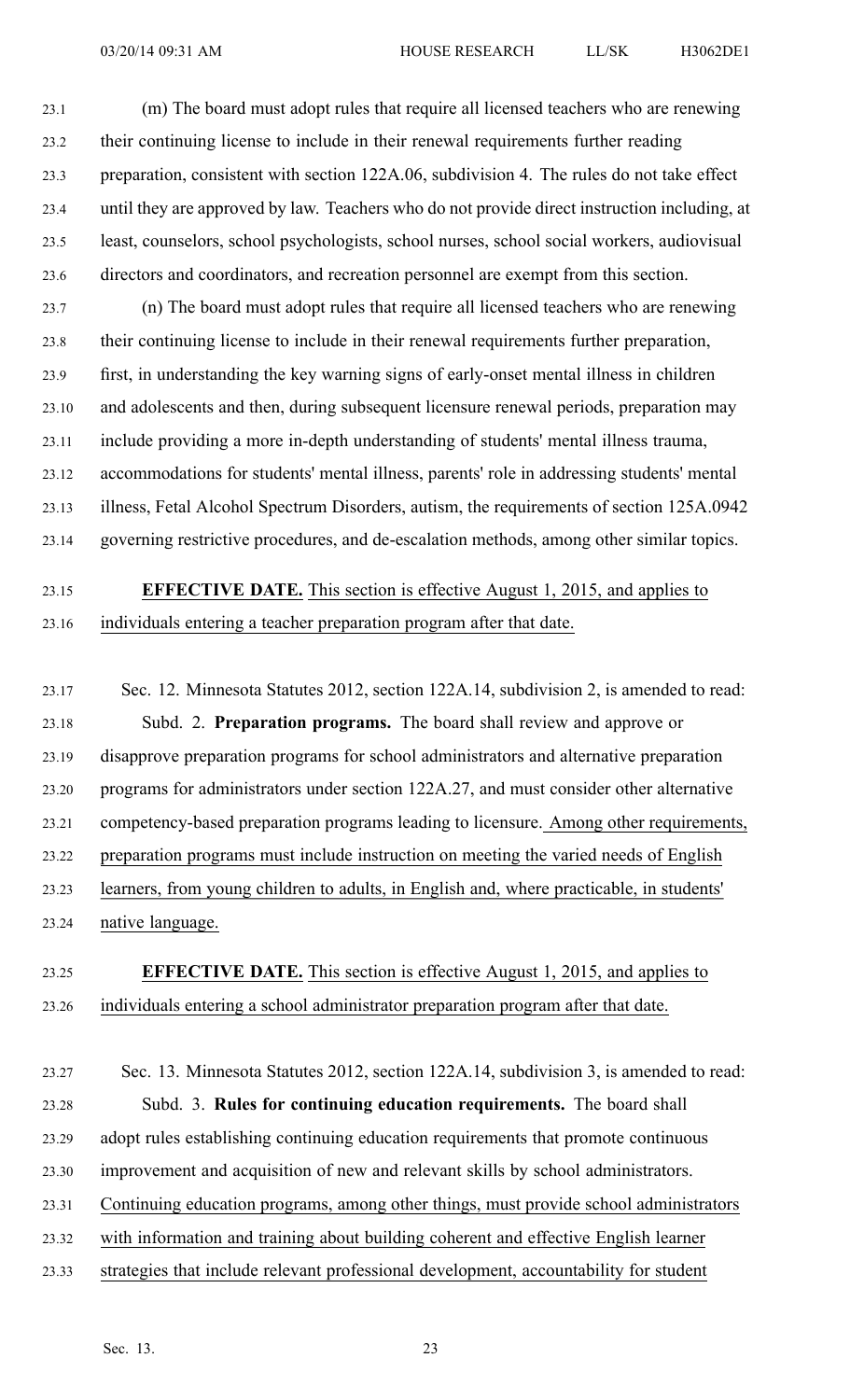- 24.1 progress, students' access to the general curriculum, and sufficient staff capacity to effect
- 24.2 these strategies. A retired school principal who serves as <sup>a</sup> substitute principal or assistant
- 24.3 principal for the same person on <sup>a</sup> day-to-day basis for no more than 15 consecutive
- 24.4 school days is not subject to continuing education requirements as <sup>a</sup> condition of serving
- 24.5 as <sup>a</sup> substitute principal or assistant principal.
- 

24.6 **EFFECTIVE DATE.** This section is effective August 1, 2015, and applies to school 24.7 administrators renewing an administrator's license after that date.

24.8 Sec. 14. Minnesota Statutes 2013 Supplement, section 122A.18, subdivision 2, is 24.9 amended to read:

24.10 Subd. 2. **Teacher and suppor<sup>t</sup> personnel qualifications.** (a) The Board of 24.11 Teaching must issue licenses under its jurisdiction to persons the board finds to be 24.12 qualified and competent for their respective positions.

24.13 (b) The board must require <sup>a</sup> person to pass an examination of skills in reading, 24.14 writing, and mathematics before being granted an initial teaching license to provide direct 24.15 instruction to pupils in prekindergarten, elementary, secondary, or special education 24.16 programs, excep<sup>t</sup> that the board may issue up to two additional temporary, one-year 24.17 teaching licenses to an otherwise qualified candidate who has not ye<sup>t</sup> passed the skills 24.18 exam. The board must require colleges and universities offering <sup>a</sup> board approved teacher 24.19 preparation program to make available upon reques<sup>t</sup> remedial assistance that includes <sup>a</sup> 24.20 formal diagnostic componen<sup>t</sup> to persons enrolled in their institution who did not achieve <sup>a</sup> 24.21 qualifying score on the skills examination, including those for whom English is <sup>a</sup> second 24.22 language. The colleges and universities must make available assistance in the specific 24.23 academic areas of deficiency in which the person did not achieve <sup>a</sup> qualifying score. 24.24 School districts may make available upon reques<sup>t</sup> similar, appropriate, and timely remedial 24.25 assistance that includes <sup>a</sup> formal diagnostic componen<sup>t</sup> to those persons employed by the 24.26 district who completed their teacher education program, who did not achieve <sup>a</sup> qualifying 24.27 score on the skills examination, including those persons for whom English is <sup>a</sup> second 24.28 language and persons under section 122A.23, subdivision 2, paragraph (h), who completed 24.29 their teacher's education program outside the state of Minnesota, and who received <sup>a</sup> 24.30 temporary license to teach in Minnesota. The Board of Teaching shall repor<sup>t</sup> annually 24.31 to the education committees of the legislature on the total number of teacher candidates 24.32 during the most recent school year taking the skills examination, the number who achieve 24.33 <sup>a</sup> qualifying score on the examination, the number who do not achieve <sup>a</sup> qualifying score 24.34 on the examination, the distribution of all candidates' scores, the number of candidates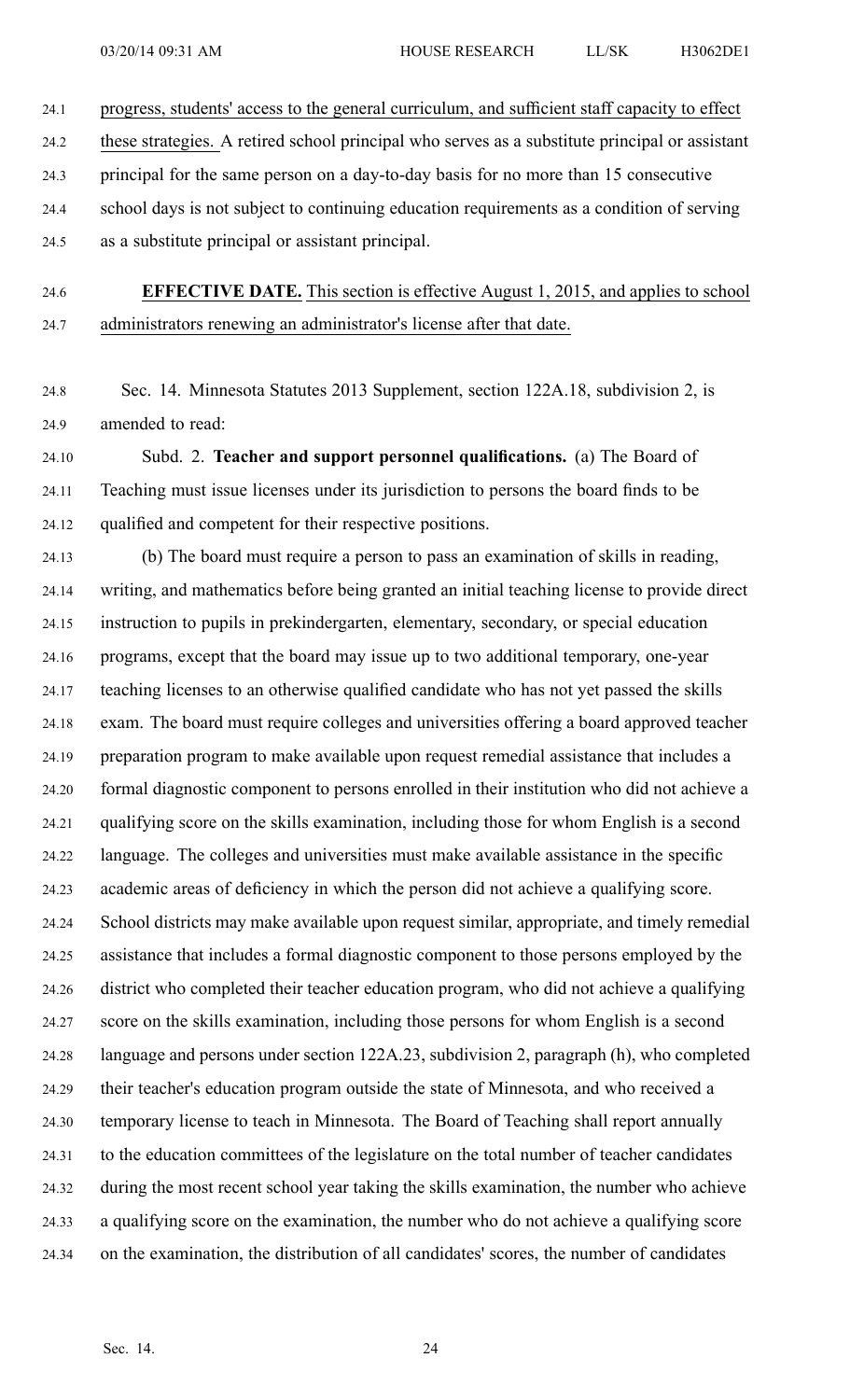25.1 who have taken the examination at least once before, and the number of candidates who 25.2 have taken the examination at least once before and achieve <sup>a</sup> qualifying score.

25.3 (c) The Board of Teaching must gran<sup>t</sup> continuing licenses only to those persons who 25.4 have met board criteria for granting <sup>a</sup> continuing license, which includes passing the 25.5 skills examination in reading, writing, and mathematics consistent with paragraph (b) and 25.6 section 122A.09, subdivision 4, paragraph (b).

25.7 (d) All colleges and universities approved by the board of teaching to prepare persons 25.8 for teacher licensure must include in their teacher preparation programs <sup>a</sup> common core 25.9 of teaching knowledge and skills to be acquired by all persons recommended for teacher 25.10 licensure. Among other requirements, teacher candidates must demonstrate the knowledge 25.11 and skills needed to provide appropriate instruction to English learners to suppor<sup>t</sup> and 25.12 accelerate their academic literacy, including oral academic language, and achievement in 25.13 content areas in <sup>a</sup> regular classroom setting. This common core shall meet the standards 25.14 developed by the interstate new teacher assessment and suppor<sup>t</sup> consortium in its 1992 25.15 "model standards for beginning teacher licensing and development." Amendments to 25.16 standards adopted under this paragraph are covered by chapter 14. The board of teaching 25.17 shall repor<sup>t</sup> annually to the education committees of the legislature on the performance 25.18 of teacher candidates on common core assessments of knowledge and skills under this 25.19 paragraph during the most recent school year.

25.20 **EFFECTIVE DATE.** This section is effective August 1, 2015, and applies to 25.21 individuals entering <sup>a</sup> teacher preparation program after that date.

25.22 Sec. 15. Minnesota Statutes 2012, section 122A.18, subdivision 2a, is amended to read: 25.23 Subd. 2a. **Reading strategies.** (a) All colleges and universities approved by the 25.24 Board of Teaching to prepare persons for classroom teacher licensure must include in 25.25 their teacher preparation programs research-based best practices in reading, consistent 25.26 with section 122A.06, subdivision 4, that enable the licensure candidate to know how to 25.27 teach reading in the candidate's content areas. Teacher candidates must be instructed 25.28 in using students' native languages as <sup>a</sup> resource in creating effective differentiated 25.29 instructional strategies for English learners developing literacy skills. These colleges and 25.30 universities also must prepare candidates for initial licenses to teach prekindergarten or 25.31 elementary students for the assessment of reading instruction portion of the examination 25.32 of licensure-specific teaching skills under section 122A.09, subdivision 4, paragraph (e). 25.33 (b) Board-approved teacher preparation programs for teachers of elementary 25.34 education must require instruction in the application of comprehensive, scientifically 25.35 based, and balanced reading instruction programs that: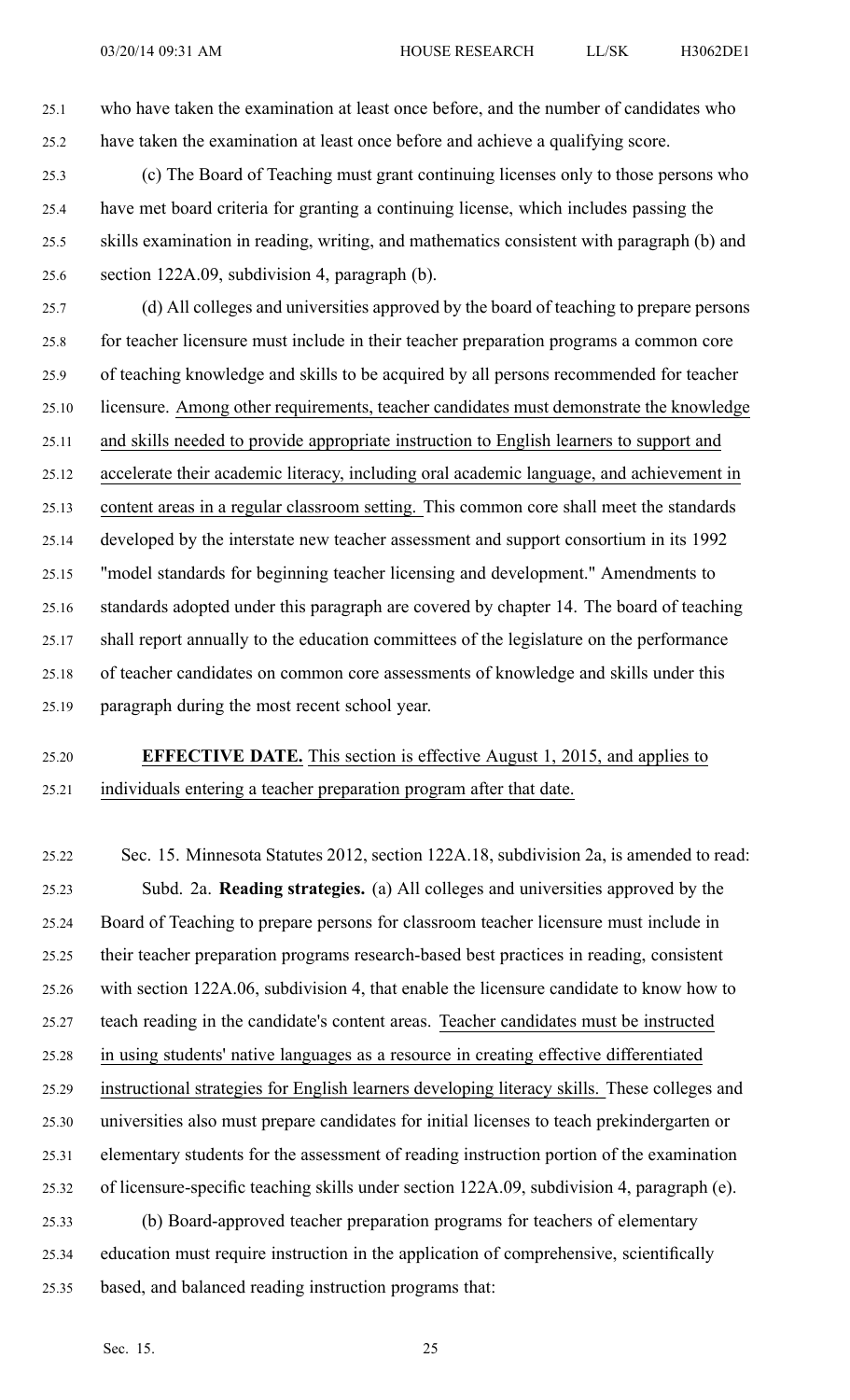26.1 (1) teach students to read using foundational knowledge, practices, and strategies 26.2 consistent with section 122A.06, subdivision 4, so that all students will achieve continuous 26.3 progress in reading; and

- 26.4 (2) teach specialized instruction in reading strategies, interventions, and remediations 26.5 that enable students of all ages and proficiency levels to become proficient readers.
- 26.6 (c) Nothing in this section limits the authority of <sup>a</sup> school district to select <sup>a</sup> school's 26.7 reading program or curriculum.

# 26.8 **EFFECTIVE DATE.** This section is effective August 1, 2015, and applies to

26.9 individuals entering <sup>a</sup> teacher preparation program after that date.

26.10 Sec. 16. Minnesota Statutes 2012, section 122A.18, subdivision 4, is amended to read: 26.11 Subd. 4. **Expiration and renewal.** (a) Each license the Department of Education 26.12 issues through its licensing section must bear the date of issue. Licenses must expire 26.13 and be renewed according to the respective rules the Board of Teaching, the Board 26.14 of School Administrators, or the commissioner of education adopts. Requirements for 26.15 renewing <sup>a</sup> license must include showing satisfactory evidence of successful teaching or 26.16 administrative experience for at least one school year during the period covered by the 26.17 license in grades or subjects for which the license is valid or completing such additional 26.18 preparation as the Board of Teaching prescribes. The Board of School Administrators 26.19 shall establish requirements for renewing the licenses of supervisory personnel excep<sup>t</sup> 26.20 athletic coaches. The State Board of Teaching shall establish requirements for renewing 26.21 the licenses of athletic coaches.

26.22 (b) Relicensure applicants who have been employed as <sup>a</sup> teacher during the renewal 26.23 period of their expiring license, as <sup>a</sup> condition of relicensure, must presen<sup>t</sup> to their local 26.24 continuing education and relicensure committee or other local relicensure committee 26.25 evidence of work that demonstrates professional reflection and growth in best teaching 26.26 practices, including among other things, practices in meeting the varied needs of English 26.27 learners, from young children to adults under section 124D.59, subdivisions 2 and 2a. The 26.28 applicant must include <sup>a</sup> reflective statement of professional accomplishment and the 26.29 applicant's own assessment of professional growth showing evidence of:

26.30 (1) suppor<sup>t</sup> for student learning;

26.31 (2) use of best practices techniques and their applications to student learning; 26.32 (3) collaborative work with colleagues that includes examples of collegiality such as 26.33 attested-to committee work, collaborative staff development programs, and professional 26.34 learning community work; or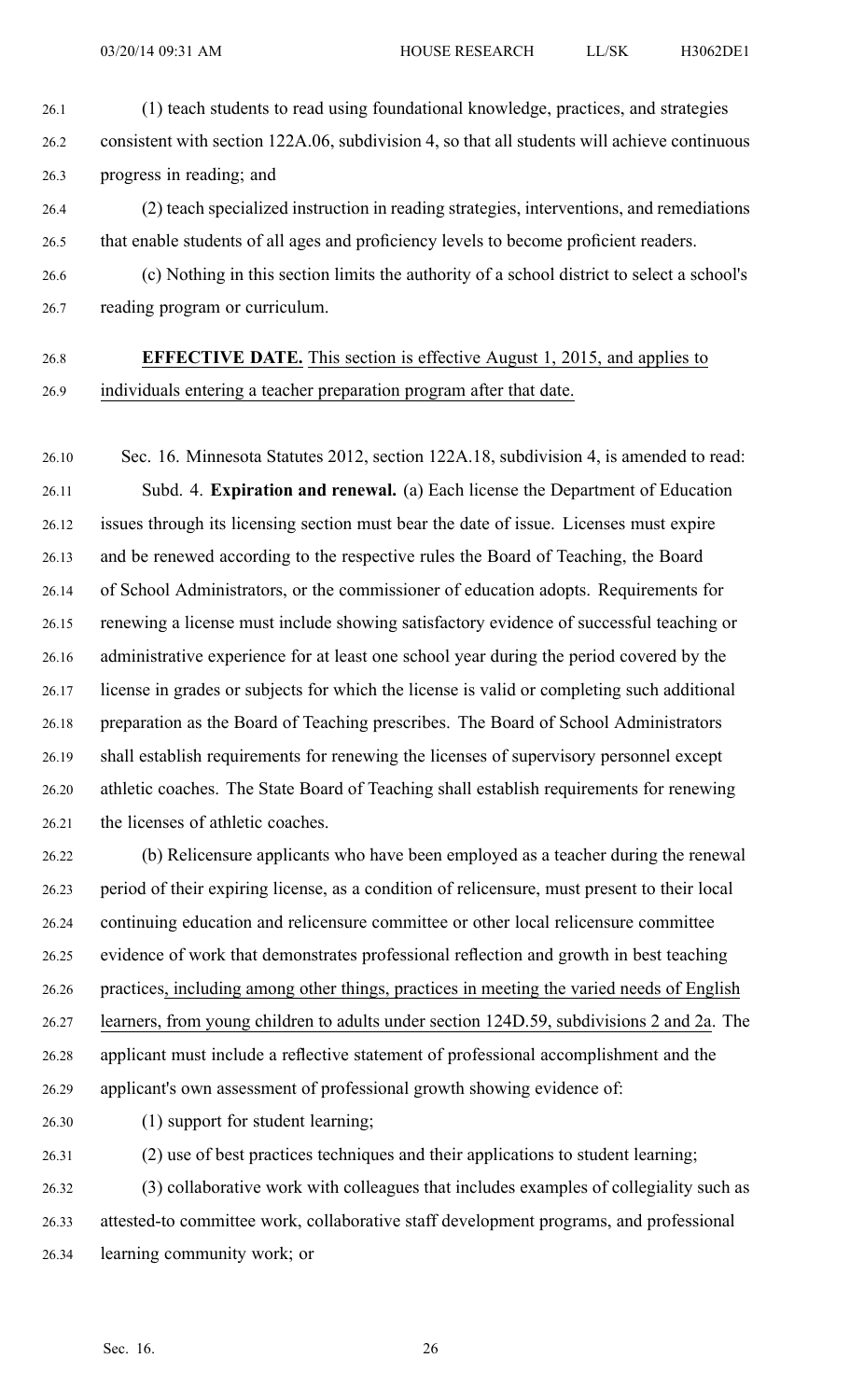- 27.1 (4) continual professional development that may include (i) job-embedded or other 27.2 ongoing formal professional learning or (ii) for teachers employed for only par<sup>t</sup> of the 27.3 renewal period of their expiring license, other similar professional development efforts 27.4 made during the relicensure period.
- 27.5 The Board of Teaching must ensure that its teacher relicensing requirements also include 27.6 this paragraph.
- 27.7 (c) The Board of Teaching shall offer alternative continuing relicensure options for 27.8 teachers who are accepted into and complete the National Board for Professional Teaching 27.9 Standards certification process, and offer additional continuing relicensure options for 27.10 teachers who earn National Board for Professional Teaching Standards certification. 27.11 Continuing relicensure requirements for teachers who do not maintain National Board for 27.12 Professional Teaching Standards certification are those the board prescribes, consistent 27.13 with this section.
- 27.14 **EFFECTIVE DATE.** This section is effective August 1, 2015, and applies to 27.15 licensed teachers renewing <sup>a</sup> teaching license after that date.
- 27.16 Sec. 17. Minnesota Statutes 2012, section 122A.19, is amended to read:
- 27.17 **122A.19 BILINGUAL AND ENGLISH AS A SECOND LANGUAGE**

#### 27.18 **TEACHERS; LICENSES.**

27.19 Subdivision 1. **Bilingual and English as <sup>a</sup> second language licenses.** The Board of 27.20 Teaching, hereinafter the board, must gran<sup>t</sup> teaching licenses in bilingual education and 27.21 English as <sup>a</sup> second language to persons who presen<sup>t</sup> satisfactory evidence that they:

- 27.22 (a) Possess competence and communicative skills in English and in another language; 27.23 (b) Possess <sup>a</sup> bachelor's degree or other academic degree approved by the board, 27.24 and meet such requirements as to course of study and training as the board may prescribe, 27.25 consistent with subdivision 4.
- 27.26 Subd. 2. **Persons holding general teaching licenses.** The board may license <sup>a</sup> 27.27 person holding who holds <sup>a</sup> general teaching license and who presents the board with 27.28 satisfactory evidence of competence and communicative skills in <sup>a</sup> language other than 27.29 English may be licensed under this section.
- 27.30 Subd. 3. **Employment of teachers.** Teachers employed in <sup>a</sup> bilingual education 27.31 or English as a second language program established pursuant to sections 124D.58 to 27.32 124D.64 shall not be employed to replace any presently employed teacher who otherwise 27.33 would not be replaced.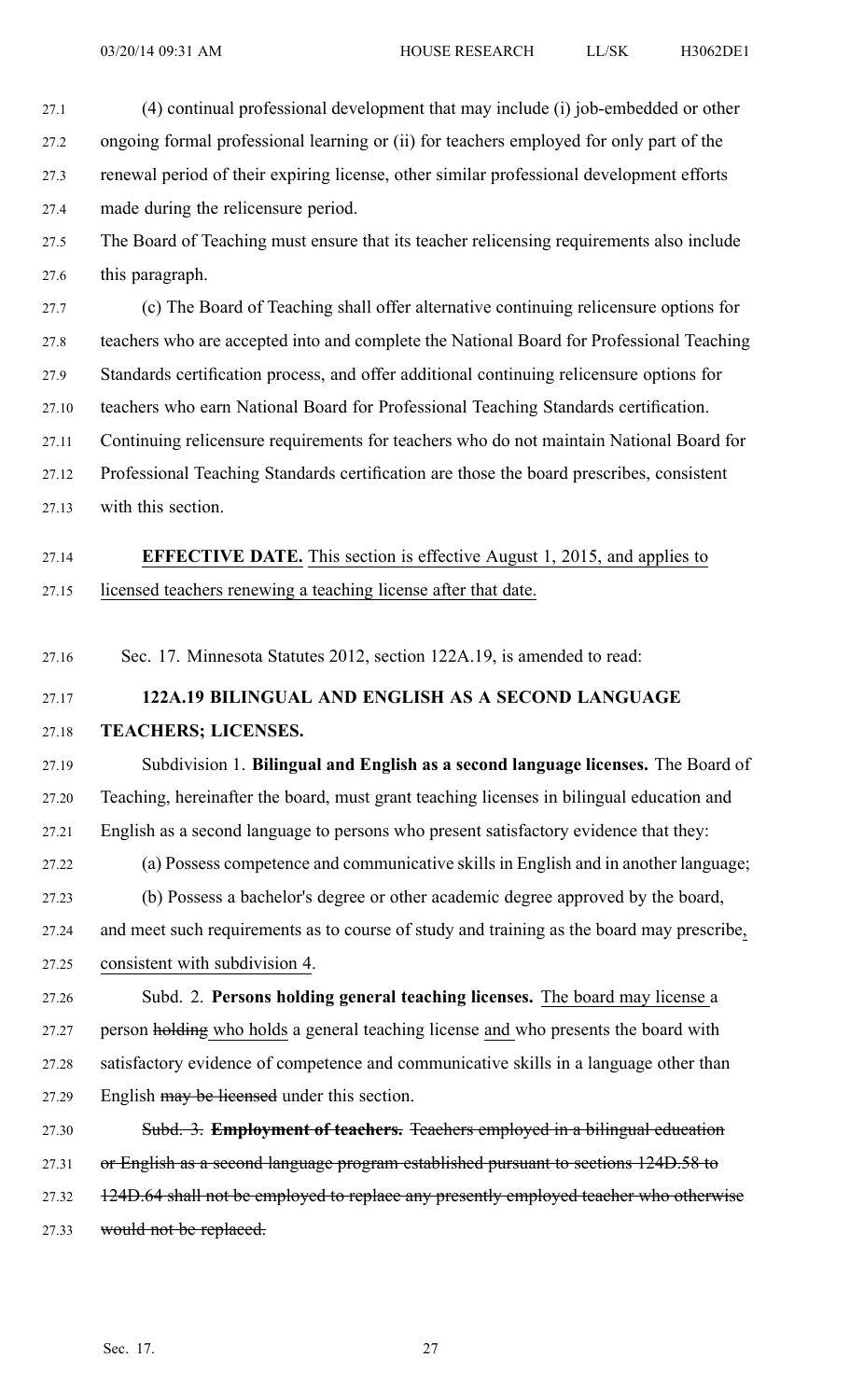28.1 Subd. 4. **Teacher preparation programs.** For the purpose of licensing bilingual 28.2 and English as <sup>a</sup> second language teachers, the board may approve programs at colleges 28.3 or universities designed for their training. These programs must provide instruction in 28.4 implementing research-based practices designed specifically for English learners. The 28.5 programs must focus on developing English learners' academic language proficiency in 28.6 English, including oral academic language, giving English learners meaningful access to 28.7 the full school curriculum, developing culturally relevant teaching practices appropriate 28.8 for immigrant students, and providing more intensive instruction and resources to English 28.9 learners with lower levels of academic English proficiency and varied needs, consistent 28.10 with section 124D.59, subdivisions 2 and 2a.

28.11 Subd. 5. **Persons eligible for employment.** Any person licensed under this section 28.12 shall be is eligible for employment by <sup>a</sup> school board as <sup>a</sup> teacher in <sup>a</sup> bilingual education 28.13 or English as <sup>a</sup> second language program in which the language for which the person is 28.14 licensed is taught or used as <sup>a</sup> medium of instruction. A board may prescribe only those 28.15 additional qualifications for teachers licensed under this section as that are approved 28.16 by the board of teaching.

28.17 Subd. 6. **Affirmative efforts in hiring.** In hiring for all positions in bilingual 28.18 education programs program positions, districts must give preference to and make 28.19 affirmative efforts to seek, recruit, and employ persons who  $(1)$  are  $(a)$  native speakers of 28.20 the language which is the medium of instruction in the bilingual education program or share 28.21 a native language with the majority of their students, and  $(b)(2)$  who share the culture of the 28.22 English learners who are enrolled in the program. The district shall provide procedures for 28.23 the involvement of involving the parent advisory committees in designing the procedures 28.24 for the recruitment recruiting, screening, and selection of selecting applicants. This section 28.25 must not be construed to limit the school board's authority to hire and discharge personnel.

28.26 **EFFECTIVE DATE.** Subdivisions 1, 2, 5, and 6 are effective August 1, 2015. 28.27 Subdivision 3 is effective the day following final enactment. Subdivision 4 is effective 28.28 August 1, 2015, and applies to an individual entering <sup>a</sup> teacher preparation program after 28.29 that date.

28.30 Sec. 18. Minnesota Statutes 2013 Supplement, section 122A.40, subdivision 8, is 28.31 amended to read:

28.32 Subd. 8. **Development, evaluation, and peer coaching for continuing contract** 28.33 **teachers.** (a) To improve student learning and success, <sup>a</sup> school board and an exclusive 28.34 representative of the teachers in the district, consistent with paragraph (b), may develop 28.35 <sup>a</sup> teacher evaluation and peer review process for probationary and continuing contract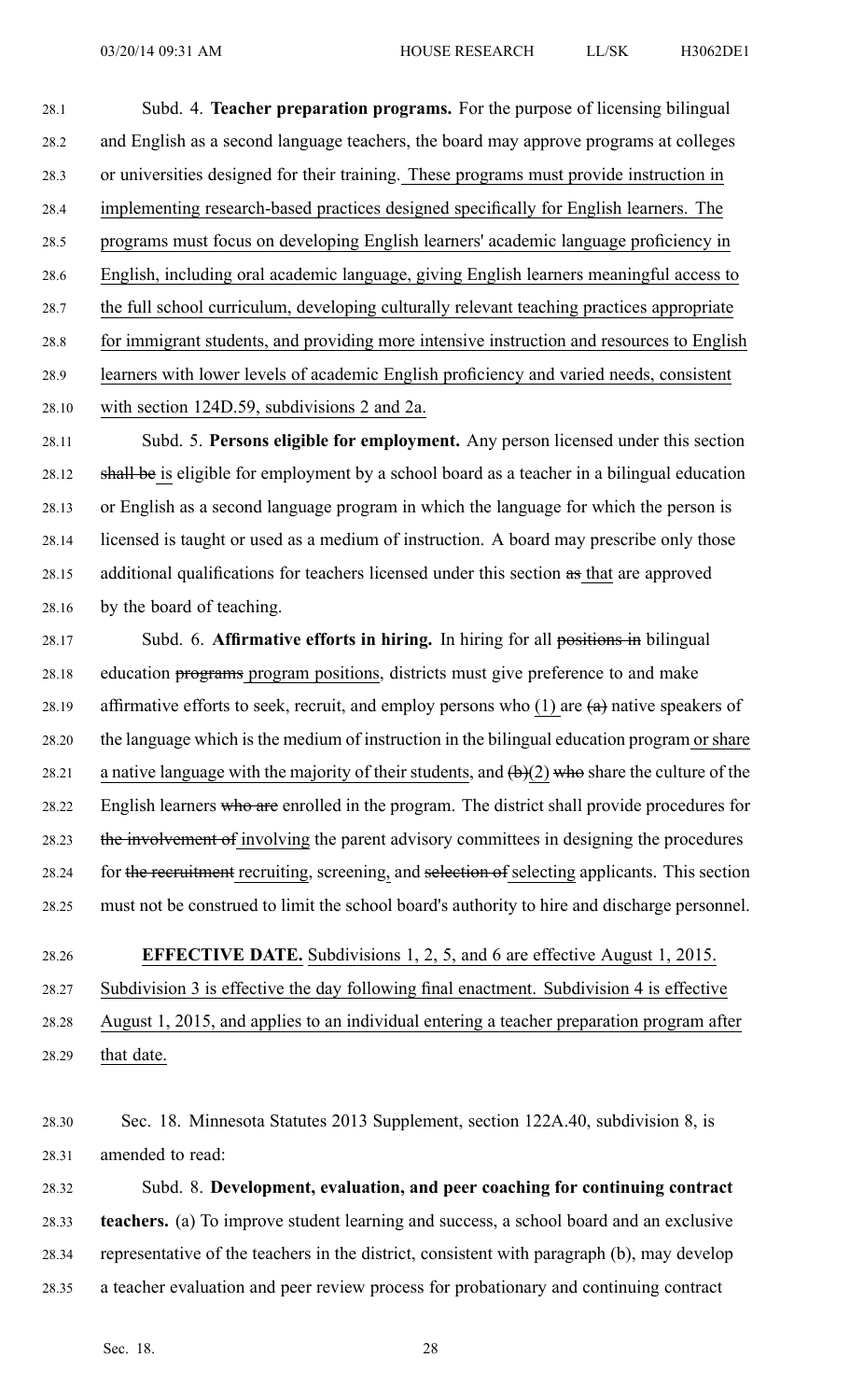29.1 teachers through joint agreement. If <sup>a</sup> school board and the exclusive representative of the 29.2 teachers do not agree to an annual teacher evaluation and peer review process, then the 29.3 school board and the exclusive representative of the teachers must implement the plan 29.4 for evaluation and review under paragraph (c). The process must include having trained 29.5 observers serve as peer coaches or having teachers participate in professional learning 29.6 communities, consistent with paragraph (b).

29.7 (b) To develop, improve, and suppor<sup>t</sup> qualified teachers and effective teaching 29.8 practices and improve student learning and success, the annual evaluation process for 29.9 teachers:

29.10 (1) must, for probationary teachers, provide for all evaluations required under 29.11 subdivision 5;

29.12 (2) must establish <sup>a</sup> three-year professional review cycle for each teacher that 29.13 includes an individual growth and development plan, <sup>a</sup> peer review process, the 29.14 opportunity to participate in <sup>a</sup> professional learning community under paragraph (a), and 29.15 at least one summative evaluation performed by <sup>a</sup> qualified and trained evaluator such as <sup>a</sup> 29.16 school administrator. For the years when <sup>a</sup> tenured teacher is not evaluated by <sup>a</sup> qualified 29.17 and trained evaluator, the teacher must be evaluated by <sup>a</sup> peer review;

29.18 (3) must be based on professional teaching standards established in rule;

29.19 (4) must coordinate staff development activities under sections 122A.60 and

29.20 122A.61 with this evaluation process and teachers' evaluation outcomes;

29.21 (5) may provide time during the school day and school year for peer coaching and 29.22 teacher collaboration;

29.23 (6) may include mentoring and induction programs;

29.24 (7) must include an option for teachers to develop and presen<sup>t</sup> <sup>a</sup> portfolio 29.25 demonstrating evidence of reflection and professional growth, consistent with section 29.26 122A.18, subdivision 4, paragraph (b), and include teachers' own performance assessment 29.27 based on student work samples and examples of teachers' work, which may include video 29.28 among other activities for the summative evaluation;

29.29 (8) must use data from valid and reliable assessments aligned to state and local 29.30 academic standards and must use state and local measures of student growth and literacy 29.31 that may include value-added models or student learning goals to determine 35 percen<sup>t</sup> of 29.32 teacher evaluation results;

29.33 (9) must use longitudinal data on student engagemen<sup>t</sup> and connection, the academic 29.34 literacy, including oral academic language, and achievement of content areas of English 29.35 learners, and other student outcome measures explicitly aligned with the elements of 29.36 curriculum for which teachers are responsible;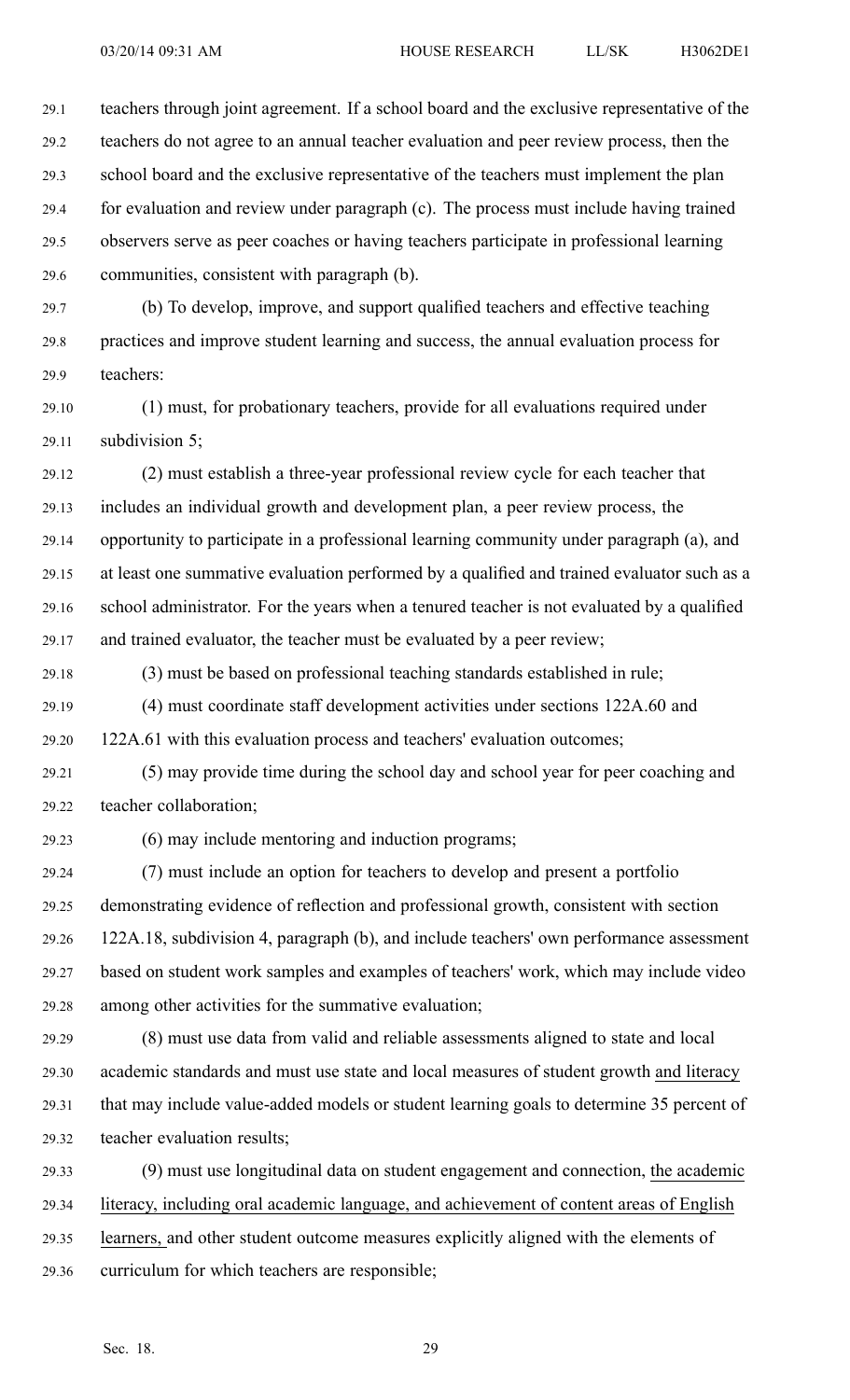- 30.1 (10) must require qualified and trained evaluators such as school administrators to 30.2 perform summative evaluations; 30.3 (11) must give teachers not meeting professional teaching standards under clauses 30.4 (3) through (10) suppor<sup>t</sup> to improve through <sup>a</sup> teacher improvement process that includes 30.5 established goals and timelines; and 30.6 (12) must discipline <sup>a</sup> teacher for not making adequate progress in the teacher 30.7 improvement process under clause (11) that may include <sup>a</sup> last chance warning, 30.8 termination, discharge, nonrenewal, transfer to <sup>a</sup> different position, <sup>a</sup> leave of absence, or
- 30.9 other discipline <sup>a</sup> school administrator determines is appropriate.
- 30.10 Data on individual teachers generated under this subdivision are personnel data 30.11 under section 13.43.
- 30.12 (c) The department, in consultation with parents who may represen<sup>t</sup> paren<sup>t</sup> 30.13 organizations and teacher and administrator representatives appointed by their respective 30.14 organizations, representing the Board of Teaching, the Minnesota Association of School 30.15 Administrators, the Minnesota School Boards Association, the Minnesota Elementary 30.16 and Secondary Principals Associations, Education Minnesota, and representatives of 30.17 the Minnesota Assessment Group, the Minnesota Business Partnership, the Minnesota 30.18 Chamber of Commerce, and Minnesota postsecondary institutions with research expertise 30.19 in teacher evaluation, must create and publish <sup>a</sup> teacher evaluation process that complies 30.20 with the requirements in paragraph (b) and applies to all teachers under this section and 30.21 section 122A.41 for whom no agreemen<sup>t</sup> exists under paragraph (a) for an annual teacher 30.22 evaluation and peer review process. The teacher evaluation process created under this 30.23 subdivision does not create additional due process rights for probationary teachers under 30.24 subdivision 5.
- 30.25 Sec. 19. Minnesota Statutes 2013 Supplement, section 122A.41, subdivision 5, is 30.26 amended to read:

30.27 Subd. 5. **Development, evaluation, and peer coaching for continuing contract** 30.28 **teachers.** (a) To improve student learning and success, <sup>a</sup> school board and an exclusive 30.29 representative of the teachers in the district, consistent with paragraph (b), may develop an 30.30 annual teacher evaluation and peer review process for probationary and nonprobationary 30.31 teachers through joint agreement. If <sup>a</sup> school board and the exclusive representative of 30.32 the teachers in the district do not agree to an annual teacher evaluation and peer review 30.33 process, then the school board and the exclusive representative of the teachers must 30.34 implement the plan for evaluation and review developed under paragraph (c). The process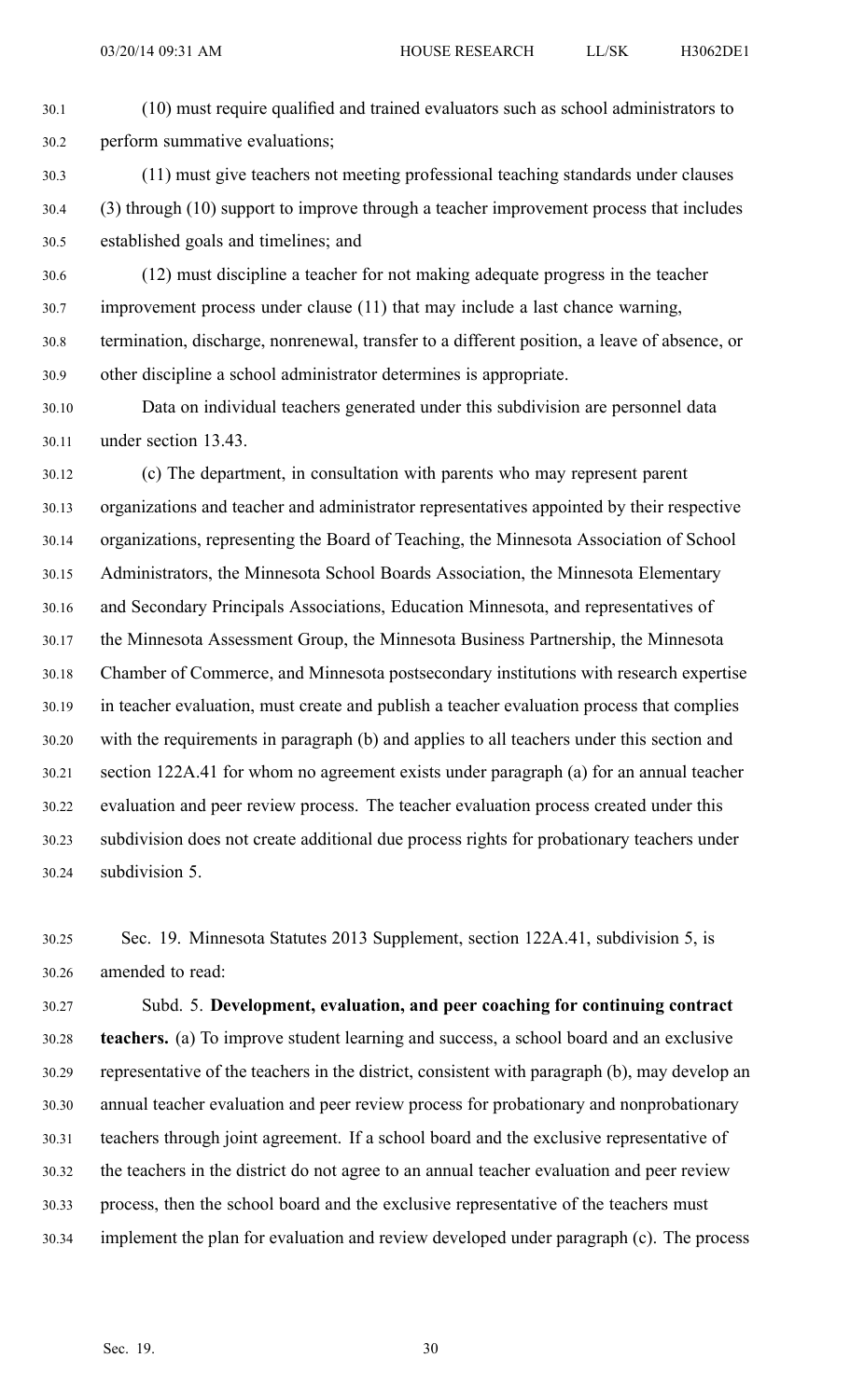31.1 must include having trained observers serve as peer coaches or having teachers participate 31.2 in professional learning communities, consistent with paragraph (b). 31.3 (b) To develop, improve, and suppor<sup>t</sup> qualified teachers and effective teaching 31.4 practices and improve student learning and success, the annual evaluation process for 31.5 teachers: 31.6 (1) must, for probationary teachers, provide for all evaluations required under 31.7 subdivision 2; 31.8 (2) must establish <sup>a</sup> three-year professional review cycle for each teacher that 31.9 includes an individual growth and development plan, <sup>a</sup> peer review process, the 31.10 opportunity to participate in <sup>a</sup> professional learning community under paragraph (a), and 31.11 at least one summative evaluation performed by <sup>a</sup> qualified and trained evaluator such 31.12 as <sup>a</sup> school administrator; 31.13 (3) must be based on professional teaching standards established in rule; 31.14 (4) must coordinate staff development activities under sections 122A.60 and 31.15 122A.61 with this evaluation process and teachers' evaluation outcomes; 31.16 (5) may provide time during the school day and school year for peer coaching and 31.17 teacher collaboration; 31.18 (6) may include mentoring and induction programs; 31.19 (7) must include an option for teachers to develop and presen<sup>t</sup> <sup>a</sup> portfolio 31.20 demonstrating evidence of reflection and professional growth, consistent with section 31.21 122A.18, subdivision 4, paragraph (b), and include teachers' own performance assessment 31.22 based on student work samples and examples of teachers' work, which may include video 31.23 among other activities for the summative evaluation; 31.24 (8) must use data from valid and reliable assessments aligned to state and local 31.25 academic standards and must use state and local measures of student growth and literacy 31.26 that may include value-added models or student learning goals to determine 35 percen<sup>t</sup> of 31.27 teacher evaluation results; 31.28 (9) must use longitudinal data on student engagemen<sup>t</sup> and connection, the academic 31.29 literacy, including oral academic language, and achievement of English learners, and 31.30 other student outcome measures explicitly aligned with the elements of curriculum for 31.31 which teachers are responsible; 31.32 (10) must require qualified and trained evaluators such as school administrators to 31.33 perform summative evaluations; 31.34 (11) must give teachers not meeting professional teaching standards under clauses 31.35 (3) through (10) suppor<sup>t</sup> to improve through <sup>a</sup> teacher improvement process that includes

31.36 established goals and timelines; and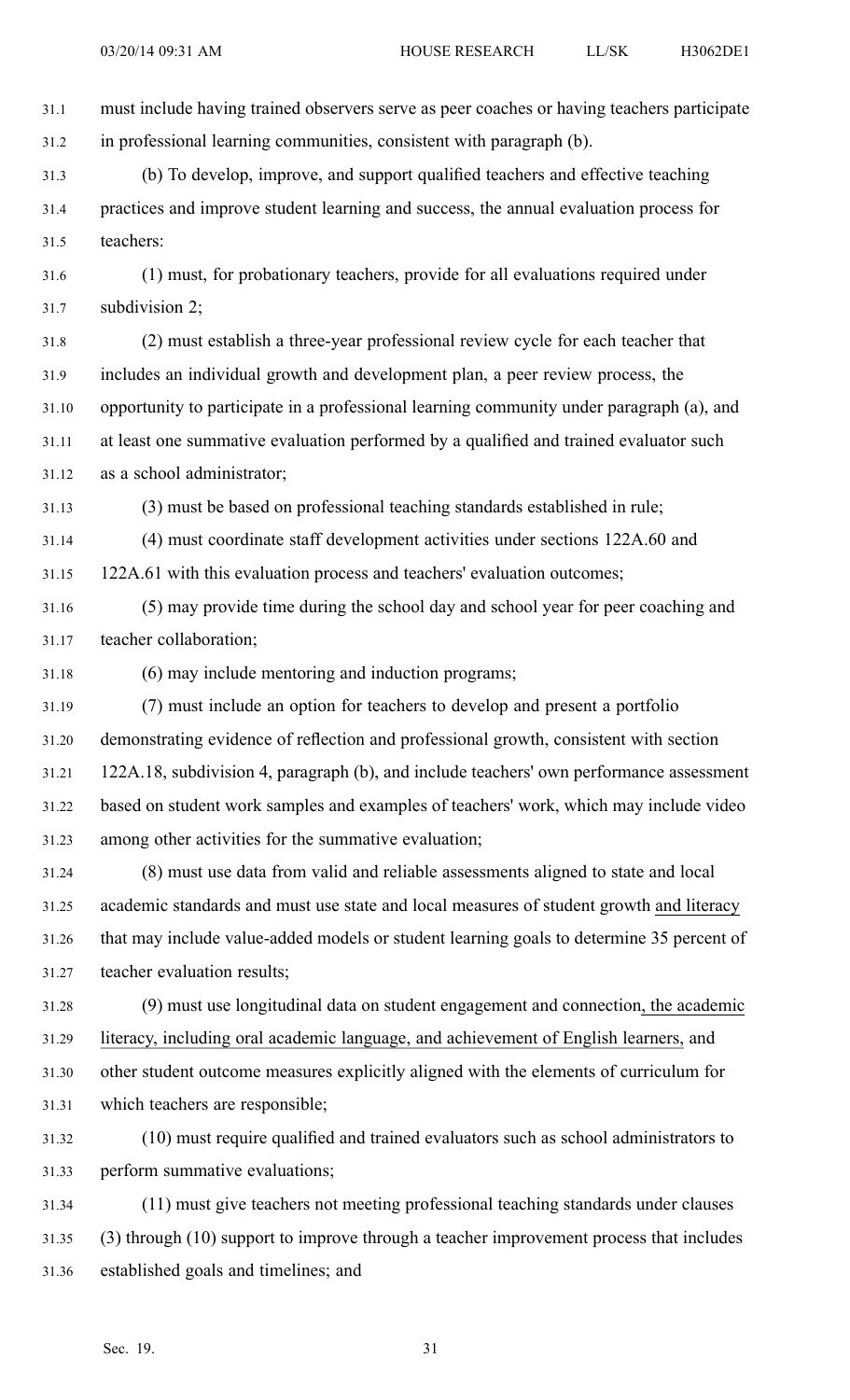- 32.1 (12) must discipline <sup>a</sup> teacher for not making adequate progress in the teacher 32.2 improvement process under clause (11) that may include <sup>a</sup> last chance warning, 32.3 termination, discharge, nonrenewal, transfer to <sup>a</sup> different position, <sup>a</sup> leave of absence, or 32.4 other discipline <sup>a</sup> school administrator determines is appropriate.
- 32.5 Data on individual teachers generated under this subdivision are personnel data 32.6 under section 13.43.

32.7 (c) The department, in consultation with parents who may represen<sup>t</sup> paren<sup>t</sup> 32.8 organizations and teacher and administrator representatives appointed by their respective 32.9 organizations, representing the Board of Teaching, the Minnesota Association of School 32.10 Administrators, the Minnesota School Boards Association, the Minnesota Elementary 32.11 and Secondary Principals Associations, Education Minnesota, and representatives of 32.12 the Minnesota Assessment Group, the Minnesota Business Partnership, the Minnesota 32.13 Chamber of Commerce, and Minnesota postsecondary institutions with research expertise 32.14 in teacher evaluation, must create and publish <sup>a</sup> teacher evaluation process that complies 32.15 with the requirements in paragraph (b) and applies to all teachers under this section and 32.16 section 122A.40 for whom no agreemen<sup>t</sup> exists under paragraph (a) for an annual teacher 32.17 evaluation and peer review process. The teacher evaluation process created under this 32.18 subdivision does not create additional due process rights for probationary teachers under 32.19 subdivision 2.

- 32.20 Sec. 20. Minnesota Statutes 2012, section 122A.413, subdivision 2, is amended to read: 32.21 Subd. 2. **Plan components.** The educational improvement plan must be approved 32.22 by the school board and have at least these elements:
- 32.23 (1) assessment and evaluation tools to measure student performance and progress, 32.24 including the academic literacy, oral academic language, and achievement of English 32.25 learners, among other measures;
- 32.26 (2) performance goals and benchmarks for improvement;
- 32.27 (3) measures of student attendance and completion rates;
- 32.28 (4) <sup>a</sup> rigorous research and practice-based professional development system, based 32.29 on national and state standards of effective teaching practice applicable to all students 32.30 including English learners with varied needs, and consistent with section 122A.60, that is 32.31 aligned with educational improvement and designed to achieve ongoing and schoolwide 32.32 progress and growth in teaching practice;
- 32.33 (5) measures of student, family, and community involvement and satisfaction; 32.34 (6) <sup>a</sup> data system about students and their academic progress that provides parents 32.35 and the public with understandable information;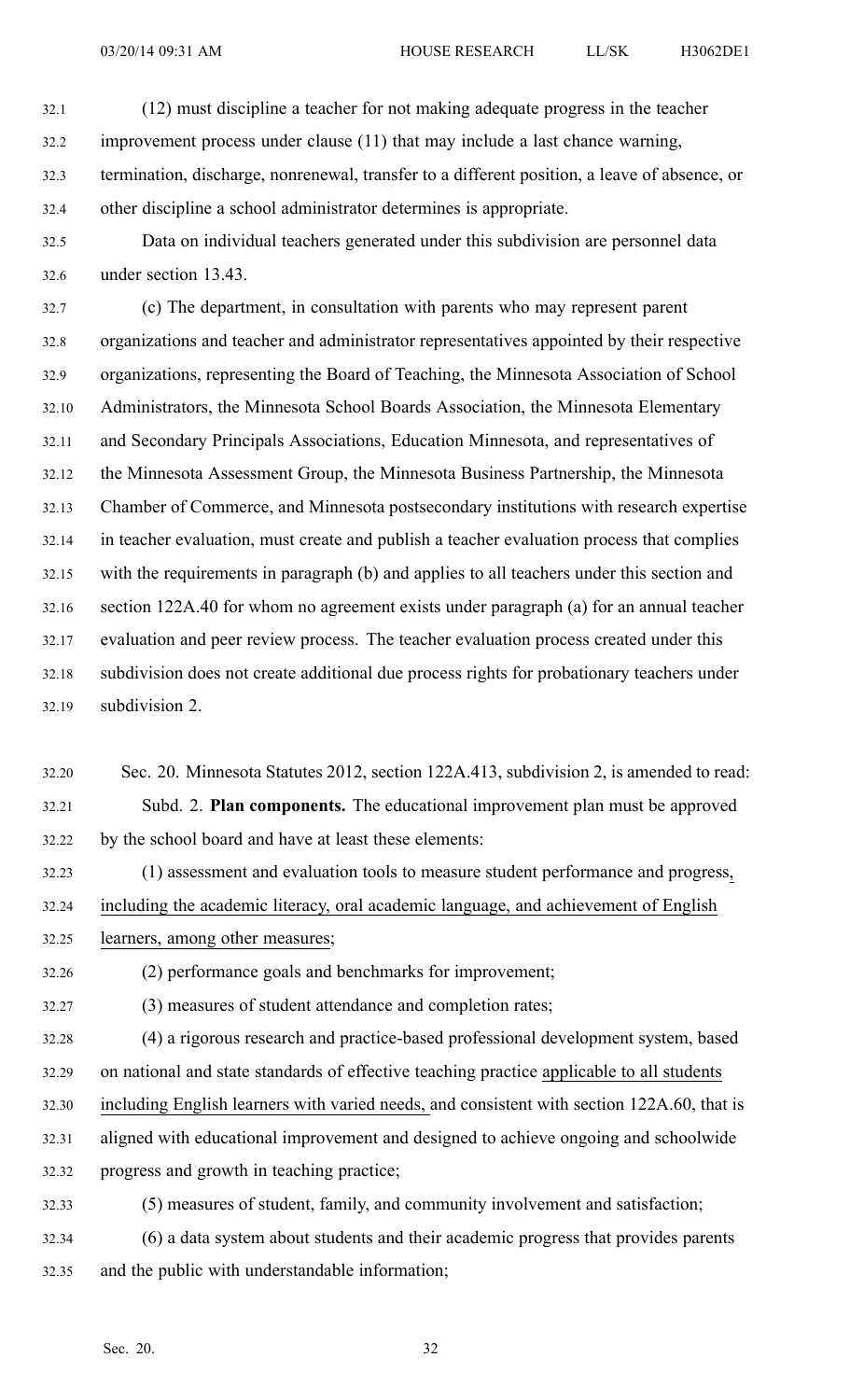- 33.1 (7) <sup>a</sup> teacher induction and mentoring program for probationary teachers that 33.2 provides continuous learning and sustained teacher support; and
- 33.3 (8) substantial participation by the exclusive representative of the teachers in 33.4 developing the plan.
- 33.5 **EFFECTIVE DATE.** This section is effective August 1, 2014, and applies to plans 33.6 approved after that date.

33.7 Sec. 21. Minnesota Statutes 2012, section 122A.414, subdivision 2, is amended to read: 33.8 Subd. 2. **Alternative teacher professional pay system.** (a) To participate in this 33.9 program, <sup>a</sup> school district, intermediate school district, school site, or charter school must 33.10 have an educational improvement plan under section 122A.413 and an alternative teacher 33.11 professional pay system agreemen<sup>t</sup> under paragraph (b). A charter school participant also 33.12 must comply with subdivision 2a.

33.13 (b) The alternative teacher professional pay system agreemen<sup>t</sup> must:

- 33.14 (1) describe how teachers can achieve career advancement and additional 33.15 compensation;
- 33.16 (2) describe how the school district, intermediate school district, school site, or 33.17 charter school will provide teachers with career advancement options that allow teachers 33.18 to retain primary roles in student instruction and facilitate site-focused professional 33.19 development that helps other teachers improve their skills;
- 33.20 (3) reform the "steps and lanes" salary schedule, preven<sup>t</sup> any teacher's compensation 33.21 paid before implementing the pay system from being reduced as <sup>a</sup> result of participating 33.22 in this system, and base at least 60 percen<sup>t</sup> of any compensation increase on teacher 33.23 performance using:
- 33.24 (i) schoolwide student achievement gains under section 120B.35 or locally selected 33.25 standardized assessment outcomes, or both;

33.26 (ii) measures of student achievement including the academic literacy, oral academic 33.27 language, and achievement of English learners, among other measures; and

- 33.28 (iii) an objective evaluation program that includes:
- 33.29 (A) individual teacher evaluations aligned with the educational improvement plan 33.30 under section 122A.413 and the staff development plan under section 122A.60; and
- 33.31 (B) objective evaluations using multiple criteria conducted by <sup>a</sup> locally selected and 33.32 periodically trained evaluation team that understands teaching and learning;
- 33.33 (4) provide integrated ongoing site-based professional development activities to 33.34 improve instructional skills and learning that are aligned with student needs under section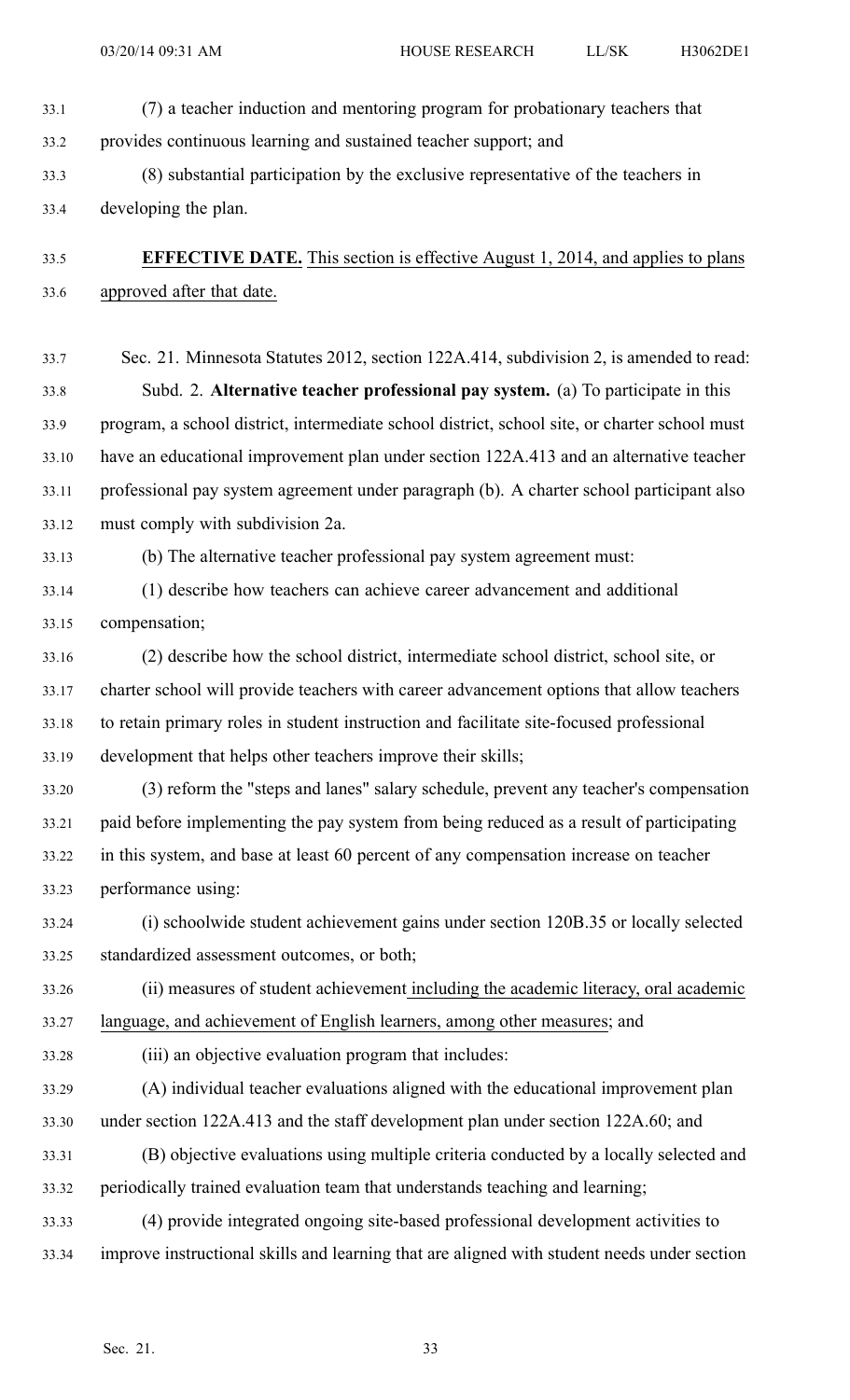34.1 122A.413, consistent with the staff development plan under section 122A.60 and led 34.2 during the school day by trained teacher leaders such as master or mentor teachers; 34.3 (5) allow any teacher in <sup>a</sup> participating school district, intermediate school district, 34.4 school site, or charter school that implements an alternative pay system to participate in 34.5 that system without any quota or other limit; and 34.6 (6) encourage collaboration rather than competition among teachers. 34.7 **EFFECTIVE DATE.** This section is effective August 1, 2014, and applies to 34.8 agreements approved after that date. 34.9 Sec. 22. Minnesota Statutes 2012, section 122A.60, subdivision 1a, is amended to read: 34.10 Subd. 1a. **Effective staff development activities.** (a) Staff development activities 34.11 must: 34.12 (1) focus on the school classroom and research-based strategies that improve student 34.13 learning; 34.14 (2) provide opportunities for teachers to practice and improve their instructional 34.15 skills over time; 34.16 (3) provide opportunities for teachers to use student data as par<sup>t</sup> of their daily work 34.17 to increase student achievement; 34.18 (4) enhance teacher content knowledge and instructional skills, including to 34.19 accommodate the delivery of digital and blended learning and curriculum and engage 34.20 students with technology; 34.21 (5) align with state and local academic standards; 34.22 (6) provide opportunities to build professional relationships, foster collaboration 34.23 among principals and staff who provide instruction, and provide opportunities for 34.24 teacher-to-teacher mentoring; and 34.25 (7) align with the plan of the district or site for an alternative teacher professional 34.26 pay system; and 34.27 (8) provide teachers of English learners, including English as <sup>a</sup> second language and 34.28 content teachers, with differentiated instructional strategies critical for ensuring students' 34.29 long-term academic success; the means to effectively use assessment data on the academic 34.30 literacy, oral academic language, and English language development of English learners; 34.31 and skills to suppor<sup>t</sup> native and English language development across the curriculum. 34.32 Staff development activities may include curriculum development and curriculum training 34.33 programs, and activities that provide teachers and other members of site-based teams 34.34 training to enhance team performance. The school district also may implement other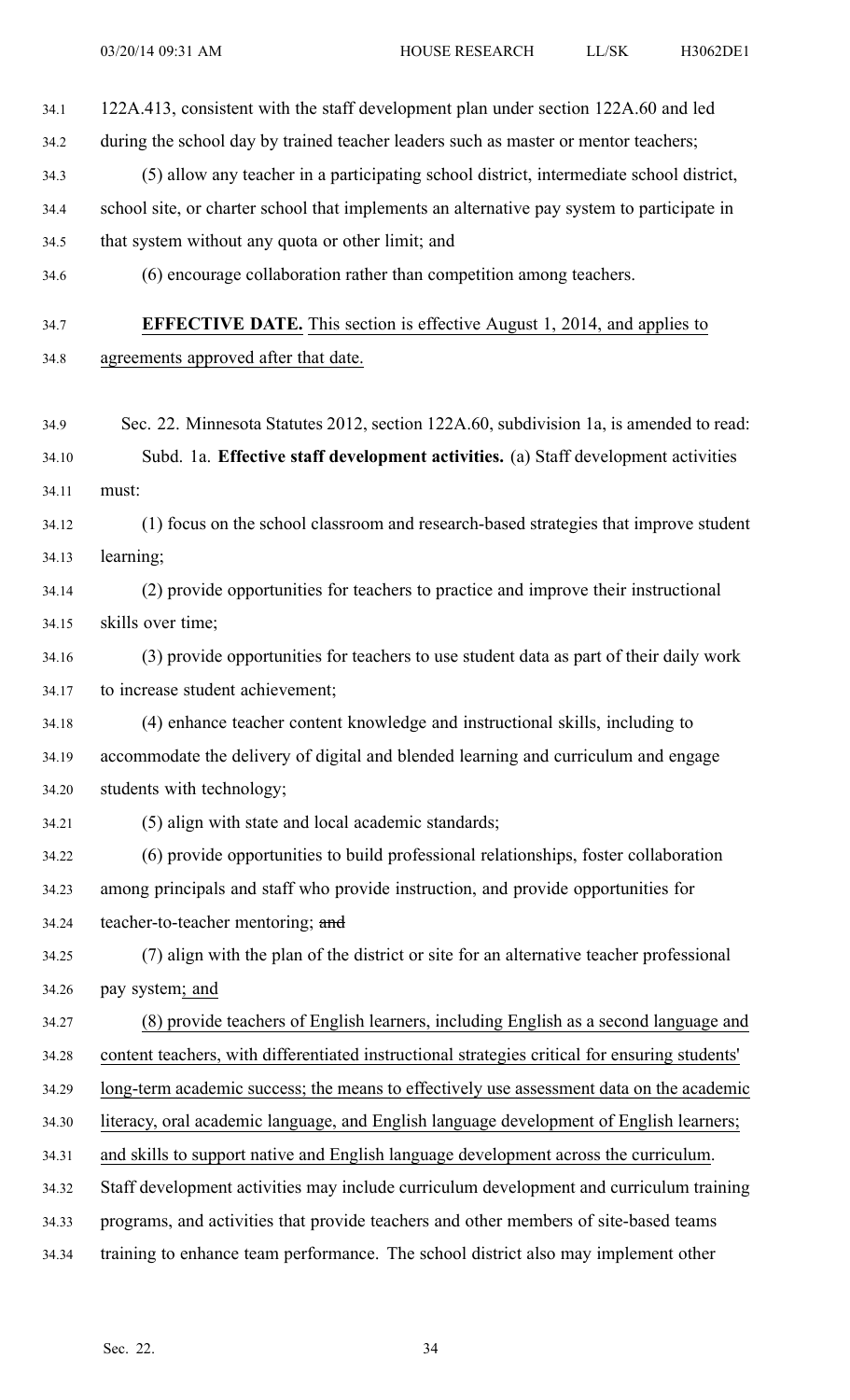35.1 staff development activities required by law and activities associated with professional 35.2 teacher compensation models. 35.3 (b) Release time provided for teachers to supervise students on field trips and school 35.4 activities, or independent tasks not associated with enhancing the teacher's knowledge 35.5 and instructional skills, such as preparing repor<sup>t</sup> cards, calculating grades, or organizing 35.6 classroom materials, may not be counted as staff development time that is financed with 35.7 staff development reserved revenue under section 122A.61. 35.8 Sec. 23. Minnesota Statutes 2012, section 122A.60, subdivision 2, is amended to read: 35.9 Subd. 2. **Contents of plan.** The plan must include the staff development outcomes 35.10 under subdivision 3, the means to achieve the outcomes, and procedures for evaluating 35.11 progress at each school site toward meeting education outcomes, consistent with 35.12 relicensure requirements under section 122A.18, subdivision 4. The plan also must: 35.13 (1) suppor<sup>t</sup> stable and productive professional communities achieved through

35.14 ongoing and schoolwide progress and growth in teaching practice;

35.15 (2) emphasize coaching, professional learning communities, classroom action 35.16 research, and other job-embedded models;

- 35.17 (3) maintain <sup>a</sup> strong subject matter focus premised on students' learning goals; 35.18 (4) ensure specialized preparation and learning about issues related to teaching 35.19 English learners and students with special needs by focusing on long-term systemic efforts 35.20 to improve educational services and opportunities and raise student achievement; and
- 35.21 (5) reinforce national and state standards of effective teaching practice.

35.22 Sec. 24. Minnesota Statutes 2012, section 122A.60, subdivision 3, is amended to read: 35.23 Subd. 3. **Staff development outcomes.** The advisory staff development committee 35.24 must adopt <sup>a</sup> staff development plan for improving student achievement. The plan must 35.25 be consistent with education outcomes that the school board determines. The plan 35.26 must include ongoing staff development activities that contribute toward continuous 35.27 improvement in achievement of the following goals:

- 35.28 (1) improve student achievement of state and local education standards in all areas 35.29 of the curriculum by using research-based best practices methods;
- 35.30 (2) effectively meet the needs of <sup>a</sup> diverse student population, including at-risk 35.31 children, children with disabilities, English learners, and gifted children, within the 35.32 regular classroom and other settings;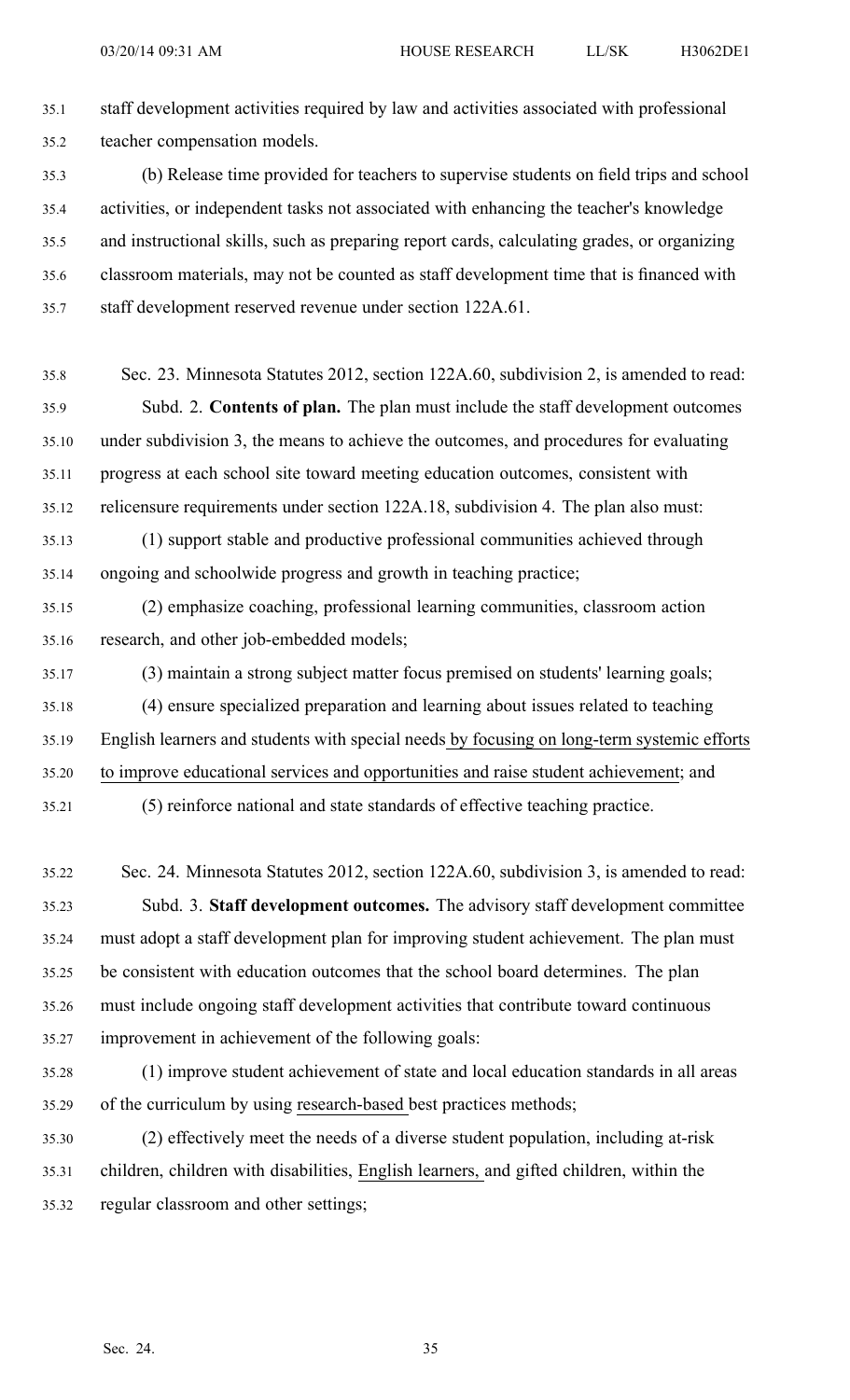36.2 culturally diverse student population that is consistent with the state education diversity 36.3 rule and the district's education diversity plan; 36.4 (4) improve staff collaboration and develop mentoring and peer coaching programs 36.5 for teachers new to the school or district; 36.6 (5) effectively teach and model violence prevention policy and curriculum that 36.7 address early intervention alternatives, issues of harassment, and teach nonviolent 36.8 alternatives for conflict resolution; 36.9 (6) effectively deliver digital and blended learning and curriculum and engage 36.10 students with technology; and 36.11 (7) provide teachers and other members of site-based managemen<sup>t</sup> teams with 36.12 appropriate managemen<sup>t</sup> and financial managemen<sup>t</sup> skills. 36.13 Sec. 25. Minnesota Statutes 2012, section 122A.68, subdivision 3, is amended to read: 36.14 Subd. 3. **Program components.** In order to be approved by the Board of Teaching, 36.15 <sup>a</sup> school district's residency program must at minimum include: 36.16 (1) training to prepare teachers to serve as mentors to teaching residents; 36.17 (2) <sup>a</sup> team mentorship approach to expose teaching residents to <sup>a</sup> variety of 36.18 teaching methods, philosophies, and classroom environments that includes differentiated 36.19 instructional strategies, effective use of student achievement data, and suppor<sup>t</sup> for native 36.20 and English language development across the curriculum and grade levels, among other 36.21 things; 36.22 (3) ongoing peer coaching and assessment; 36.23 (4) assistance to the teaching resident in preparing an individual professional 36.24 development plan that includes goals, activities, and assessment methodologies; and 36.25 (5) collaboration with one or more teacher education institutions, career teachers, 36.26 and other community experts to provide local or regional professional development 36.27 seminars or other structured learning experiences for teaching residents. 36.28 A teaching resident's direct classroom supervision responsibilities shall not exceed 36.29 80 percen<sup>t</sup> of the instructional time required of <sup>a</sup> full-time equivalent teacher in the

36.1 (3) provide an inclusive curriculum for <sup>a</sup> racially, ethnically, linguistically, and

36.30 district. During the time <sup>a</sup> resident does not supervise <sup>a</sup> class, the resident shall participate 36.31 in professional development activities according to the individual plan developed by the

36.32 resident in conjunction with the school's mentoring team. Examples of development

36.33 activities include observing other teachers, sharing experiences with other teaching

36.34 residents, and professional meetings and workshops.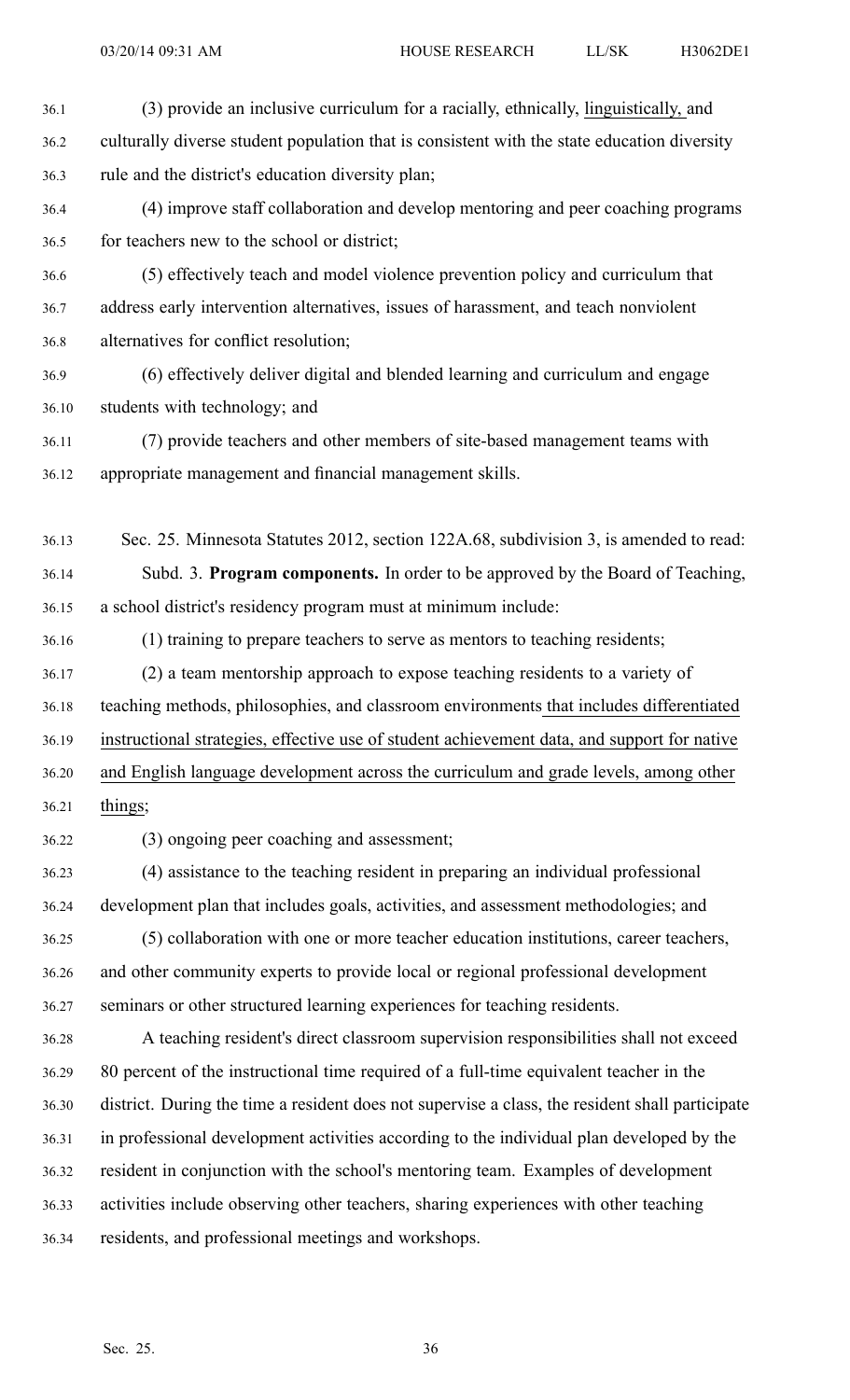37.1 Sec. 26. Minnesota Statutes 2012, section 122A.74, is amended to read: 37.2 **122A.74 PRINCIPALS' LEADERSHIP INSTITUTE.** 37.3 Subdivision 1. **Establishment.** (a) The commissioner of education may contract 37.4 with the regents of the University of Minnesota to establish <sup>a</sup> Principals' Leadership 37.5 Institute to provide professional development to school principals by: 37.6 (1) creating <sup>a</sup> network of leaders in the educational and business communities to 37.7 communicate current and future trends in leadership techniques; 37.8 (2) helping to create <sup>a</sup> vision for the school that is aligned with the community 37.9 and district priorities; and 37.10 (3) developing strategies to retain highly qualified teachers and ensure that diverse 37.11 student populations, including at-risk students, children with disabilities, English learners, 37.12 and gifted students, among others, have equal access to these highly qualified teachers; and

37.13 (4) providing training to analyze data using culturally competent tools.

37.14 (b) The University of Minnesota must cooperate with participating members of the 37.15 business community to provide funding and content for the institute.

37.16 (c) Participants must agree to attend the Principals' Leadership Institute for four 37.17 weeks during the academic summer.

37.18 (d) The Principals' Leadership Institute must incorporate program elements offered 37.19 by leadership programs at the University of Minnesota and program elements used by 37.20 the participating members of the business community to enhance leadership within their 37.21 businesses.

37.22 Subd. 2. **Method of selection and requirements.** (a) The board of each school 37.23 district in the state may select <sup>a</sup> principal, upon the recommendation of the district's 37.24 superintendent and based on the principal's leadership potential, to attend the institute.

37.25 (b) The school board annually shall forward its list of recommended participants to 37.26 the commissioner of education by February 1 each year. In addition, a principal may submit 37.27 an application directly to the commissioner by February 1. The commissioner of education 37.28 shall notify the school board, the principal candidates, and the University of Minnesota of 37.29 the principals selected to participate in the Principals' Leadership Institute each year.

37.30 Sec. 27. Minnesota Statutes 2012, section 123A.06, subdivision 2, is amended to read: 37.31 Subd. 2. **People to be served.** A state-approved alternative program shall provide 37.32 programs for secondary pupils and adults. A center may also provide programs and 37.33 services for elementary and secondary pupils who are not attending the state-approved 37.34 alternative program to assist them in being successful in school. A center shall use 37.35 research-based best practices for serving English learners and their parents, taking into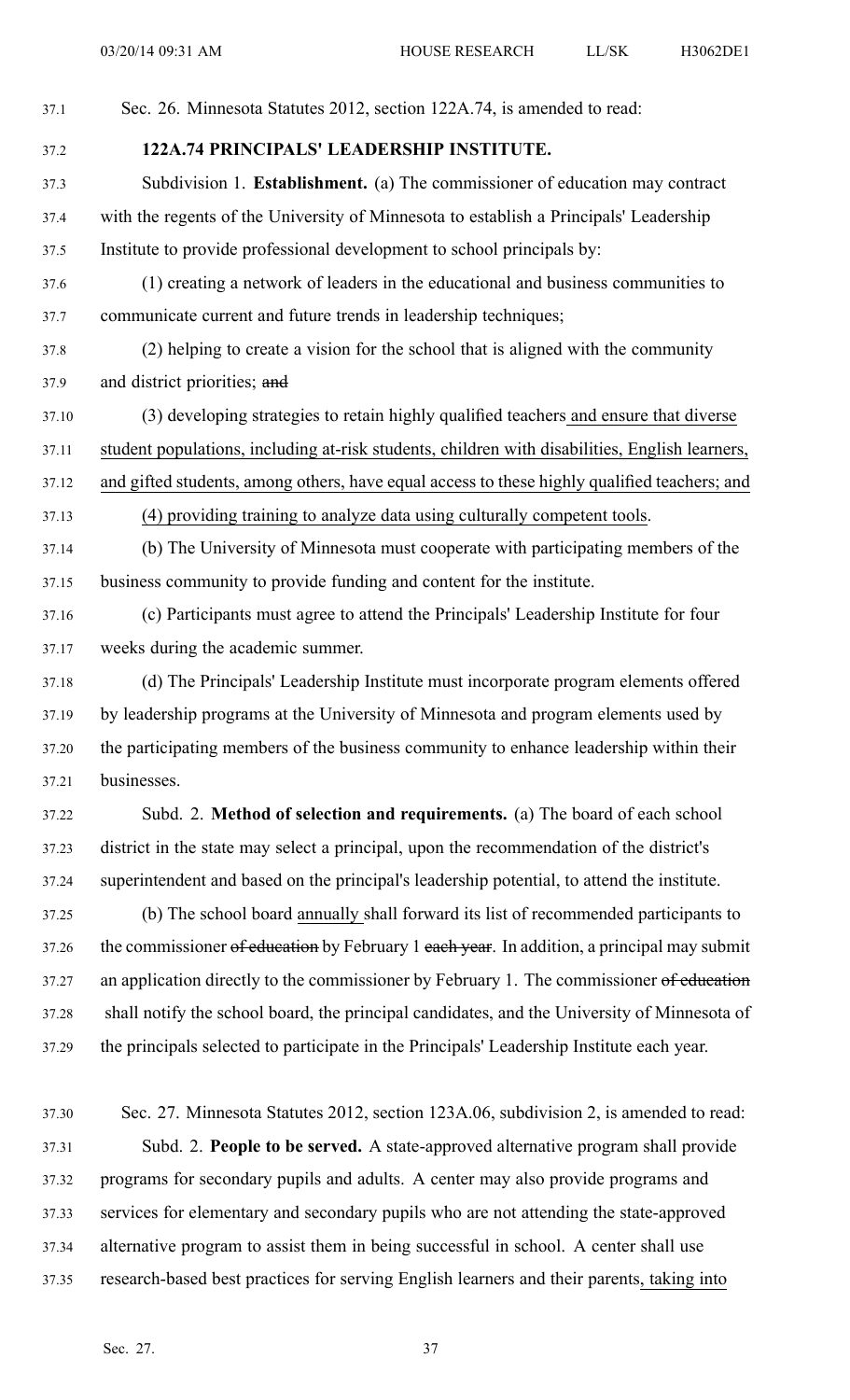38.1 account the variations in students' backgrounds and needs and the amount of time and the 38.2 staff resources necessary for students to overcome gaps in their education and to develop 38.3 English proficiency and work-related skills. An individualized education program team 38.4 may identify <sup>a</sup> state-approved alternative program as an appropriate placement to the 38.5 extent <sup>a</sup> state-approved alternative program can provide the student with the appropriate 38.6 special education services described in the student's plan. Pupils eligible to be served are 38.7 those who qualify under the graduation incentives program in section 124D.68, subdivision 38.8 2, those enrolled under section 124D.02, subdivision 2, or those pupils who are eligible to 38.9 receive special education services under sections 125A.03 to 125A.24, and 125A.65.

38.10 Sec. 28. Minnesota Statutes 2012, section 123B.04, subdivision 4, is amended to read: 38.11 Subd. 4. **Achievement contract.** A school board may enter <sup>a</sup> written education site 38.12 achievement contract with each site decision-making team for: (1) setting individualized 38.13 learning and achievement measures and short- and long-term educational goals for each 38.14 student at that site that may include site-based strategies for English language instruction 38.15 targeting the teachers of English learners and all teachers and school administrators; 38.16 (2) recognizing each student's educational needs and aptitudes and levels of academic 38.17 attainment, whether on grade level or above or below grade level, so as to improve student 38.18 performance through such means as <sup>a</sup> cost-effective, research-based formative assessment 38.19 system designed to promote individualized learning and assessment; (3) using student 38.20 performance data to diagnose <sup>a</sup> student's academic strengths and weaknesses and indicate 38.21 to the student's teachers the specific skills and concepts that need to be introduced to 38.22 the student and developed through academic instruction or applied learning, organized 38.23 by strands within subject areas and linked to state and local academic standards during 38.24 the next year, consistent with the student's short- and long-term educational goals; and 38.25 (4) assisting the education site if progress in achieving student or contract goals or other 38.26 performance expectations or measures agreed to by the board and the site decision-making 38.27 team are not realized or implemented.

38.28 Sec. 29. Minnesota Statutes 2012, section 123B.147, subdivision 3, is amended to read: 38.29 Subd. 3. **Duties; evaluation.** (a) The principal shall provide administrative, 38.30 supervisory, and instructional leadership services, under the supervision of the 38.31 superintendent of schools of the district and according to the policies, rules, and 38.32 regulations of the school board, for the planning, management, operation, and evaluation 38.33 of the education program of the building or buildings to which the principal is assigned.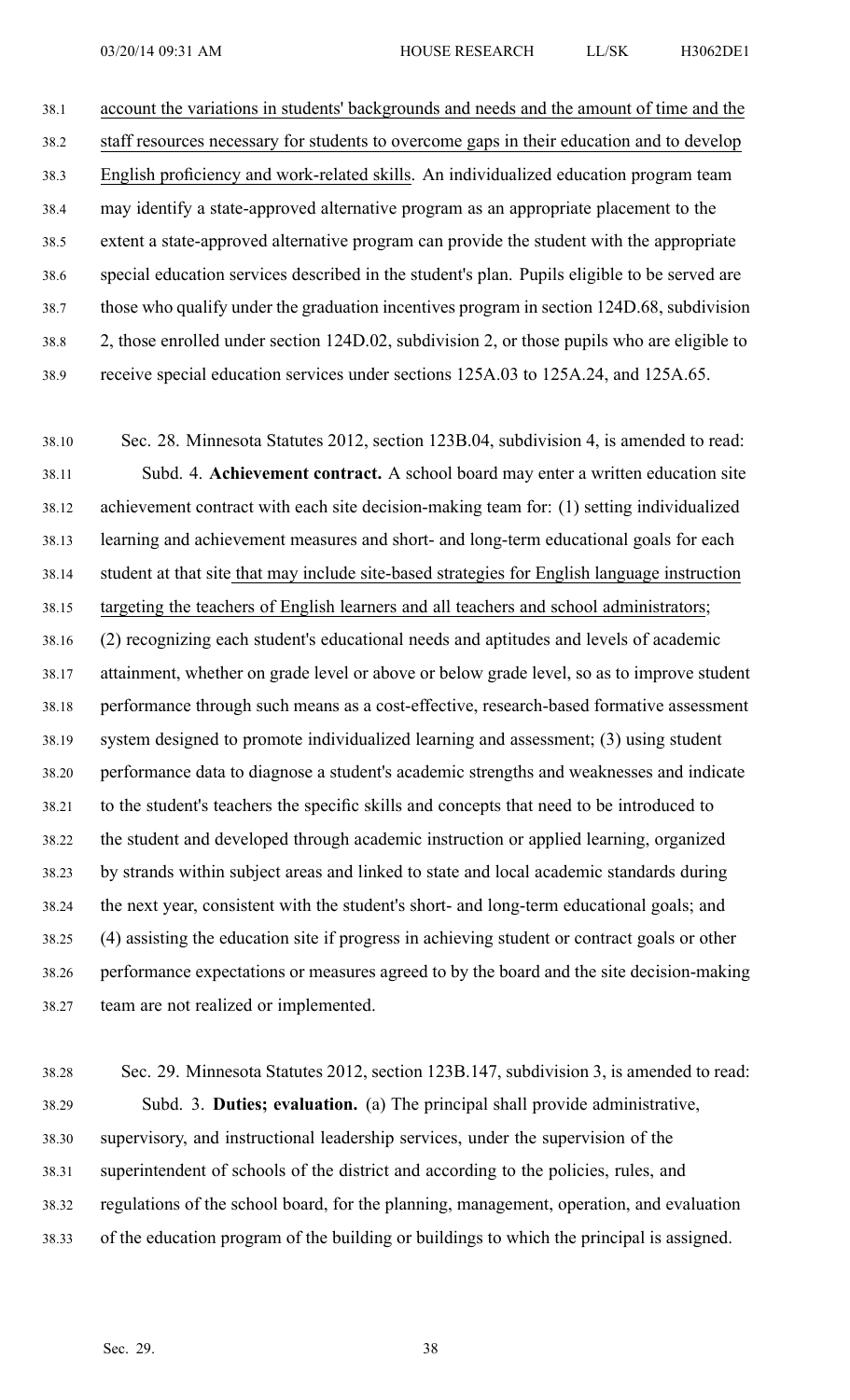39.1 (b) To enhance <sup>a</sup> principal's leadership skills and suppor<sup>t</sup> and improve teaching 39.2 practices, school performance, and student achievement for diverse student populations, 39.3 including at-risk students, children with disabilities, English learners, and gifted students, 39.4 among others, <sup>a</sup> district must develop and implement <sup>a</sup> performance-based system for 39.5 annually evaluating school principals assigned to supervise <sup>a</sup> school building within the 39.6 district. The evaluation must be designed to improve teaching and learning by supporting 39.7 the principal in shaping the school's professional environment and developing teacher 39.8 quality, performance, and effectiveness. The annual evaluation must:

39.9 (1) suppor<sup>t</sup> and improve <sup>a</sup> principal's instructional leadership, organizational 39.10 management, and professional development, and strengthen the principal's capacity in the 39.11 areas of instruction, supervision, evaluation, and teacher development;

39.12 (2) include formative and summative evaluations based on multiple measures of 39.13 student progress toward career and college readiness;

39.14 (3) be consistent with <sup>a</sup> principal's job description, <sup>a</sup> district's long-term plans and 39.15 goals, and the principal's own professional multiyear growth plans and goals, all of which 39.16 must suppor<sup>t</sup> the principal's leadership behaviors and practices, rigorous curriculum, 39.17 school performance, and high-quality instruction;

39.18 (4) include on-the-job observations and previous evaluations; 39.19 (5) allow surveys to help identify <sup>a</sup> principal's effectiveness, leadership skills and

39.20 processes, and strengths and weaknesses in exercising leadership in pursuit of school 39.21 success;

39.22 (6) use longitudinal data on student academic growth as 35 percen<sup>t</sup> of the evaluation 39.23 and incorporate district achievement goals and targets;

39.24 (7) be linked to professional development that emphasizes improved teaching and 39.25 learning, curriculum and instruction, student learning, and <sup>a</sup> collaborative professional 39.26 culture; and

39.27 (8) for principals not meeting standards of professional practice or other criteria 39.28 under this subdivision, implement <sup>a</sup> plan to improve the principal's performance and 39.29 specify the procedure and consequence if the principal's performance is not improved.

39.30 The provisions of this paragraph are intended to provide districts with sufficient 39.31 flexibility to accommodate district needs and goals related to developing, supporting, 39.32 and evaluating principals.

39.33 Sec. 30. Minnesota Statutes 2012, section 124D.13, subdivision 2, is amended to read: 39.34 Subd. 2. **Program requirements.** (a) Early childhood family education programs 39.35 are programs for children in the period of life from birth to kindergarten, for the parents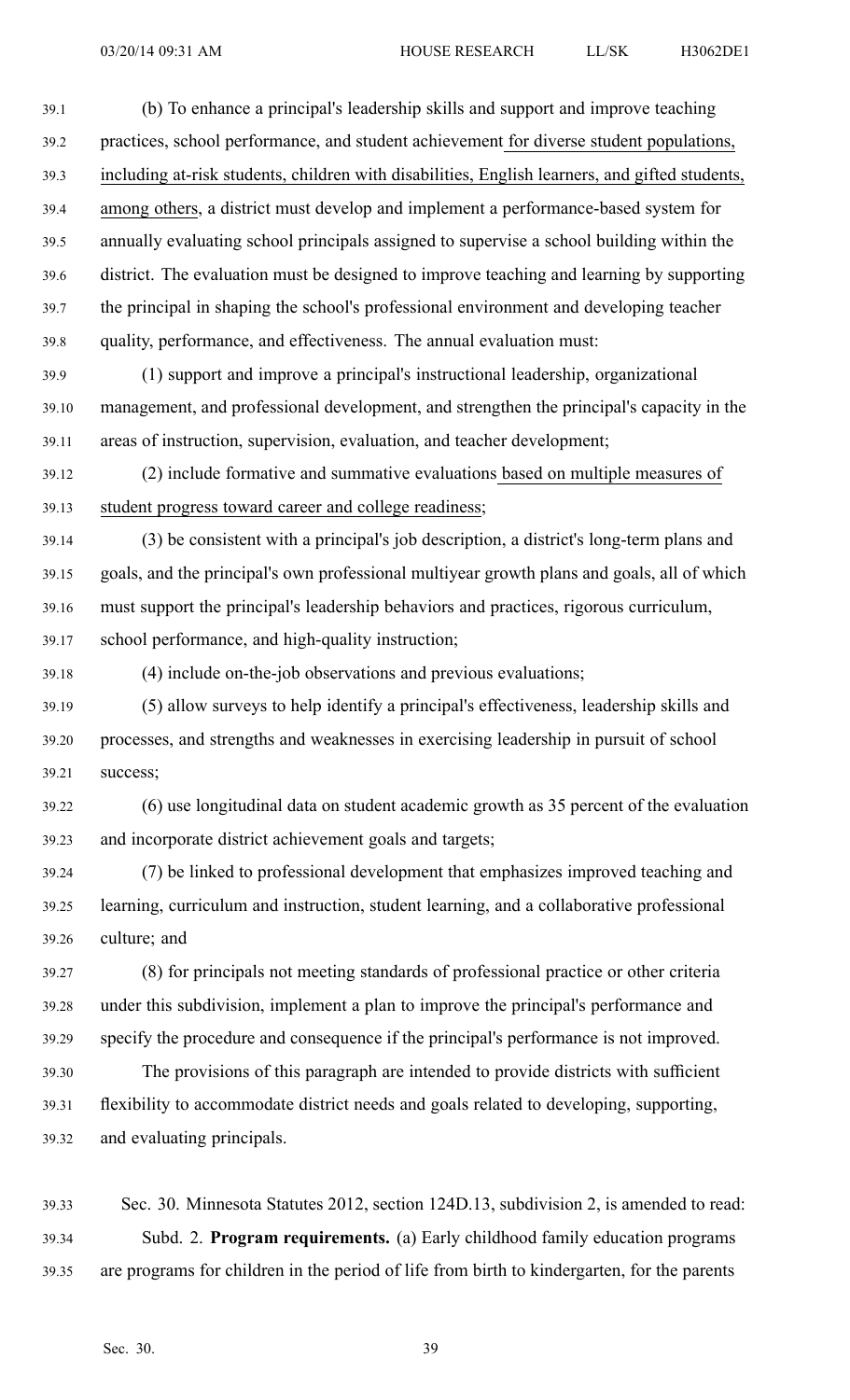40.1 and other relatives of these children, and for expectant parents. To the extent that funds 40.2 are insufficient to provide programs for all children, early childhood family education 40.3 programs should emphasize programming for <sup>a</sup> child from birth to age three and 40.4 encourage parents and other relatives to involve four- and five-year-old children in school 40.5 readiness programs, and other public and nonpublic early learning programs. A district 40.6 may not limit participation to school district residents. Early childhood family education 40.7 programs must provide:

40.8 (1) programs to educate parents and other relatives about the physical, mental, and 40.9 emotional development of children and to enhance the skills of parents and other relatives 40.10 in providing for their children's learning and development;

40.11 (2) structured learning activities requiring interaction between children and their 40.12 parents or relatives;

40.13 (3) structured learning activities for children that promote children's development 40.14 and positive interaction with peers, which are held while parents or relatives attend paren<sup>t</sup> 40.15 education classes;

40.16 (4) information on related community resources;

40.17 (5) information, materials, and activities that suppor<sup>t</sup> the safety of children, including 40.18 prevention of child abuse and neglect; and

40.19 (6) <sup>a</sup> community outreach plan to ensure participation by families who reflect the 40.20 racial, cultural, linguistic, and economic diversity of the school district.

40.21 Early childhood family education programs are encouraged to provide parents of 40.22 English learners with translated oral and written information to monitor the program's 40.23 impact on their children's English language development, to know whether their children 40.24 are progressing in developing their English and native language proficiency, and to 40.25 actively engage with and suppor<sup>t</sup> their children in developing their English and native

40.26 language proficiency. 40.27 The programs must include learning experiences for children, parents, and other

40.28 relatives that promote children's early literacy and, where practicable, their native 40.29 language skills. The program must not include and activities for children that do not 40.30 require substantial involvement of the children's parents or other relatives. Providers must 40.31 review the program must be reviewed periodically to assure the instruction and materials 40.32 are not racially, culturally, or sexually biased. The programs must encourage parents to be 40.33 aware of practices that may affect equitable development of children.

40.34 (b) For the purposes of this section, "relative" or "relatives" means noncustodial 40.35 grandparents or other persons related to <sup>a</sup> child by blood, marriage, adoption, or foster 40.36 placement, excluding parents.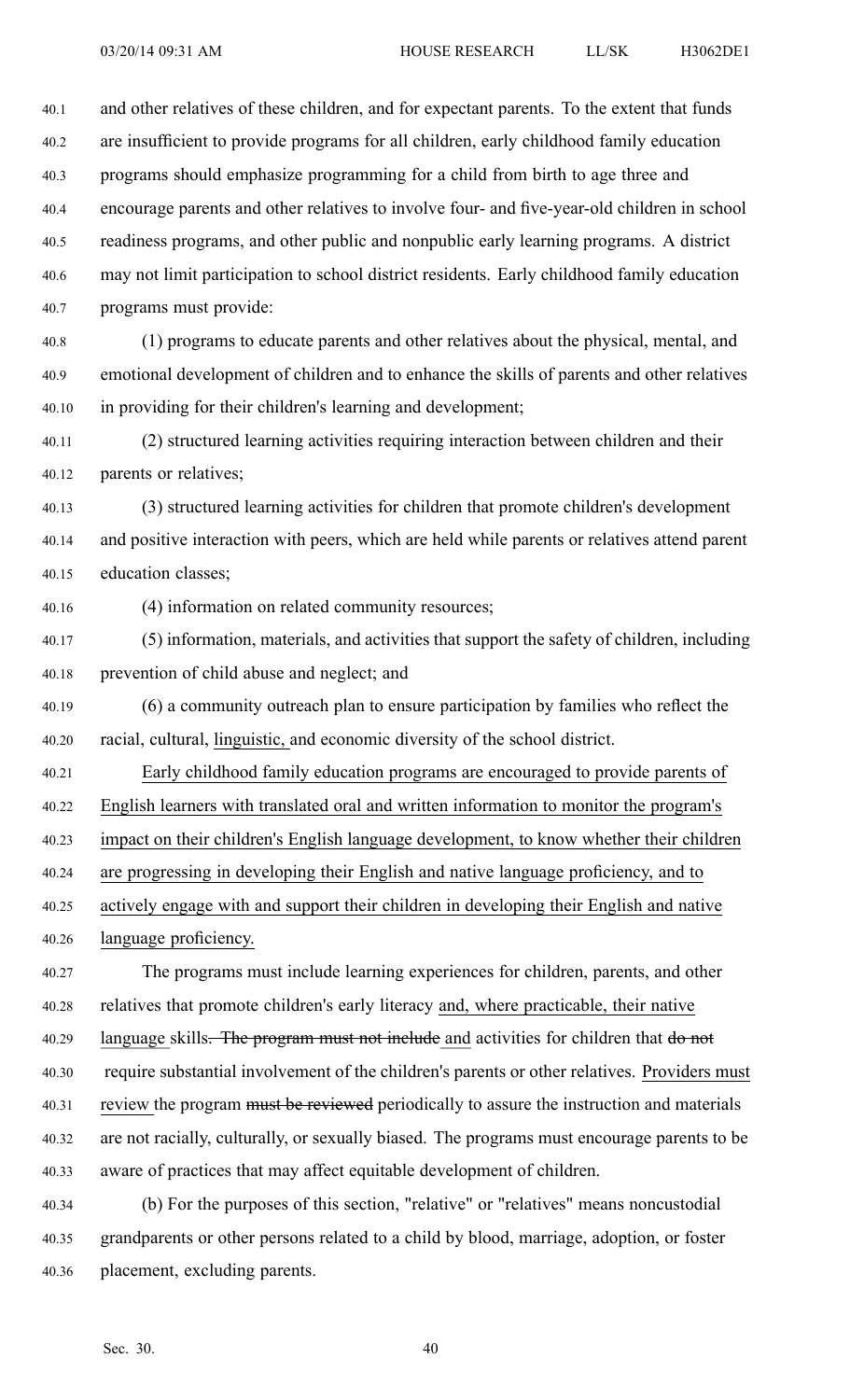41.1 Sec. 31. Minnesota Statutes 2012, section 124D.15, subdivision 3, is amended to read: 41.2 Subd. 3. **Program requirements.** A school readiness program provider must: 41.3 (1) assess each child's cognitive and language skills with <sup>a</sup> comprehensive child 41.4 assessment instrument when the child enters and again before the child leaves the program 41.5 to inform improve program planning and implementation, communicate with parents, and 41.6 promote kindergarten readiness; 41.7 (2) provide comprehensive program content and intentional instructional practice 41.8 aligned with the state early childhood learning guidelines and kindergarten standards and 41.9 based on early childhood research and professional practice that is focused on children's 41.10 cognitive, social, emotional, and physical skills and development and prepares children 41.11 for the transition to kindergarten, including early literacy and language skills; 41.12 (3) coordinate appropriate kindergarten transition with parents and kindergarten 41.13 teachers; 41.14 (4) involve parents in program planning and decision making;

41.15 (5) coordinate with relevant community-based services;

- 41.16 (6) cooperate with adult basic education programs and other adult literacy programs;
- 41.17 (7) ensure staff-child ratios of one-to-ten and maximum group size of 20 children
- 41.18 with the first staff required to be <sup>a</sup> teacher; and
- 41.19 (8) have teachers knowledgeable in early childhood curriculum content, assessment, 41.20 native and English language development programs, and instruction.

41.21 Sec. 32. Minnesota Statutes 2012, section 124D.49, subdivision 3, is amended to read: 41.22 Subd. 3. **Local education and employment transitions systems.** A local education 41.23 and employment transitions partnership must assess the needs of employers, employees, 41.24 and learners, and develop <sup>a</sup> plan for implementing and achieving the objectives of <sup>a</sup> local 41.25 or regional education and employment transitions system. The plan must provide for <sup>a</sup> 41.26 comprehensive local system for assisting learners and workers in making the transition 41.27 from school to work or for retraining in <sup>a</sup> new vocational area. The objectives of <sup>a</sup> local 41.28 education and employment transitions system include:

41.29 (1) increasing the effectiveness of the educational programs and curriculum of 41.30 elementary, secondary, and postsecondary schools and the work site in preparing students 41.31 in the skills and knowledge needed to be successful in the workplace;

41.32 (2) implementing learner outcomes for students in grades kindergarten through 12 41.33 designed to introduce the world of work and to explore career opportunities, including 41.34 nontraditional career opportunities;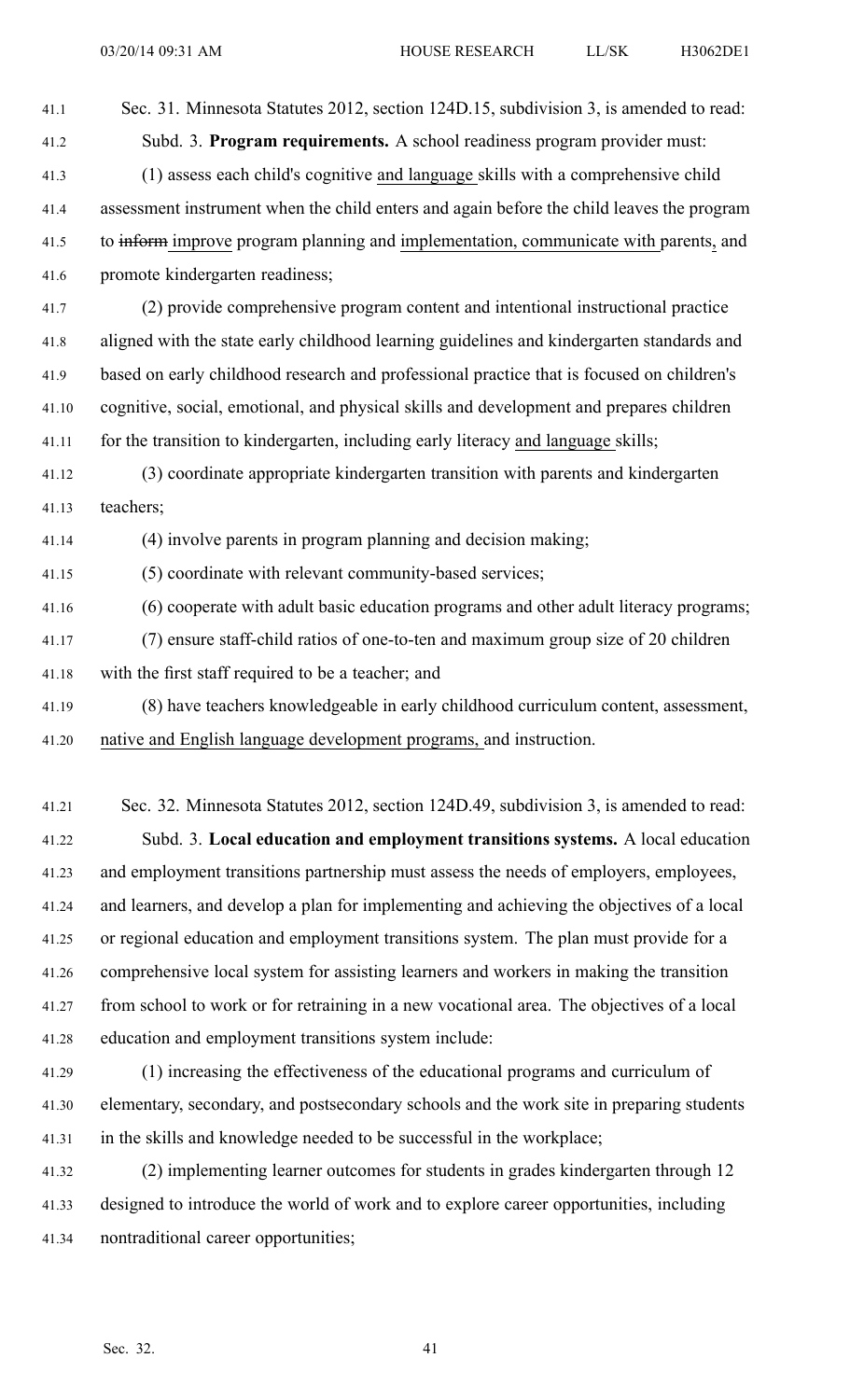42.1 (3) eliminating barriers to providing effective integrated applied learning, 42.2 service-learning, or work-based curriculum;

- 42.3 (4) increasing opportunities to apply academic knowledge and skills, including 42.4 skills needed in the workplace, in local settings which include the school, school-based 42.5 enterprises, postsecondary institutions, the workplace, and the community;
- 42.6 (5) increasing applied instruction in the attitudes and skills essential for success in 42.7 the workplace, including cooperative working, leadership, problem-solving, English 42.8 language proficiency, and respec<sup>t</sup> for diversity;
- 42.9 (6) providing staff training for vocational guidance counselors, teachers, and other 42.10 appropriate staff in the importance of preparing learners for the transition to work, and in 42.11 methods of providing instruction that incorporate applied learning, work-based learning, 42.12 English language proficiency, and service-learning experiences;
- 42.13 (7) identifying and enlisting local and regional employers who can effectively 42.14 provide work-based or service-learning opportunities, including, but not limited to, 42.15 apprenticeships, internships, and mentorships;
- 42.16 (8) recruiting community and workplace mentors including peers, parents, employers 42.17 and employed individuals from the community, and employers of high school students;
- 42.18 (9) identifying current and emerging educational, training, native and English 42.19 language development, and employment needs of the area or region, especially within 42.20 industries with potential for job growth;
- 42.21 (10) improving the coordination and effectiveness of local vocational and job training 42.22 programs, including vocational education, adult basic education, tech prep, apprenticeship, 42.23 service-learning, youth entrepreneur, youth training and employment programs 42.24 administered by the commissioner of employment and economic development, and local 42.25 job training programs under the Workforce Investment Act of 1998, Public Law 105-220;
- 42.26 (11) identifying and applying for federal, state, local, and private sources of funding 42.27 for vocational or applied learning programs;
- 42.28 (12) providing students with current information and counseling about career 42.29 opportunities, potential employment, educational opportunities in postsecondary 42.30 institutions, workplaces, and the community, and the skills and knowledge necessary to 42.31 succeed;
- 42.32 (13) providing educational technology, including interactive television networks 42.33 and other distance learning methods, to ensure access to <sup>a</sup> broad variety of work-based 42.34 learning opportunities;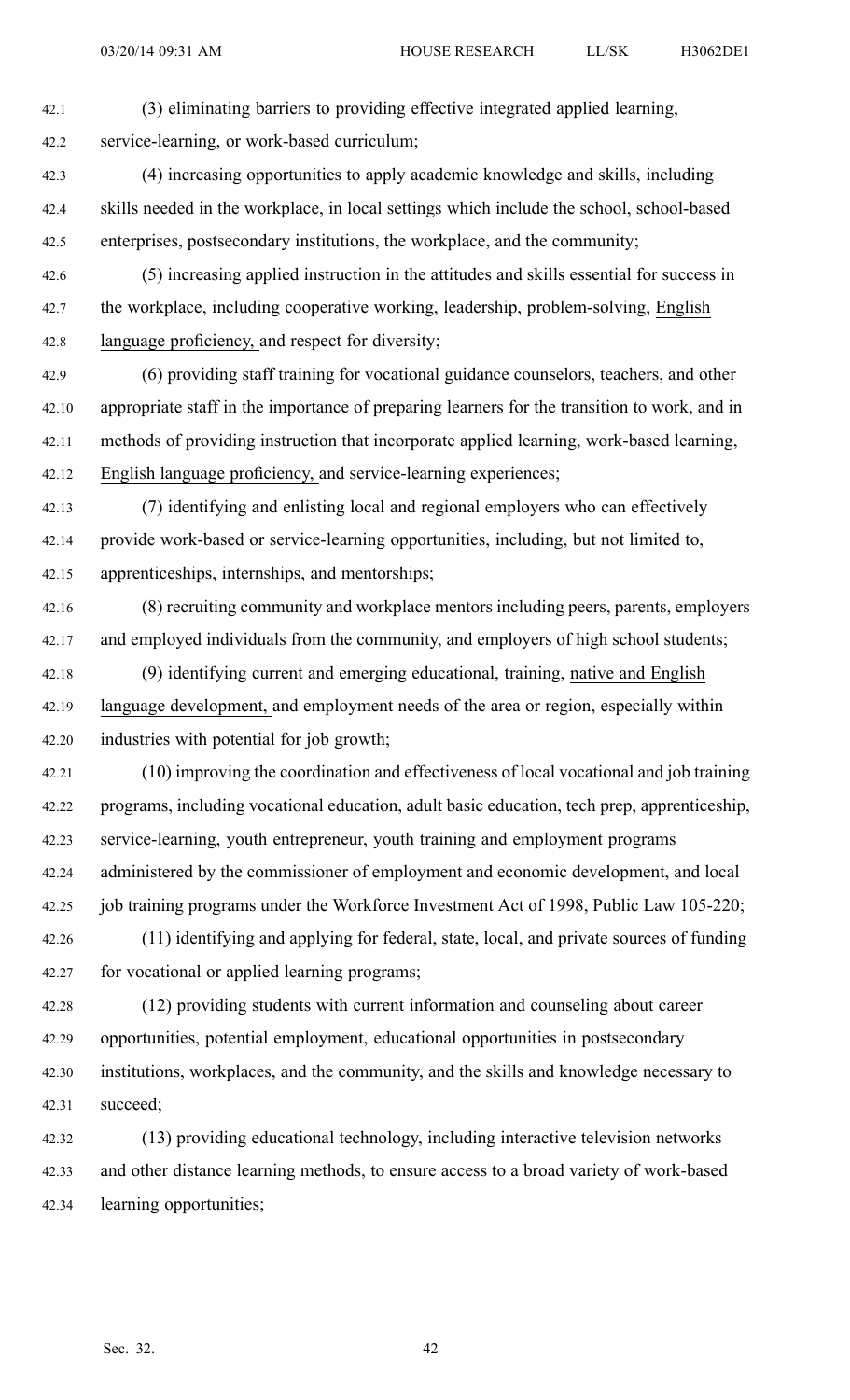43.1 (14) including students with disabilities in <sup>a</sup> district's vocational or applied learning 43.2 program and ways to serve at-risk learners through collaboration with area learning 43.3 centers under sections 123A.05 to 123A.09, or other alternative programs; and

43.4 (15) providing <sup>a</sup> warranty to employers, postsecondary education programs, and 43.5 other postsecondary training programs, that learners successfully completing <sup>a</sup> high school 43.6 work-based or applied learning program will be able to apply the knowledge and work 43.7 skills included in the program outcomes or graduation requirements. The warranty shall 43.8 require education and training programs to continue to work with those learners that need 43.9 additional skill or English language development until they can demonstrate achievement 43.10 of the program outcomes or graduation requirements.

43.11 Sec. 33. Minnesota Statutes 2012, section 124D.52, as amended by Laws 2013, chapter 43.12 116, article 2, section 7, is amended to read:

#### 43.13 **124D.52 ADULT BASIC EDUCATION.**

43.14 Subdivision 1. **Program requirements.** (a) An adult basic education program is <sup>a</sup> 43.15 day or evening program offered by <sup>a</sup> district that is for people over 16 years of age who do 43.16 not attend an elementary or secondary school. The program offers academic and English 43.17 language instruction necessary to earn <sup>a</sup> high school diploma or equivalency certificate.

43.18 (b) Notwithstanding any law to the contrary, <sup>a</sup> school board or the governing body of 43.19 <sup>a</sup> consortium offering an adult basic education program may adopt <sup>a</sup> sliding fee schedule 43.20 based on <sup>a</sup> family's income, but must waive the fee for participants who are under the age 43.21 of 21 or unable to pay. The fees charged must be designed to enable individuals of all 43.22 socioeconomic levels to participate in the program. A program may charge <sup>a</sup> security 43.23 deposit to assure return of materials, supplies, and equipment.

43.24 (c) Each approved adult basic education program must develop <sup>a</sup> memorandum of 43.25 understanding with the local workforce development centers located in the approved 43.26 program's service delivery area. The memorandum of understanding must describe how 43.27 the adult basic education program and the workforce development centers will cooperate 43.28 and coordinate services to provide unduplicated, efficient, and effective services to clients.

43.29 (d) Adult basic education aid must be spen<sup>t</sup> for adult basic education purposes as 43.30 specified in sections 124D.518 to 124D.531.

43.31 (e) A state-approved adult basic education program must count and submit student 43.32 contact hours for <sup>a</sup> program that offers high school credit toward an adult high school 43.33 diploma according to student eligibility requirements and measures of student progress 43.34 toward work-based competency demonstration requirements and, where appropriate,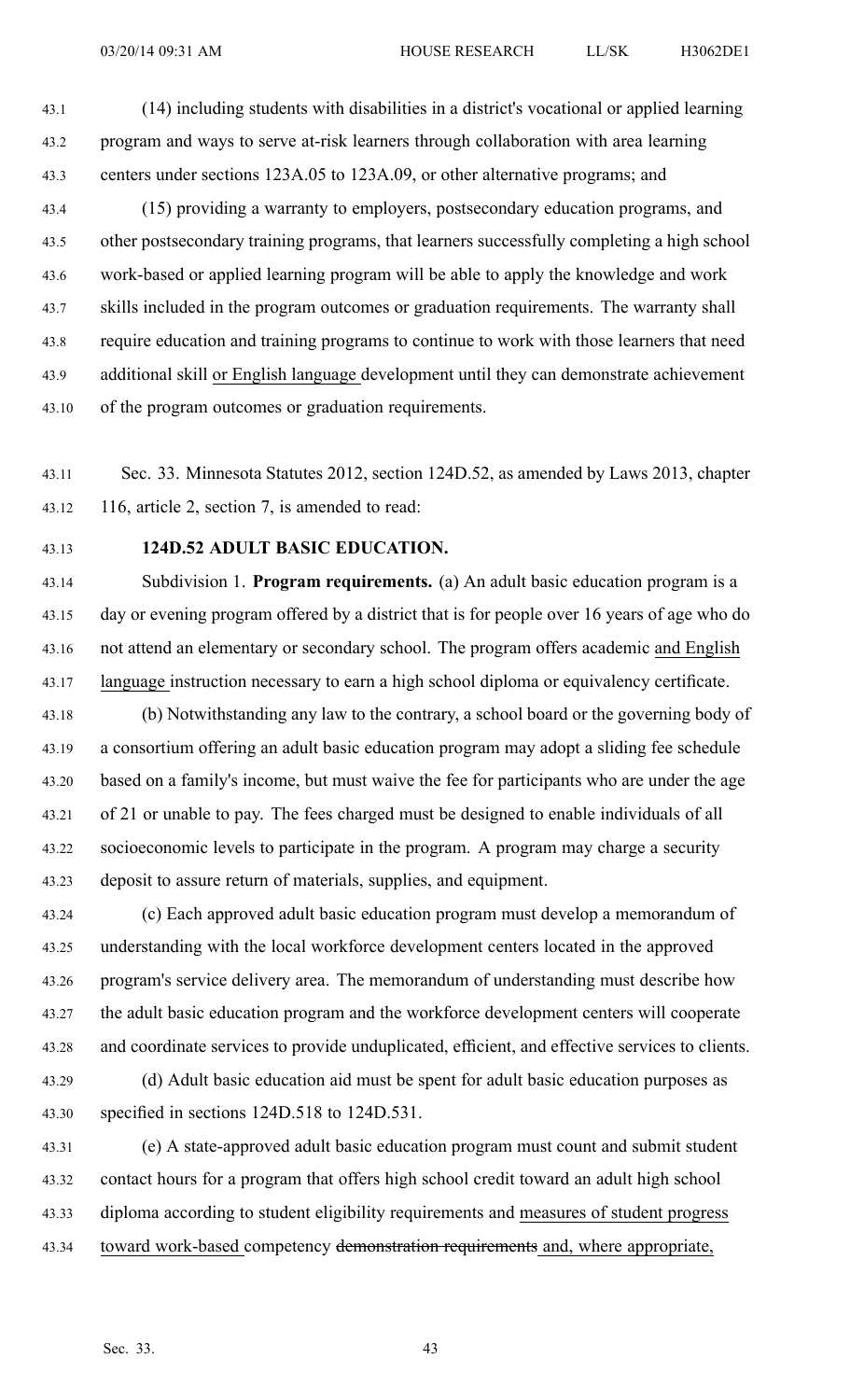| 44.1  | English language proficiency requirements established by the commissioner and posted on      |
|-------|----------------------------------------------------------------------------------------------|
| 44.2  | the department Web site in a readily accessible location and format.                         |
| 44.3  | Subd. 2. <b>Program approval.</b> (a) To receive aid under this section, a district, a       |
| 44.4  | consortium of districts, the Department of Corrections, or a private nonprofit organization  |
| 44.5  | must submit an application by June 1 describing the program, on a form provided by           |
| 44.6  | the department. The program must be approved by the commissioner according to the            |
| 44.7  | following criteria:                                                                          |
| 44.8  | (1) how the needs of different levels of learning and English language proficiency           |
| 44.9  | will be met;                                                                                 |
| 44.10 | (2) for continuing programs, an evaluation of results;                                       |
| 44.11 | (3) anticipated number and education level of participants;                                  |
| 44.12 | (4) coordination with other resources and services;                                          |
| 44.13 | (5) participation in a consortium, if any, and money available from other participants;      |
| 44.14 | (6) management and program design;                                                           |
| 44.15 | (7) volunteer training and use of volunteers;                                                |
| 44.16 | (8) staff development services;                                                              |
| 44.17 | (9) program sites and schedules;                                                             |
| 44.18 | (10) program expenditures that qualify for aid;                                              |
| 44.19 | (11) program ability to provide data related to learner outcomes as required by              |
| 44.20 | law; and                                                                                     |
| 44.21 | (12) a copy of the memorandum of understanding described in subdivision 1                    |
| 44.22 | submitted to the commissioner.                                                               |
| 44.23 | (b) Adult basic education programs may be approved under this subdivision for                |
| 44.24 | up to five years. Five-year program approval must be granted to an applicant who has         |
| 44.25 | demonstrated the capacity to:                                                                |
| 44.26 | (1) offer comprehensive learning opportunities and support service choices                   |
| 44.27 | appropriate for and accessible to adults at all basic skill need and English language levels |
| 44.28 | of need;                                                                                     |
| 44.29 | (2) provide a participatory and experiential learning approach based on the strengths,       |
| 44.30 | interests, and needs of each adult, that enables adults with basic skill needs to:           |
| 44.31 | (i) identify, plan for, and evaluate their own progress toward achieving their defined       |
| 44.32 | educational and occupational goals;                                                          |
| 44.33 | (ii) master the basic academic reading, writing, and computational skills, as well           |
| 44.34 | as the problem-solving, decision making, interpersonal effectiveness, and other life and     |
| 44.35 | learning skills they need to function effectively in a changing society;                     |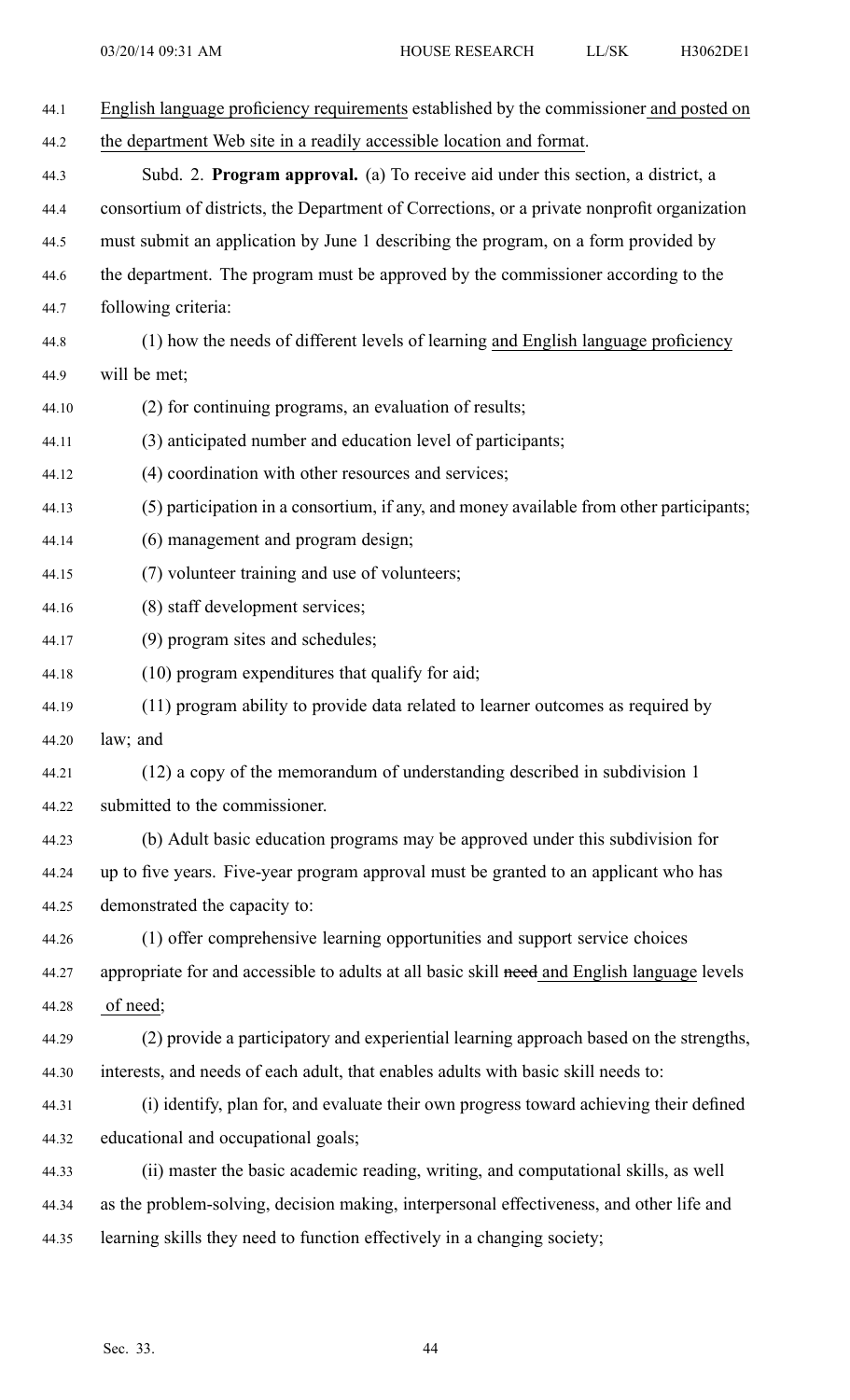- 45.1 (iii) locate and be able to use the health, governmental, and social services and 45.2 resources they need to improve their own and their families' lives; and 45.3 (iv) continue their education, if they desire, to at least the level of secondary school 45.4 completion, with the ability to secure and benefit from continuing education that will 45.5 enable them to become more employable, productive, and responsible citizens; 45.6 (3) plan, coordinate, and develop cooperative agreements with community resources 45.7 to address the needs that the adults have for support services, such as transportation, English 45.8 language learning, flexible course scheduling, convenient class locations, and child care; 45.9 (4) collaborate with business, industry, labor unions, and employment-training 45.10 agencies, as well as with family and occupational education providers, to arrange for 45.11 resources and services through which adults can attain economic self-sufficiency; 45.12 (5) provide sensitive and well trained adult education personnel who participate in 45.13 local, regional, and statewide adult basic education staff development events to master 45.14 effective adult learning and teaching techniques; 45.15 (6) participate in regional adult basic education peer program reviews and evaluations; 45.16 (7) submit accurate and timely performance and fiscal reports; 45.17 (8) submit accurate and timely reports related to program outcomes and learner 45.18 follow-up information; and 45.19 (9) spend adult basic education aid on adult basic education purposes only, which 45.20 are specified in sections 124D.518 to 124D.531. 45.21 (c) The commissioner shall require each district to provide notification by February 45.22 1, 2001, of its intent to apply for funds under this section as <sup>a</sup> single district or as par<sup>t</sup> of 45.23 an identified consortium of districts. A district receiving funds under this section must 45.24 notify the commissioner by February 1 of its intent to change its application status for 45.25 applications due the following June 1.
	- 45.26 Subd. 3. **Accounts; revenue; aid.** (a) Each district, group of districts, or private 45.27 nonprofit organization providing adult basic education programs must establish and 45.28 maintain a reserve account within the community service fund for the receipt receiving 45.29 and disbursement of disbursing all funds related to these programs. All revenue received 45.30 pursuant to under this section must be utilized used solely for the purposes of adult basic 45.31 education programs. State aid must not equal more than 100 percen<sup>t</sup> of the unreimbursed 45.32 expenses of providing these programs, excluding in-kind costs.
	- 45.33 (b) For purposes of paragraph (a), an adult basic education program may include as 45.34 valid expenditures for the previous fiscal year program spending that occurs from July 45.35 1 to September 30 of the following year. A program may carry over <sup>a</sup> maximum of 20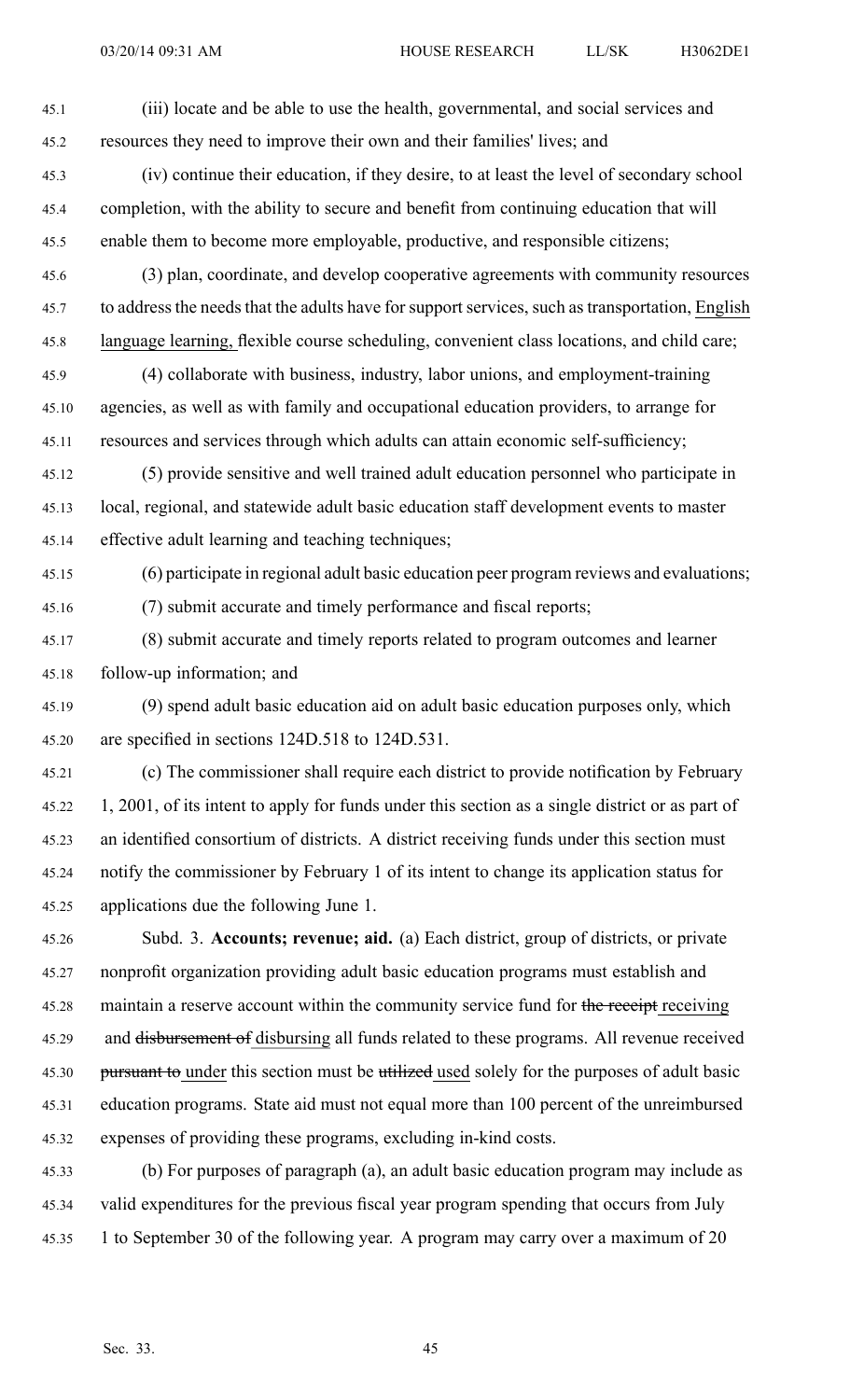46.1 percen<sup>t</sup> of its adult basic education aid revenue into the next fiscal year. Program spending 46.2 may only be counted for one fiscal year.

46.3 (c) Notwithstanding section 123A.26 or any other law to the contrary, an adult basic 46.4 education consortium providing an approved adult basic education program may be its own 46.5 fiscal agen<sup>t</sup> and is eligible to receive state-aid payments directly from the commissioner.

46.6 Subd. 4. **English as <sup>a</sup> second language programs.** Persons may teach English 46.7 as a second language classes conducted at a worksite, if they meet the requirements 46.8 of section 122A.19, subdivision 1, clause (a), regardless of whether they are licensed 46.9 teachers. Persons teaching English as <sup>a</sup> second language for an approved adult basic 46.10 education program must possess <sup>a</sup> bachelor's or master's degree in English as <sup>a</sup> second 46.11 language, applied linguistics, or bilingual education, or a related degree as approved by 46.12 the commissioner.

46.13 Subd. 5. **Basic service level.** A district, or <sup>a</sup> consortium of districts, with <sup>a</sup> program 46.14 approved by the commissioner under subdivision 2 must establish, in consultation with the 46.15 commissioner, <sup>a</sup> basic level of service for every adult basic education site in the district 46.16 or consortium. The basic service level must describe minimum levels of academic and 46.17 English language instruction and suppor<sup>t</sup> services to be provided at each site. The program 46.18 must set <sup>a</sup> basic service level that promotes effective learning and student achievement 46.19 with measurable results. Each district or consortium of districts must submit its basic 46.20 service level to the commissioner for approval.

46.21 Subd. 6. **Cooperative English as <sup>a</sup> second language and adult basic education** 46.22 **programs.** (a) A school district, or adult basic education consortium that receives revenue 46.23 under section 124D.531, may deliver English as <sup>a</sup> second language, citizenship, or other 46.24 adult education programming in collaboration with community-based and nonprofit 46.25 organizations located within its district or region, and with correctional institutions. The 46.26 organization or correctional institution must have the demonstrated capacity to offer 46.27 education programs for adults. Community-based or nonprofit organizations must meet 46.28 the criteria in paragraph (b), or have prior experience. A community-based or nonprofit 46.29 organization or <sup>a</sup> correctional institution may be reimbursed for unreimbursed expenses 46.30 as defined in section 124D.518, subdivision 5, for the administration of administering 46.31 English as <sup>a</sup> second language or adult basic education programs, not to exceed eight 46.32 percen<sup>t</sup> of the total funds provided by <sup>a</sup> school district or adult basic education consortium. 46.33 The administrative reimbursement for <sup>a</sup> school district or adult basic education consortium 46.34 that delivers services cooperatively with <sup>a</sup> community-based or nonprofit organization 46.35 or correctional institution is limited to five percen<sup>t</sup> of the program aid, not to exceed the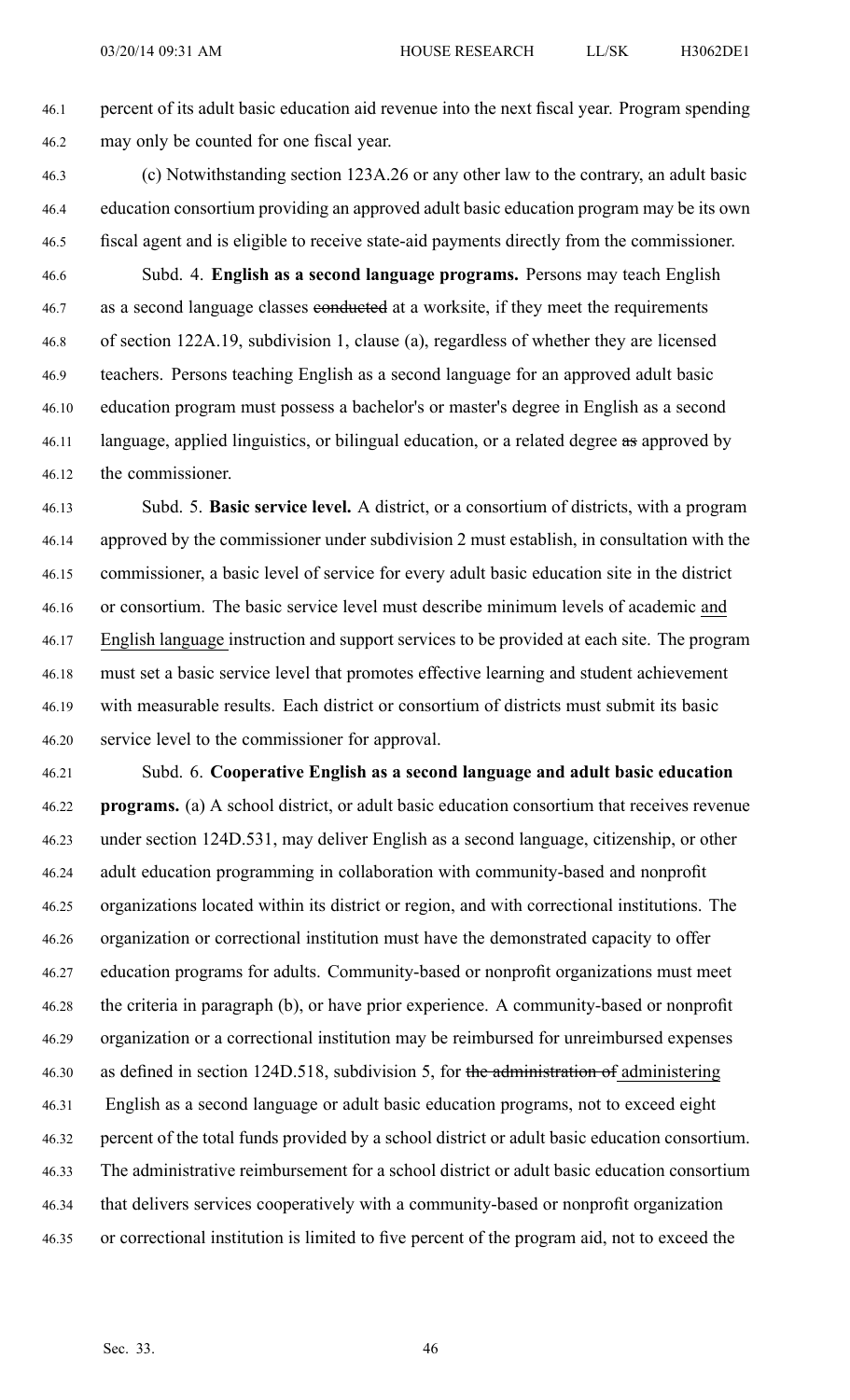- 47.1 unreimbursed expenses of administering programs delivered by community-based or 47.2 nonprofit organizations or correctional institutions.
- 47.3 (b) A community-based organization or nonprofit organization that delivers education 47.4 services under this section must demonstrate that it has met the following criteria:

47.5 (1) be legally established as <sup>a</sup> nonprofit organization;

47.6 (2) have an established system for fiscal accounting and reporting that is consistent 47.7 with the Department of Education's department's adult basic education completion report 47.8 and reporting requirements under section 124D.531;

47.9 (3) require all instructional staff to complete <sup>a</sup> training course in teaching adult 47.10 learners; and

47.11 (4) develop <sup>a</sup> learning plan for each student that identifies defined educational and 47.12 occupational goals with measures to evaluate progress.

47.13 Subd. 7. **Performance tracking system.** (a) By July 1, 2000, each approved adult 47.14 basic education program must develop and implement <sup>a</sup> performance tracking system to 47.15 provide information necessary to comply with federal law and serve as one means of 47.16 assessing the effectiveness of adult basic education programs. For required reporting, 47.17 longitudinal studies, and program improvement, the tracking system must be designed to 47.18 collect data on the following core outcomes for learners, including English learners, who 47.19 have completed participating in the adult basic education program:

- 47.20 (1) demonstrated improvements in literacy skill levels in reading, writing, speaking 47.21 the English language, numeracy, problem solving, English language acquisition, and 47.22 other literacy skills;
- 47.23 (2) placement in, retention in, or completion of postsecondary education, training, 47.24 unsubsidized employment, or career advancement;
- 47.25 (3) receipt of <sup>a</sup> secondary school diploma or its recognized equivalent; and 47.26 (4) reduction in participation in the diversionary work program, Minnesota family 47.27 investment program, and food suppor<sup>t</sup> education and training program.

47.28 (b) A district, group of districts, state agency, or private nonprofit organization 47.29 providing an adult basic education program may meet this requirement by developing <sup>a</sup> 47.30 tracking system based on either or both of the following methodologies:

- 
- 47.31 (1) conducting <sup>a</sup> reliable follow-up survey; or

47.32 (2) submitting student information, including Social Security numbers for data 47.33 matching.

47.34 Data related to obtaining employment must be collected in the first quarter following 47.35 program completion or can be collected while the student is enrolled, if known. Data 47.36 related to employment retention must be collected in the third quarter following program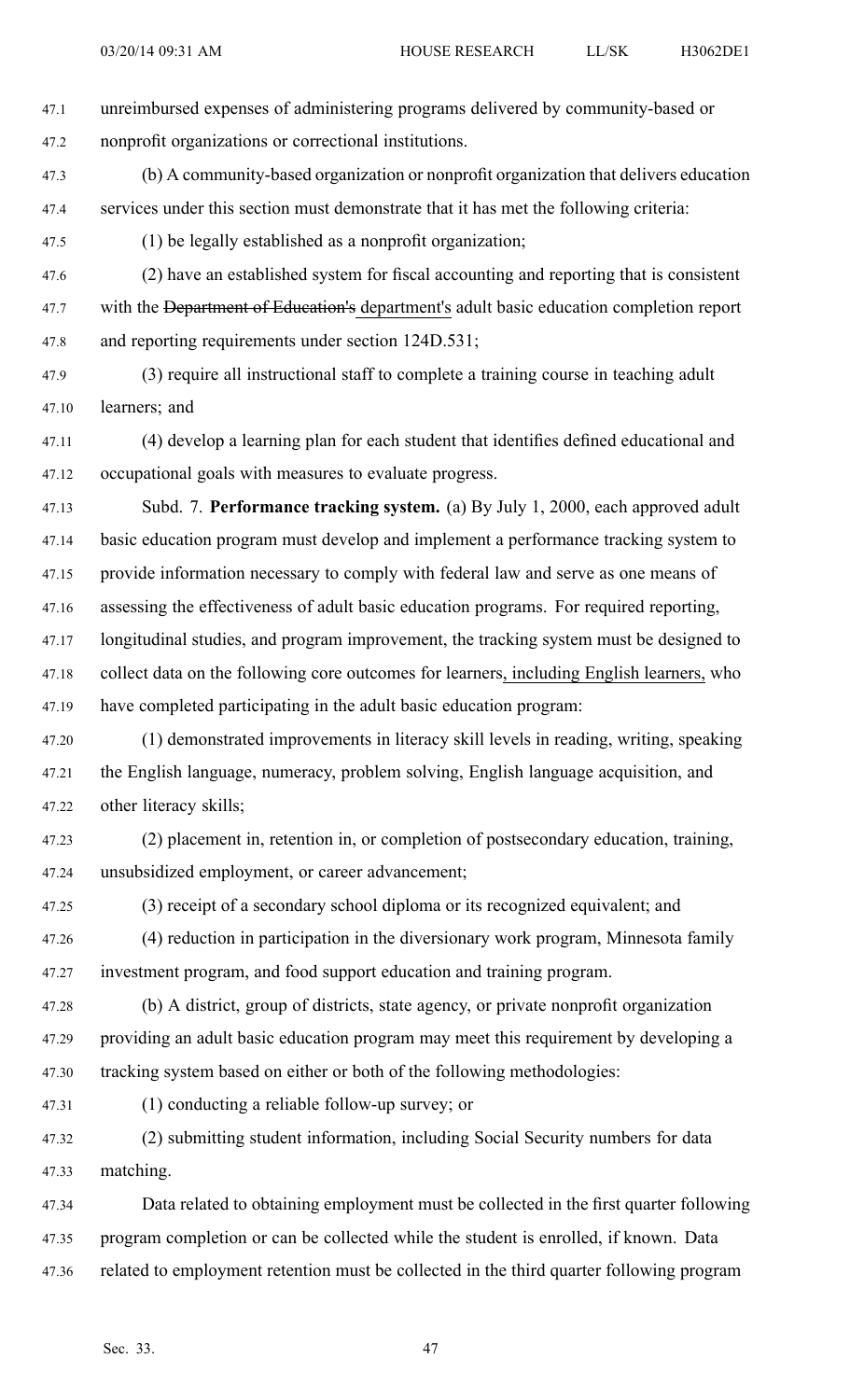- 48.1 exit. Data related to any other specified outcome may be collected at any time during <sup>a</sup> 48.2 program year.
- 48.3 (c) When <sup>a</sup> student in <sup>a</sup> program is requested to provide the student's Social Security 48.4 number, the student must be notified in <sup>a</sup> written form easily understandable to the student 48.5 that:
- 48.6 (1) providing the Social Security number is optional and no adverse action may be 48.7 taken against the student if the student chooses not to provide the Social Security number;
- 

48.8 (2) the request is made under section 124D.52, subdivision 7;

48.9 (3) if the student provides the Social Security number, it will be used to assess the 48.10 effectiveness of the program by tracking the student's subsequent career; and

48.11 (4) the Social Security number will be shared with the Department of Education; 48.12 Minnesota State Colleges and Universities; Office of Higher Education; Department of 48.13 Human Services; and Department of Employment and Economic Development in order 48.14 to accomplish the purposes described in paragraph (a) and will not be used for any other 48.15 purpose or reported to any other governmental entities.

48.16 (d) Annually <sup>a</sup> district, group of districts, state agency, or private nonprofit 48.17 organization providing programs under this section must forward the tracking data 48.18 collected to the Department of Education. For the purposes of longitudinal studies on the 48.19 employment status of former students under this section, the Department of Education 48.20 must forward the Social Security numbers to the Department of Employment and 48.21 Economic Development to electronically match the Social Security numbers of former 48.22 students with wage detail reports filed under section 268.044. The results of data matches 48.23 must, for purposes of this section and consistent with the requirements of the United 48.24 States Code, title 29, section 2871, of the Workforce Investment Act of 1998, be compiled 48.25 in <sup>a</sup> longitudinal form by the Department of Employment and Economic Development 48.26 and released to the Department of Education in the form of summary data that does not 48.27 identify the individual students. The Department of Education may release this summary 48.28 data. State funding for adult basic education programs must not be based on the number or 48.29 percentage of students who decline to provide their Social Security numbers or on whether 48.30 the program is evaluated by means of <sup>a</sup> follow-up survey instead of data matching.

48.31 Subd. 8. **Standard high school diploma for adults.** (a) The commissioner shall 48.32 adopt rules for providing <sup>a</sup> standard adult high school diploma to persons who:

48.33 (1) are not eligible for kindergarten through grade 12 services;

- 48.34 (2) do not have <sup>a</sup> high school diploma; and
- 48.35 (3) successfully complete an adult basic education program of instruction approved 48.36 by the commissioner of education necessary to earn an adult high school diploma.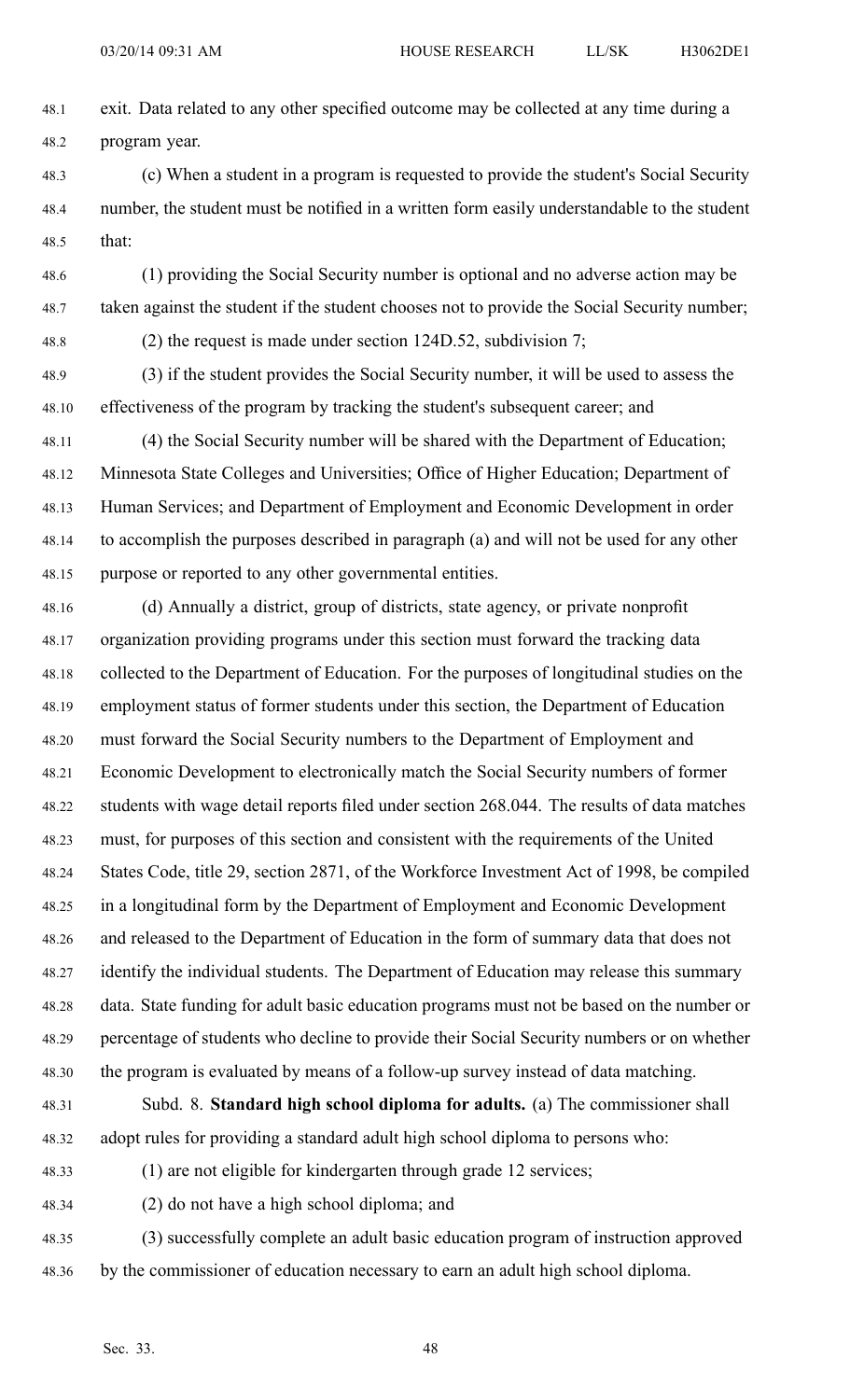49.1 (b) Persons participating in an approved adult basic education program of instruction 49.2 must demonstrate the competencies, knowledge, and skills and, where appropriate, 49.3 English language proficiency, sufficient to ensure that postsecondary programs and 49.4 institutions and potential employers regard persons with <sup>a</sup> standard high school diploma 49.5 and persons with <sup>a</sup> standard adult high school diploma as equally well prepared and 49.6 qualified graduates. Approved adult basic education programs of instruction under this 49.7 subdivision must issue <sup>a</sup> standard adult high school diploma to persons who successfully 49.8 demonstrate the competencies, knowledge, and skills required by the program.

49.9 Sec. 34. Minnesota Statutes 2012, section 124D.522, is amended to read:

### 49.10 **124D.522 ADULT BASIC EDUCATION SUPPLEMENTAL SERVICE** 49.11 **GRANTS.**

49.12 (a) The commissioner, in consultation with the policy review task force under 49.13 section 124D.521, may make grants to nonprofit organizations to provide services that are 49.14 not offered by <sup>a</sup> district adult basic education program or that are supplemental to either 49.15 the statewide adult basic education program, or <sup>a</sup> district's adult basic education program. 49.16 The commissioner may make grants for: staff development for adult basic education 49.17 teachers and administrators; training for volunteer tutors; training, services, and materials 49.18 for serving disabled students through adult basic education programs; statewide promotion 49.19 of adult basic education services and programs; development and dissemination of 49.20 instructional and administrative technology for adult basic education programs; programs 49.21 which primarily serve communities of color; adult basic education distance learning 49.22 projects, including television instruction programs; initiatives to accelerate English 49.23 language acquisition and the achievement of career- and college-ready skills among 49.24 English learners; and other supplemental services to suppor<sup>t</sup> the mission of adult basic 49.25 education and innovative delivery of adult basic education services.

49.26 (b) The commissioner must establish eligibility criteria and gran<sup>t</sup> application 49.27 procedures. Grants under this section must suppor<sup>t</sup> services throughout the state, focus 49.28 on educational results for adult learners, and promote outcome-based achievement 49.29 through adult basic education programs. Beginning in fiscal year 2002, the commissioner 49.30 may make grants under this section from the state total adult basic education aid set 49.31 aside for supplemental service grants under section 124D.531. Up to one-fourth of the 49.32 appropriation for supplemental service grants must be used for grants for adult basic 49.33 education programs to encourage and suppor<sup>t</sup> innovations in adult basic education 49.34 instruction and service delivery. A gran<sup>t</sup> to <sup>a</sup> single organization cannot exceed 20 percen<sup>t</sup>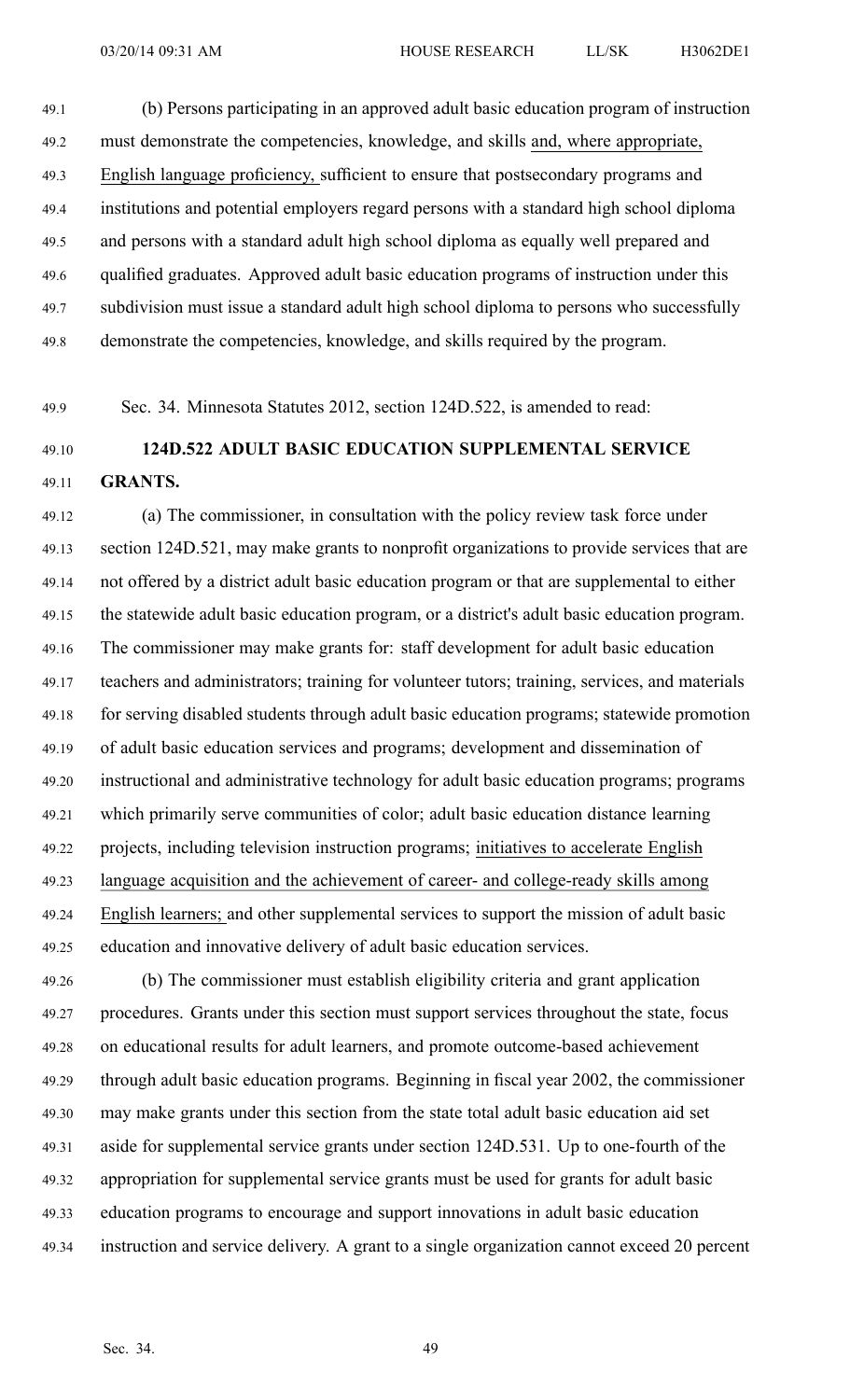50.1 of the total supplemental services aid. Nothing in this section prevents an approved adult 50.2 basic education program from using state or federal aid to purchase supplemental services.

50.3 Sec. 35. Minnesota Statutes 2012, section 124D.59, subdivision 2, is amended to read: 50.4 Subd. 2. **English learner.** (a) "English learner" means <sup>a</sup> pupil in kindergarten through 50.5 grade 12 who meets the requirements under subdivision 2a or the following requirements: 50.6 (1) the pupil, as declared by <sup>a</sup> paren<sup>t</sup> or guardian first learned <sup>a</sup> language other than

50.7 English, comes from <sup>a</sup> home where the language usually spoken is other than English, or 50.8 usually speaks <sup>a</sup> language other than English; and

50.9 (2) the pupil is determined by <sup>a</sup> valid assessment measuring the pupil's English 50.10 language proficiency and by developmentally appropriate measures, which might include 50.11 observations, teacher judgment, paren<sup>t</sup> recommendations, or developmentally appropriate 50.12 assessment instruments, to lack the necessary English skills to participate fully in 50.13 academic classes taught in English.

50.14 (b) Notwithstanding paragraph  $(a)$ , A pupil enrolled in a Minnesota public school 50.15 in grades any grade 4 through 12 who was enrolled in a Minnesota public school on 50.16 the dates during in the previous school year when a commissioner provided took a 50.17 commissioner-provided assessment that measures measuring the pupil's emerging 50.18 academic English was administered, shall not be counted as an English learner in 50.19 calculating English learner pupil units under section 126C.05, subdivision 17, and shall 50.20 not generate state English learner aid under section 124D.65, subdivision 5, unless if 50.21 the pupil scored below the state cutoff score or is otherwise counted as <sup>a</sup> nonproficient 50.22 participant on an the assessment measuring the pupil's emerging academic English 50.23 provided by the commissioner during the previous school year.

- 50.24 (c) Notwithstanding paragraphs (a) and (b), <sup>a</sup> pupil in kindergarten through grade 50.25 12 shall not be counted as an English learner in calculating English learner pupil units 50.26 under section 126C.05, subdivision 17, and shall not generate state English learner aid 50.27 under section 124D.65, subdivision 5, if:
- 50.28 (1) the pupil is not enrolled during the current fiscal year in an educational program 50.29 for English learners in accordance with under sections 124D.58 to 124D.64; or
- 50.30 (2) the pupil has generated five or more years of average daily membership in 50.31 Minnesota public schools since July 1, 1996.
- 50.32 **EFFECTIVE DATE.** This section is effective for the 2015-2016 school year and 50.33 later.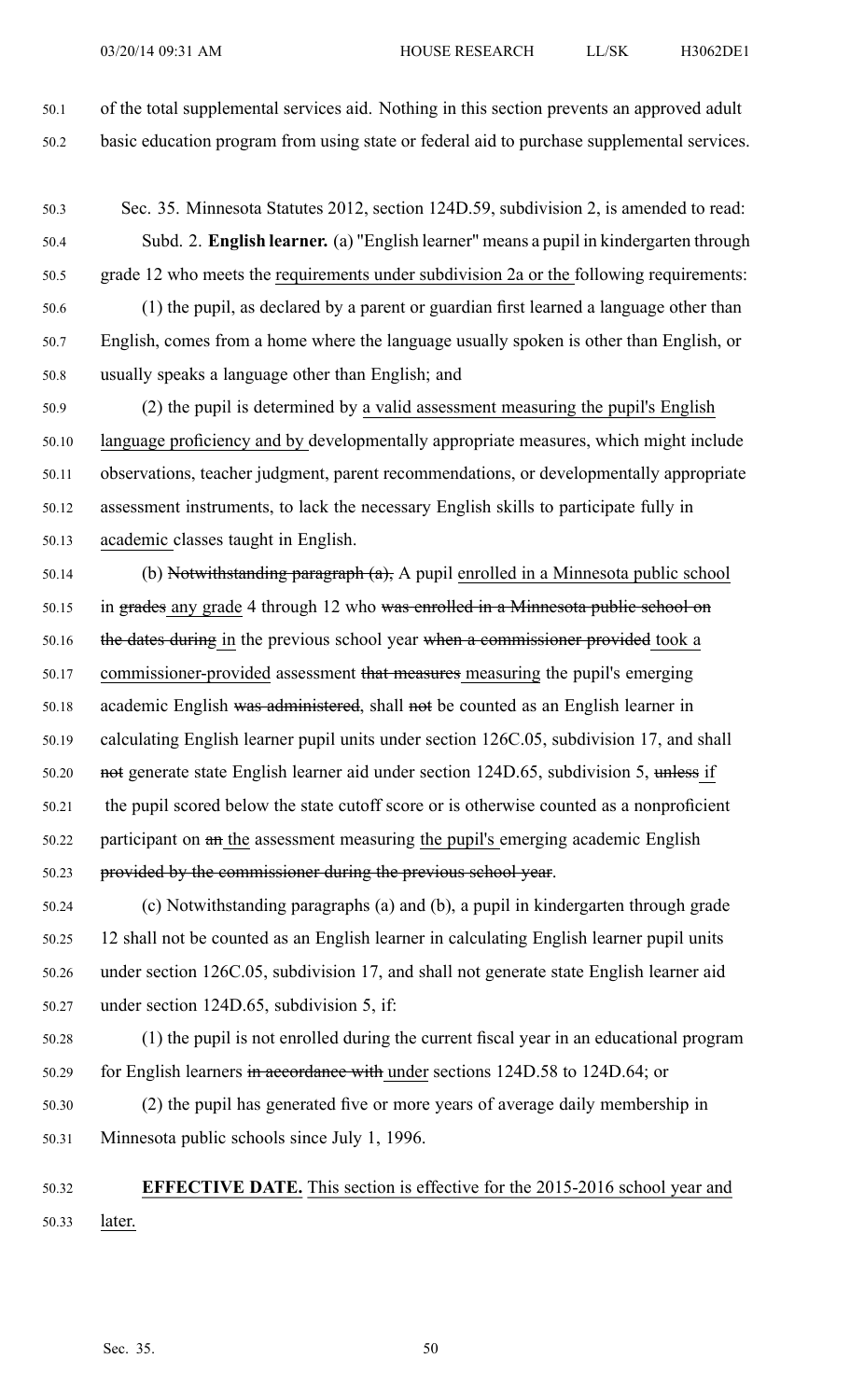| 51.1  | Sec. 36. Minnesota Statutes 2012, section 124D.59, is amended by adding a                |
|-------|------------------------------------------------------------------------------------------|
| 51.2  | subdivision to read:                                                                     |
| 51.3  | Subd. 2a. English learner; interrupted formal education. Consistent with                 |
| 51.4  | subdivision 2, an English learner includes an English learner with an interrupted formal |
| 51.5  | education who:                                                                           |
| 51.6  | (1) comes from a home where the language usually spoken is other than English, or        |
| 51.7  | usually speaks a language other than English;                                            |
| 51.8  | (2) enters school in the United States after grade 6;                                    |
| 51.9  | (3) has at least two years less schooling than the English learner's peers;              |
| 51.10 | (4) functions at least two years below expected grade level in reading and               |
| 51.11 | mathematics; and                                                                         |
| 51.12 | (5) may be preliterate in the English learner's native language.                         |
|       |                                                                                          |
| 51.13 | <b>EFFECTIVE DATE.</b> This section is effective for the 2015-2016 school year and       |

51.14 later.

51.15 Sec. 37. Minnesota Statutes 2013 Supplement, section 124D.861, subdivision 3, 51.16 is amended to read:

51.17 Subd. 3. **Public engagement; progress repor<sup>t</sup> and budget process.** (a) To 51.18 receive revenue under section 124D.862, the school board of an eligible district must 51.19 incorporate school and district plan components under section 120B.11 into the district's 51.20 comprehensive integration plan.

51.21 (b) A school board must hold at least one formal annual hearing to publicly repor<sup>t</sup> its 51.22 progress in realizing the goals identified in its plan. At the hearing, the board must provide 51.23 the public with longitudinal data demonstrating district and school progress in reducing 51.24 the disparities in student academic performance among the specified categories of students 51.25 and in realizing racial and economic integration, consistent with the district plan and the 51.26 measures in paragraph (a). At least 30 days before the formal hearing under this paragraph, 51.27 the board must pos<sup>t</sup> its plan, its preliminary analysis, relevant student performance data, 51.28 and other longitudinal data on the district's Web site. A district must hold one hearing to 51.29 meet the hearing requirements of both this section and section 120B.11.

51.30 (c) The district must submit <sup>a</sup> detailed budget to the commissioner by March 15 in 51.31 the year before it implements its plan. The commissioner must review, and approve or 51.32 disapprove the district's budget by June 1 of that year.

51.33 (d) The longitudinal data required under paragraph (a) must be based on student 51.34 growth and progress in reading and mathematics, as defined under section 120B.30, 51.35 subdivision 1, and student performance data and achievement reports from fully adaptive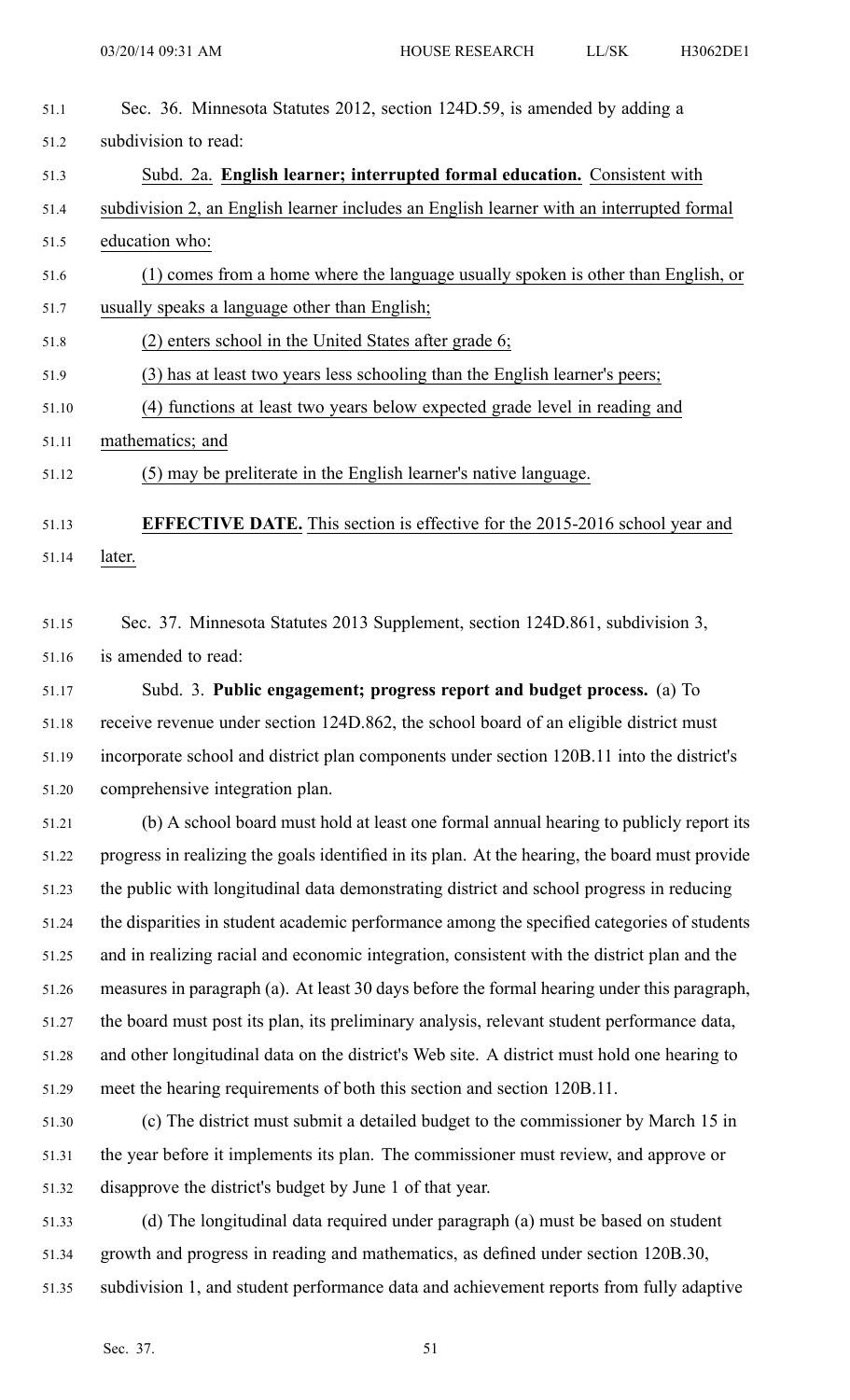52.1 reading and mathematics assessments for grades 3 through 7 beginning in the 2015-2016 52.2 school year under section 120B.30, subdivision 1a, and either (i) school enrollment 52.3 choices, (ii) the number of world language proficiency or high achievement certificates 52.4 awarded under section 120B.022, subdivision  $\frac{1}{2}$ , paragraphs (b) and (e) 1a, or the number 52.5 of state bilingual and multilingual seals issued under section 120B.022, subdivision 1b, 52.6 or (iii) school safety and students' engagemen<sup>t</sup> and connection at school under section 52.7 120B.35, subdivision 3, paragraph (d). Additional longitudinal data may be based on: 52.8 students' progress toward career and college readiness under section 120B.30, subdivision 52.9 1; or rigorous coursework completed under section 120B.35, subdivision 3, paragraph 52.10 (c), clause (2).

52.11 **EFFECTIVE DATE.** This section is effective for the 2014-2015 school year and 52.12 later.

52.13 Sec. 38. Minnesota Statutes 2012, section 124D.895, is amended to read:

#### 52.14 **124D.895 PARENTAL INVOLVEMENT PROGRAMS.**

52.15 Subdivision 1. **Program goals.** The department, in consultation with the state 52.16 curriculum advisory committee, must develop guidelines and model plans for parental 52.17 involvement programs that will:

52.18 (1) engage the interests and talents of parents or guardians in recognizing and 52.19 meeting the emotional, intellectual, native and English language development, and 52.20 physical needs of their school-age children;

52.21 (2) promote healthy self-concepts among parents or guardians and other family 52.22 members;

52.23 (3) offer parents or guardians <sup>a</sup> chance to share and learn about educational skills, 52.24 techniques, and ideas;

52.25 (4) provide creative learning experiences for parents or guardians and their 52.26 school-age children, including involvement from parents or guardians of color;

52.27 (5) encourage parents to actively participate in their district's curriculum advisory 52.28 committee under section 120B.11 in order to assist the school board in improving 52.29 children's education programs; and

52.30 (6) encourage parents to help in promoting school desegregation/integration under 52.31 sections 124D.861 and 124D.862.

52.32 Subd. 2. **Plan contents.** Model plans for <sup>a</sup> parental involvement program must 52.33 include at least the following:

52.34 (1) program goals;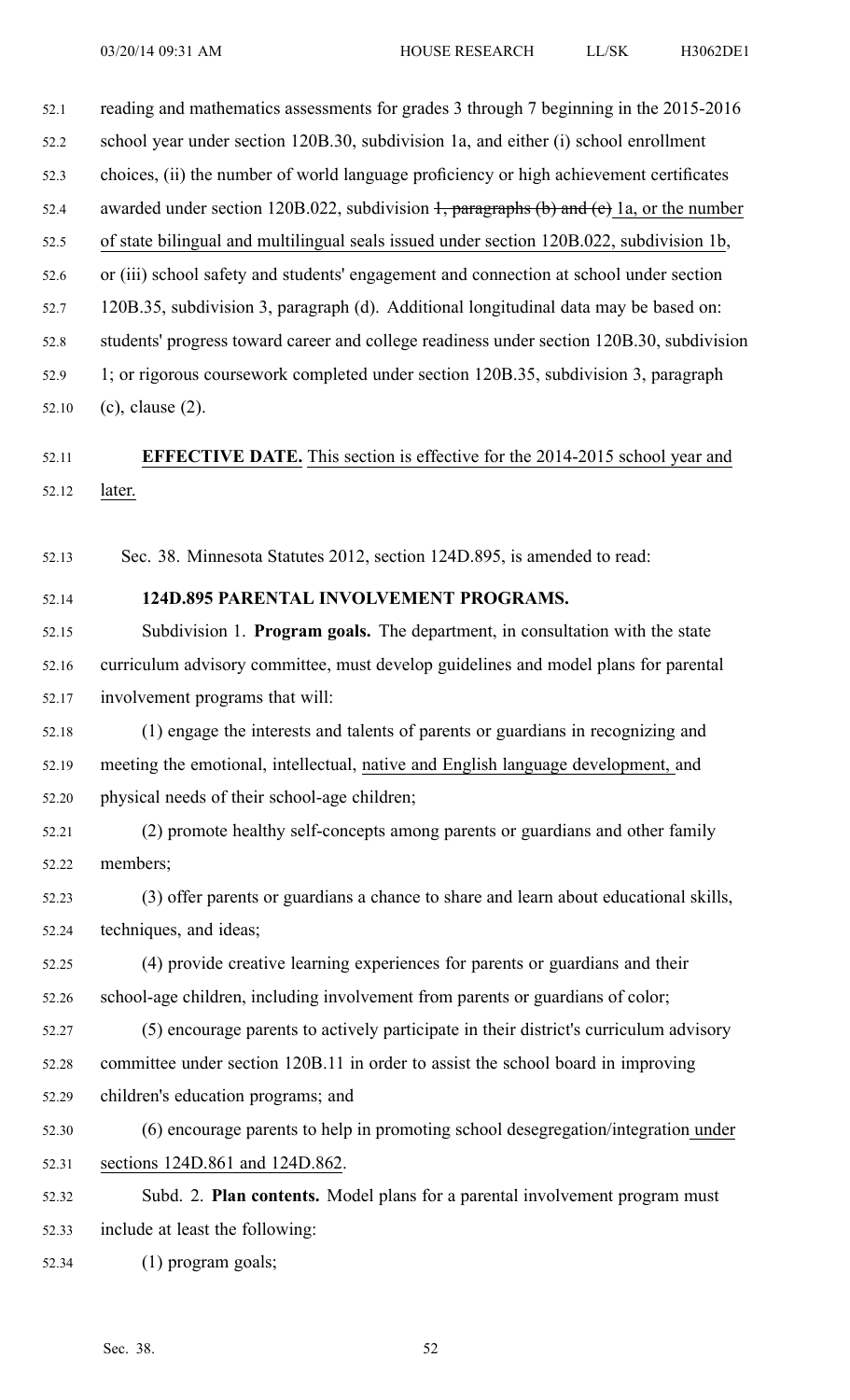53.1 (2) means for achieving program goals; 53.2 (3) methods for informing parents or guardians, in <sup>a</sup> timely way, about the program; 53.3 (4) strategies for ensuring the full participation of parents or guardians, including 53.4 those parents or guardians who lack literacy skills or whose native language is not English, 53.5 including the involvement from of parents or guardians of color; 53.6 (5) procedures for coordinating the program with kindergarten through grade 12 53.7 curriculum, with parental involvement programs currently available in the community, 53.8 with the process under sections 120B.10 to world's best workforce under section 120B.11, 53.9 and with other education facilities located in the community; 53.10 (6) strategies for training teachers and other school staff to work effectively with 53.11 parents and guardians; 53.12 (7) procedures for parents or guardians and educators to evaluate and repor<sup>t</sup> progress 53.13 toward program goals; and 53.14 (8) <sup>a</sup> mechanism for convening <sup>a</sup> local community advisory committee composed 53.15 primarily of parents or guardians to advise <sup>a</sup> district on implementing <sup>a</sup> parental 53.16 involvement program. 53.17 Subd. 3. **Plan activities.** Activities contained in the model plans must include: 53.18 (1) educational opportunities for families that enhance children's learning and native 53.19 and English language development; 53.20 (2) educational programs for parents or guardians on families' educational 53.21 responsibilities and resources; 53.22 (3) the hiring, training, and use of parental involvement liaison workers to 53.23 coordinate family involvement activities and to foster linguistic and culturally competent 53.24 communication among families, educators, and students, consistent with the definition of 53.25 culturally competent under section 120B.30, subdivision 1, paragraph (l); 53.26 (4) curriculum materials and assistance in implementing home and community-based 53.27 learning activities that reinforce and extend classroom instruction and student motivation; 53.28 (5) technical assistance, including training to design and carry out family 53.29 involvement programs; 53.30 (6) paren<sup>t</sup> resource centers; 53.31 (7) paren<sup>t</sup> training programs and reasonable and necessary expenditures associated 53.32 with parents' attendance at training sessions; 53.33 (8) reports to parents on children's progress; 53.34 (9) use of parents as classroom volunteers, or as volunteers in before and after 53.35 school programs for school-age children, tutors, and aides;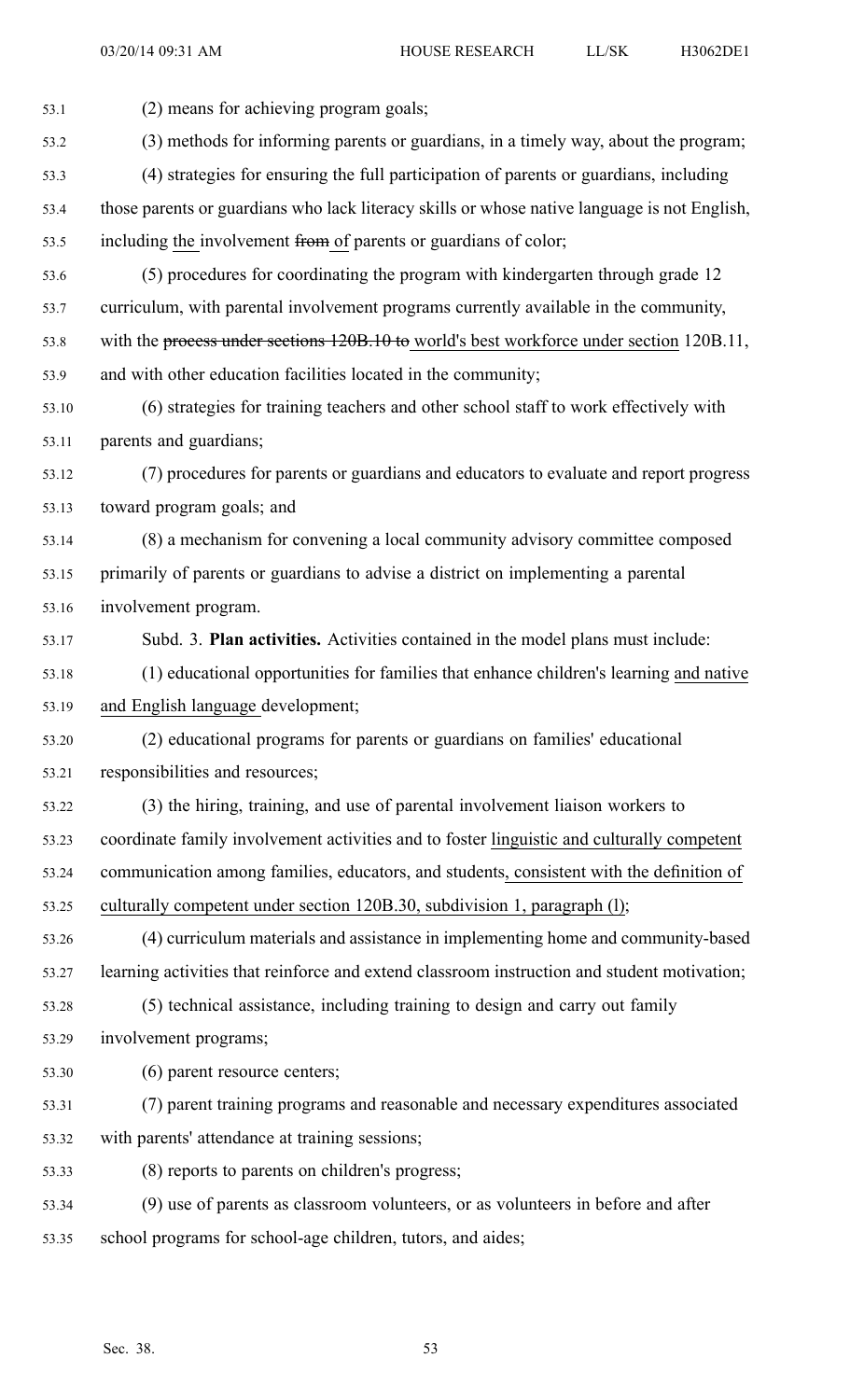| 54.1  | (10) soliciting parents' suggestions in planning, developing, and implementing                |
|-------|-----------------------------------------------------------------------------------------------|
| 54.2  | school programs;                                                                              |
| 54.3  | (11) educational programs and opportunities for parents or guardians that are                 |
| 54.4  | multicultural, multilingual, gender fair, and disability sensitive;                           |
| 54.5  | (12) involvement in a district's curriculum advisory committee or a school building           |
| 54.6  | team under section 120B.11; and                                                               |
| 54.7  | (13) opportunities for parent involvement in developing, implementing, or evaluating          |
| 54.8  | school and district desegregation/integration plans under sections 124D.861 and 124D.862.     |
| 54.9  | Sec. 39. Minnesota Statutes 2012, section 124D.8955, is amended to read:                      |
| 54.10 | 124D.8955 PARENT AND FAMILY INVOLVEMENT POLICY.                                               |
| 54.11 | (a) In order to promote and support student achievement, a local school board is              |
| 54.12 | encouraged to formally adopt and implement a parent and family involvement policy that        |
| 54.13 | promotes and supports:                                                                        |
| 54.14 | (1) oral and written communication between home and school that is regular,                   |
| 54.15 | two-way, and meaningful, and in families' native language;                                    |
| 54.16 | (2) parenting skills;                                                                         |
| 54.17 | (3) parents and caregivers who play an integral role in assisting student learning and        |
| 54.18 | learn about fostering students' academic success and learning at home and school;             |
| 54.19 | (4) welcoming parents in the school and using networks that support families'                 |
| 54.20 | cultural connections, seeking their support and assistance;                                   |
| 54.21 | (5) partnerships with parents in the decisions that affect children and families              |
| 54.22 | in the schools; and                                                                           |
| 54.23 | (6) providing community resources to strengthen schools, families, and student                |
| 54.24 | learning.                                                                                     |
| 54.25 | (b) A school board that implements a parent and family involvement policy under               |
| 54.26 | paragraph (a) must convene an advisory committee composed of an equal number of               |
| 54.27 | resident parents who are not district employees and school staff to make recommendations      |
| 54.28 | to the board on developing and evaluating the board's parent and family involvement           |
| 54.29 | policy. If possible, the advisory committee must represent the diversity of the district. The |
| 54.30 | advisory committee must consider the district's demographic diversity and barriers to         |
| 54.31 | parent involvement when developing its recommendations. The advisory committee must           |
| 54.32 | present its recommendations to the board for board consideration.                             |
| 54.33 | (c) The board must consider research-based best practices when implementing                   |
| 54.34 | this policy.                                                                                  |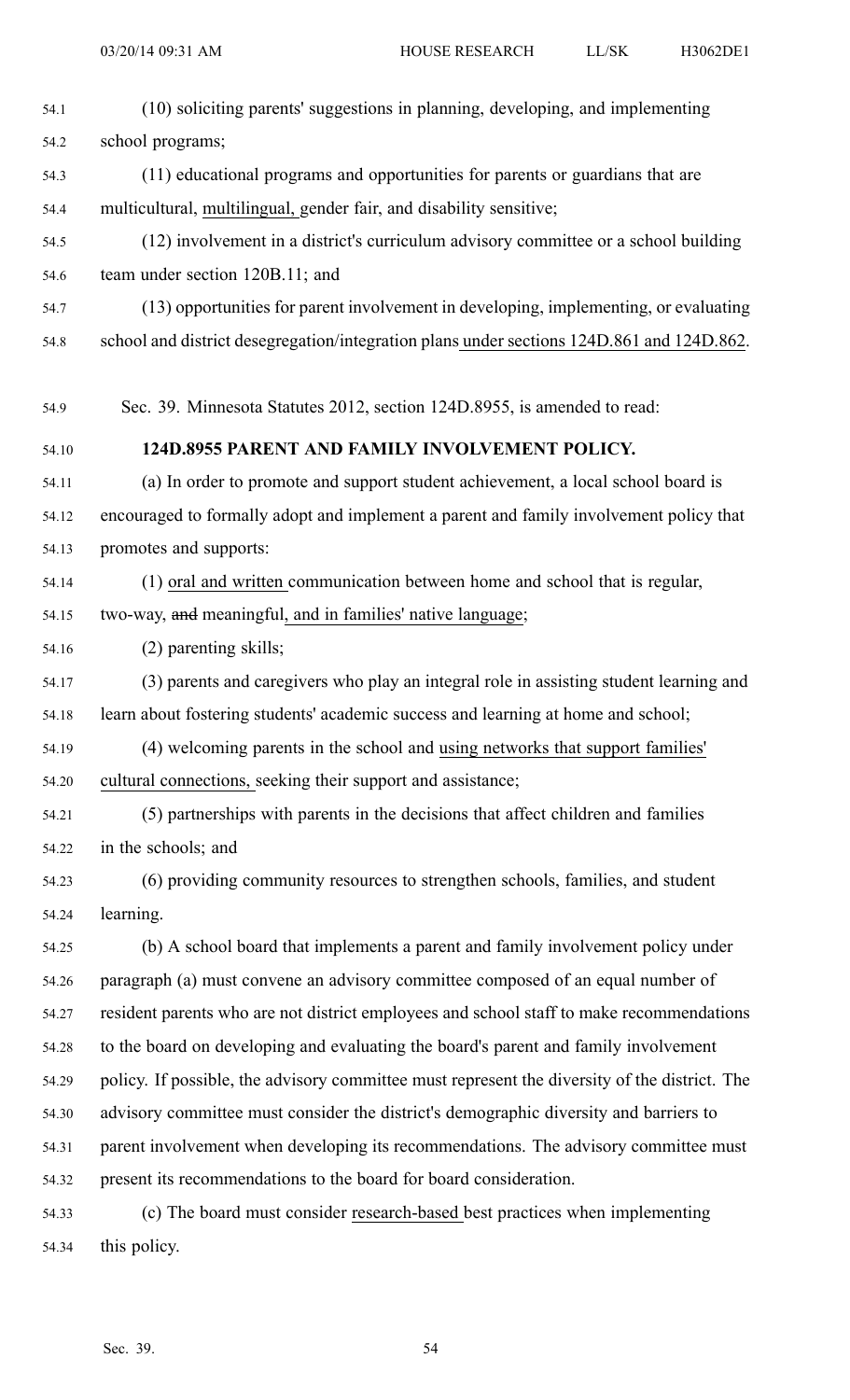03/20/14 09:31 AM HOUSE RESEARCH LL/SK H3062DE1

55.2 with the most current research findings on paren<sup>t</sup> involvement policies and practices and 55.3 how effective the policy is in supporting increased student achievement.

55.4 (e) Nothing in this section obligates <sup>a</sup> school district to exceed any paren<sup>t</sup> or family 55.5 involvement requirement under federal law.

55.6 Sec. 40. Minnesota Statutes 2013 Supplement, section 127A.70, subdivision 2, is 55.7 amended to read:

55.8 Subd. 2. **Powers and duties; report.** (a) The partnership shall develop 55.9 recommendationsto the governor and the legislature designed to maximize the achievement 55.10 of all P-20 students while promoting the efficient use of state resources, thereby helping 55.11 the state realize the maximum value for its investment. These recommendations may 55.12 include, but are not limited to, strategies, policies, or other actions focused on:

55.13 (1) improving the quality of and access to education at all points from preschool 55.14 through graduate education;

55.15 (2) improving preparation for, and transitions to, postsecondary education and 55.16 work; and

55.17 (3) ensuring educator quality by creating rigorous standards for teacher recruitment, 55.18 teacher preparation, induction and mentoring of beginning teachers, and continuous 55.19 professional development for career teachers.

55.20 (b) Under the direction of the P-20 Education Partnership Statewide Longitudinal 55.21 Education Data System Governance Committee, the Office of Higher Education and the 55.22 Departments of Education and Employment and Economic Development shall improve 55.23 and expand the Statewide Longitudinal Education Data System (SLEDS) to provide 55.24 policymakers, education and workforce leaders, researchers, and members of the public 55.25 with data, research, and reports to:

55.26 (1) expand reporting on students' educational outcomes for diverse student 55.27 populations including at-risk students, children with disabilities, English learners, and 55.28 gifted students, among others, and include formative and summative evaluations based on 55.29 multiple measures of student progress toward career and college readiness;

55.30 (2) evaluate the effectiveness of educational and workforce programs; and

55.31 (3) evaluate the relationship between education and workforce outcomes, consistent 55.32 with section 124D.49.

55.33 To the extent possible under federal and state law, research and reports should be 55.34 accessible to the public on the Internet, and disaggregated by demographic characteristics, 55.35 organization or organization characteristics, and geography.